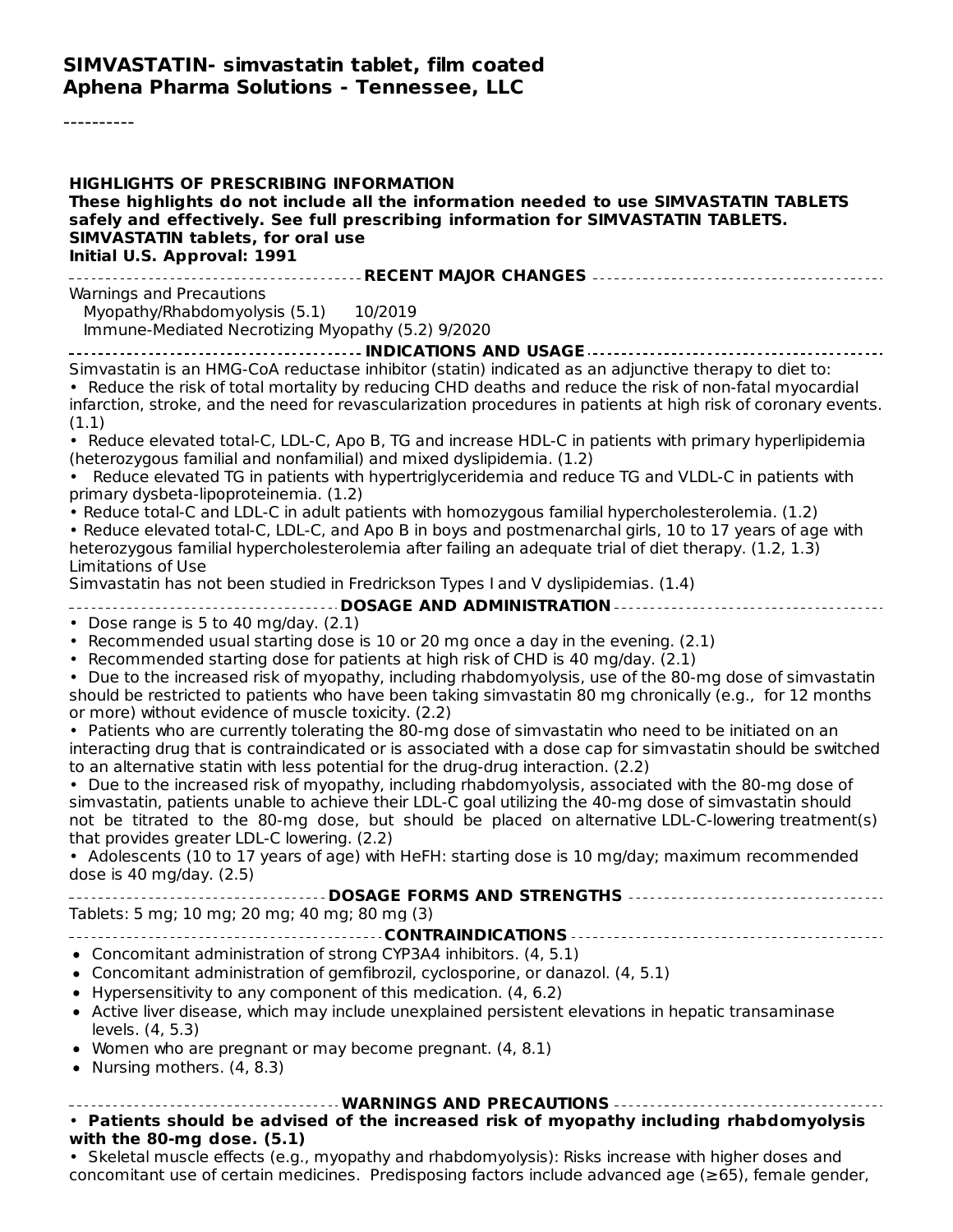concomitant use of certain medicines. Predisposing factors include advanced age (≥65), female gender, uncontrolled hypothyroidism, and renal impairment. Rare cases of rhabdomyolysis with acute renal failure secondary to myoglobinuria have been reported. (4, 5.1, 8.5, 8.6)

• Patients should be advised to report promptly any unexplained and/or persistent muscle pain, tenderness, or weakness. Simvastatin therapy should be discontinued immediately if myopathy is diagnosed or suspected. See Drug Interaction table. (5.1)

• Immune-Mediated Necrotizing Myopathy (IMNM): There have been rare reports of IMNM, an autoimmune myopathy, associated with statin use. IMNM is characterized by: proximal muscle weakness and elevated serum creatine kinase, which persist despite discontinuation of statin treatment; positive anti-HMG CoA reductase antibody; muscle biopsy showing necrotizing myopathy; and improvement with immunosuppressive agents. (5.2)

• Liver enzyme abnormalities: Persistent elevations in hepatic transaminases can occur. Check liver enzyme tests before initiating therapy and as clinically indicated thereafter. (5.3)

**ADVERSE REACTIONS** Most common adverse reactions (incidence ≥5.0%) are: upper respiratory infection, headache, abdominal

pain, constipation, and nausea. (6.1)

**To report SUSPECTED ADVERSE REACTIONS, contact Biocon Pharma Inc. at 1-866-924-6266 or FDA at 1-800-FDA-1088 or www.fda.gov/medwatch.**

**DRUG INTERACTIONS**

**Drug Interactions Associated with increased Risk of Risk of Myopathy/Rhabdomyolysis (2.3, 2.4, 4, 5.1, 7.1, 7.2, 7.3, 12.3)**

| <b>Interacting Agents</b>                                                                                                                                                                                                                                                         | <b>Prescribing Recommendations</b>                                |
|-----------------------------------------------------------------------------------------------------------------------------------------------------------------------------------------------------------------------------------------------------------------------------------|-------------------------------------------------------------------|
| Strong CYP3A4 inhibitors (e.g.,<br>litraconazole, ketoconazole,posaconazole, voriconazole,<br>erythromycin, clarithromycin, telithromycin, HIV protease inhibitors,<br>boceprevir, telaprevir, nefazodone, cobicistat-containing products),<br>gemfibrozil, cyclosporine, danazol | Contraindicated with simvastatin                                  |
| Niacin ( $\geq$ 1 g/day)                                                                                                                                                                                                                                                          | For Chinese patients,<br>notrecommended with simvastatin          |
| Verapamil, diltiazem, dronedarone                                                                                                                                                                                                                                                 | Do not exceed 10 mg simvastatin<br>daily                          |
| Amiodarone, amlodipine, ranolazine                                                                                                                                                                                                                                                | Do not exceed 20 mg simvastatin<br>daily                          |
| Lomitapide                                                                                                                                                                                                                                                                        | For patients with HoFH, do not<br>exceed 20 mg simvastatin daily* |
| Daptomycin                                                                                                                                                                                                                                                                        | Temporarily suspend simvastatin                                   |
| Grapefruit juice                                                                                                                                                                                                                                                                  | Avoid grapefruit juice                                            |

\*For patients with HoFH who have been taking 80 mg simvastatin chronically (e.g., for 12 months or more) without evidence of muscle toxicity, do not exceed 40 mg simvastatin when taking lomitapide.

• Other Lipid-lowering Medications: Use with other fibrate products increases the risk of adverse skeletal muscle effects. Caution should be used when prescribing with simvastatin. (5.1, 7.2)

• Coumarin anticoagulants: Concomitant use with simvastatin prolongs INR. Achieve stable INR prior to starting simvastatin. Monitor INR frequently until stable upon initiation or alteration of simvastatin therapy. (7.6)

**USE IN SPECIFIC POPULATIONS**

• Severe renal impairment: patients should be started at 5 mg/day and be closely monitored. (2.6, 8.6)

• Chinese patients: May be at higher risk of myopathy; monitor appropriately. (5.1, 8.8)

#### **See 17 for PATIENT COUNSELING INFORMATION.**

**Revised: 10/2020**

#### **FULL PRESCRIBING INFORMATION: CONTENTS\* 1 INDICATIONS AND USAGE**

1.1 Reductions in Risk of CHD Mortality and Cardiovascular Events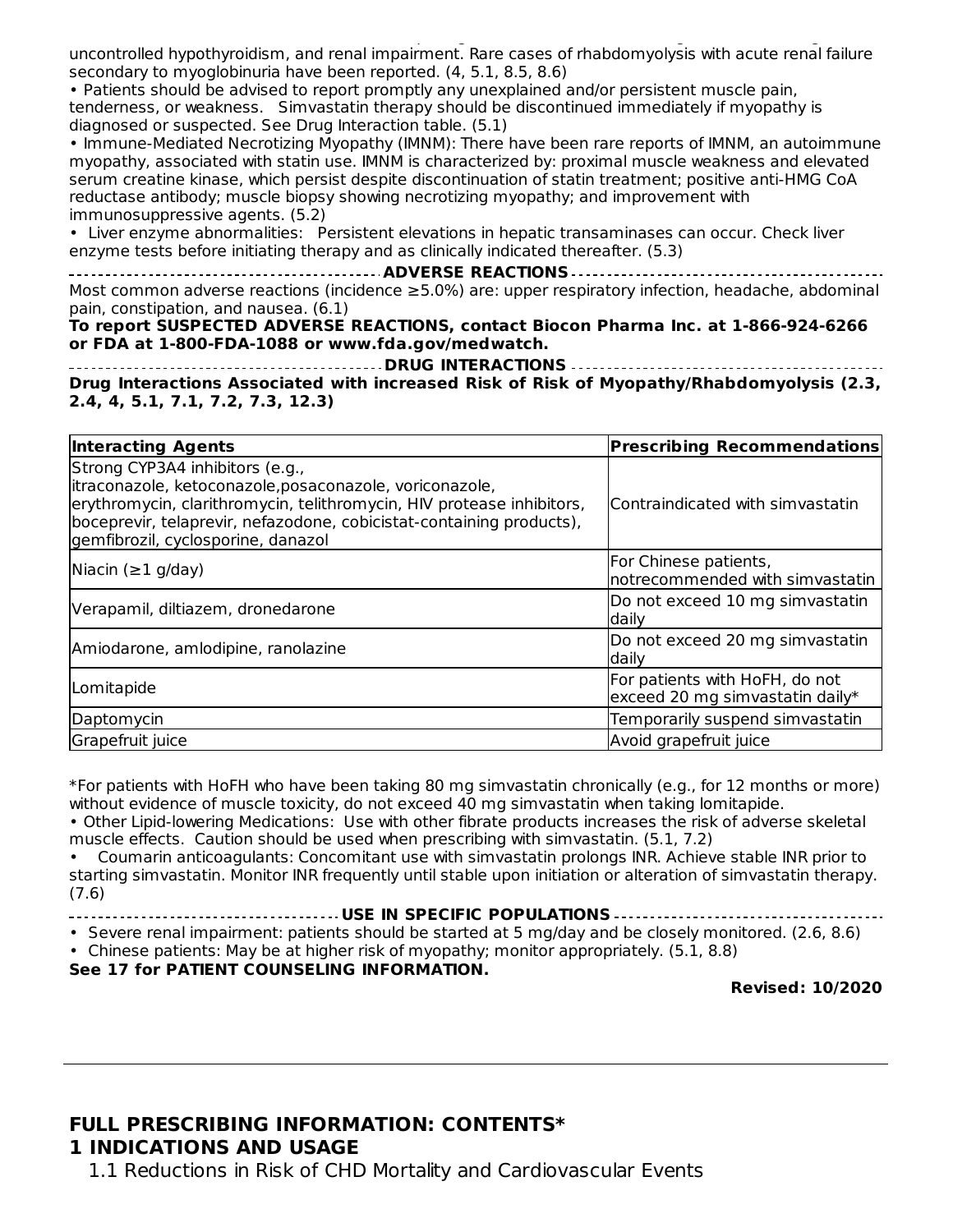- 1.2 Hyperlipidemia
- 1.3 Adolescent Patients with Heterozygous Familial Hypercholesterolemia (HeFH)
- 1.4 Limitations of Use

# **2 DOSAGE AND ADMINISTRATION**

- 2.1 Recommended Dosing
- 2.2 Restricted Dosing for 80 mg
- 2.3 Coadministration with Other Drugs
- 2.4 Patients with Homozygous Familial Hypercholesterolemia

2.5 Adolescents (10 to 17 years of age) with Heterozygous Familial

Hypercholesterolemia

2.6 Patients with Renal Impairment

# **3 DOSAGE FORMS AND STRENGTHS**

# **4 CONTRAINDICATIONS**

# **5 WARNINGS AND PRECAUTIONS**

- 5.1 Myopathy/Rhabdomyolysis
- 5.2 Immune-Mediated Necrotizing Myopathy
- 5.3 Liver Dysfunction
- 5.4 Endocrine Function

# **6 ADVERSE REACTIONS**

- 6.1 Clinical Trials Experience
- 6.2 Postmarketing Experience

# **7 DRUG INTERACTIONS**

- 7.1 Strong CYP3A4 Inhibitors, Cyclosporine, or Danazol
- 7.2 Lipid-Lowering Drugs That Can Cause Myopathy When Given Alone
- 7.3 Amiodarone, Dronedarone, Ranolazine, or Calcium Channel Blockers
- 7.4 Niacin
- 7.5 Digoxin
- 7.6 Coumarin Anticoagulants
- 7.7 Colchicine
- 7.8 Daptomycin

# **8 USE IN SPECIFIC POPULATIONS**

- 8.1 Pregnancy
- 8.3 Nursing Mothers
- 8.4 Pediatric Use
- 8.5 Geriatric Use
- 8.6 Renal Impairment
- 8.7 Hepatic Impairment
- 8.8 Chinese Patients

# **10 OVERDOSAGE**

# **11 DESCRIPTION**

# **12 CLINICAL PHARMACOLOGY**

- 12.1 Mechanism of Action
- 12.2 Pharmacodynamics
- 12.3 Pharmacokinetics

# **13 NONCLINICAL TOXICOLOGY**

- 13.1 Carcinogenesis and Mutagenesis and Impairment of Fertility
- 13.2 Animal Toxicology and/or Pharmacology

# **14 CLINICAL STUDIES**

- 14.1 Clinical Studies in Adults
- 14.2 Clinical Studies in Adolescents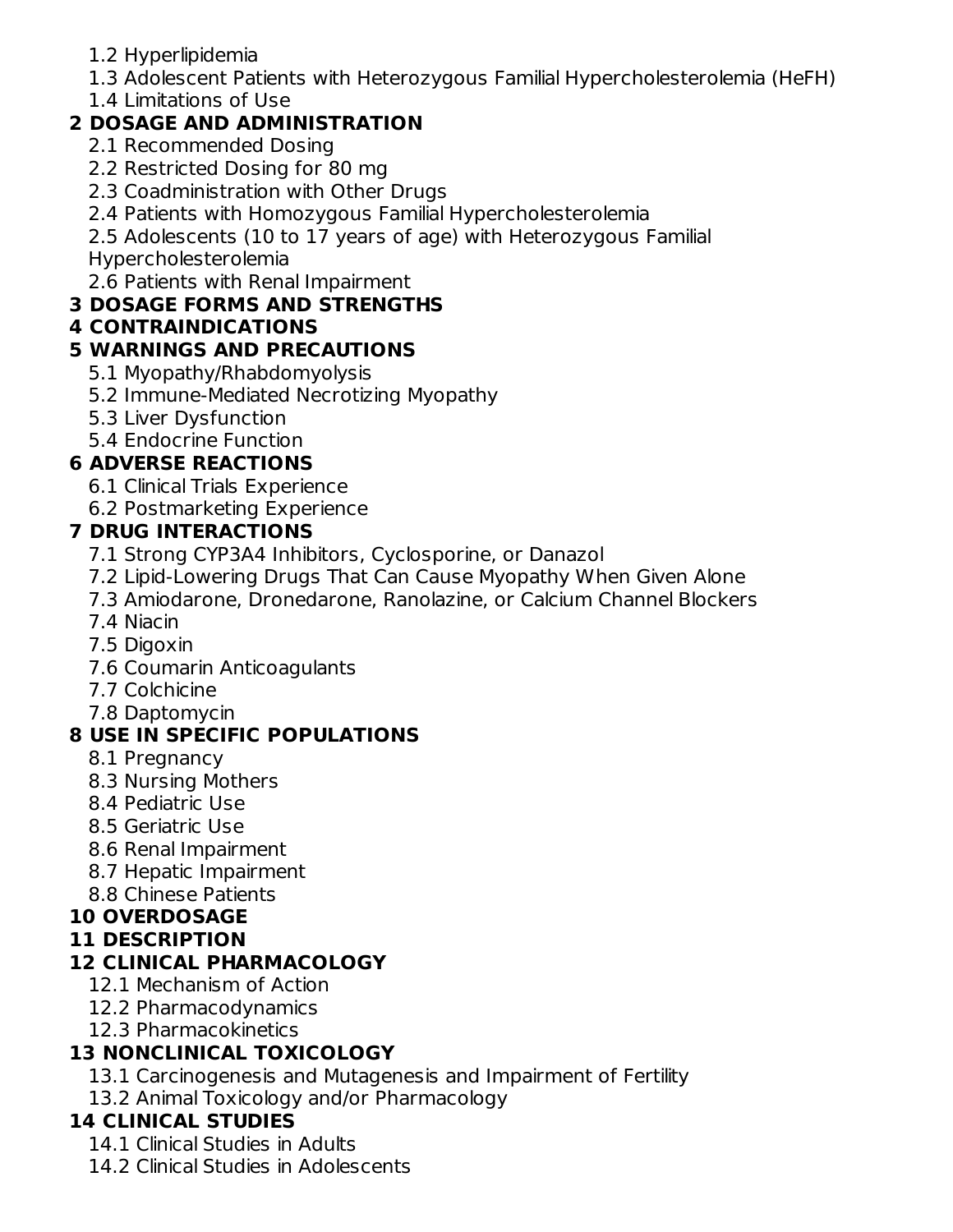#### **16 HOW SUPPLIED/STORAGE AND HANDLING 17 PATIENT COUNSELING INFORMATION**

- 17.1 Muscle Pain
- 17.2 Liver Enzymes
- 17.3 Pregnancy
- 17.4 Breastfeeding
- $\ast$  Sections or subsections omitted from the full prescribing information are not listed.

### **FULL PRESCRIBING INFORMATION**

## **1 INDICATIONS AND USAGE**

Therapy with lipid-altering agents should be only one component of multiple risk factor intervention in individuals at significantly increased risk for atherosclerotic vascular disease due to hypercholesterolemia. Drug therapy is indicated as an adjunct to diet when the response to a diet restricted in saturated fat and cholesterol and other nonpharmacologic measures alone has been inadequate. In patients with coronary heart disease (CHD) or at high risk of CHD, simvastatin can be started simultaneously with diet.

### **1.1 Reductions in Risk of CHD Mortality and Cardiovascular Events**

In patients at high risk of coronary events because of existing coronary heart disease, diabetes, peripheral vessel disease, history of stroke or other cerebrovascular disease, simvastatin is indicated to:

- Reduce the risk of total mortality by reducing CHD deaths.
- Reduce the risk of non-fatal myocardial infarction and stroke.
- Reduce the need for coronary and non-coronary revascularization procedures.

### **1.2 Hyperlipidemia**

Simvastatin is indicated to:

• Reduce elevated total cholesterol (total-C), low-density lipoprotein cholesterol (LDL-C), apolipoprotein B (Apo B), and triglycerides (TG), and to increase high-density lipoprotein cholesterol (HDL-C) in patients with primary hyperlipidemia (Fredrickson type IIa, heterozygous familial and nonfamilial) or mixed dyslipidemia (Fredrickson type IIb).

• Reduce elevated TG in patients with hypertriglyceridemia (Fredrickson type IV hyperlipidemia).

Reduce elevated TG and VLDL-C in patients with primary dysbetalipoproteinemia (Fredrickson type III hyperlipidemia).

Reduce total-C and LDL-C in patients with homozygous familial hypercholesterolemia (HoFH) as an adjunct to other lipid-lowering treatments (e.g., LDL apheresis) or if such treatments are unavailable.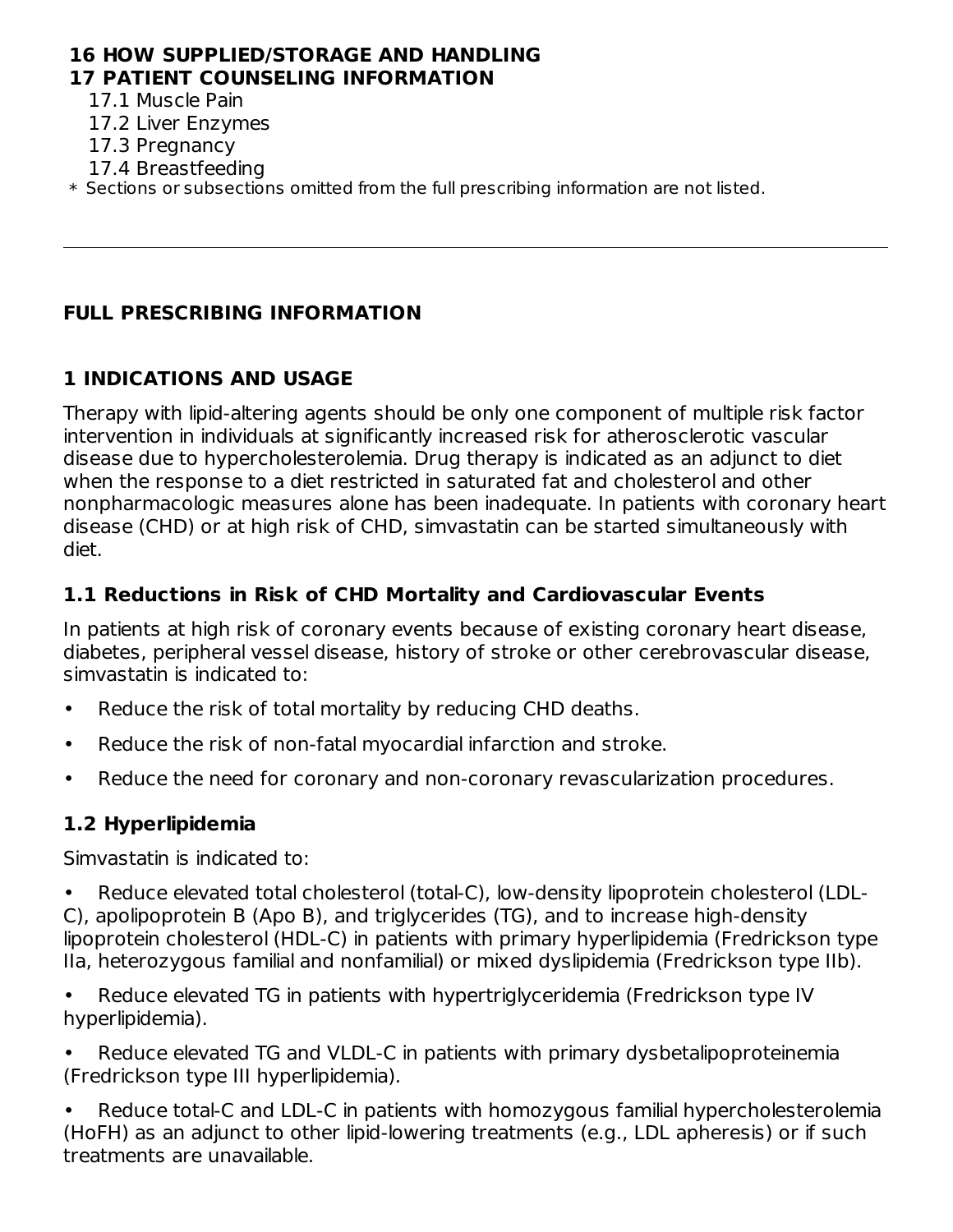### **1.3 Adolescent Patients with Heterozygous Familial Hypercholesterolemia (HeFH)**

Simvastatin is indicated as an adjunct to diet to reduce total-C, LDL-C, and Apo B levels in adolescent boys and girls who are at least one year post-menarche, 10 to 17 years of age, with HeFH, if after an adequate trial of diet therapy the following findings are present:

- 1. LDL cholesterol remains ≥190 mg/dL; or
- 2. LDL cholesterol remains  $\geq$ 160 mg/dL and
- There is a positive family history of premature cardiovascular disease (CVD) or
- Two or more other CVD risk factors are present in the adolescent patient.

The minimum goal of treatment in pediatric and adolescent patients is to achieve a mean LDL-C <130 mg/dL. The optimal age at which to initiate lipid-lowering therapy to decrease the risk of symptomatic adulthood CAD has not been determined.

### **1.4 Limitations of Use**

Simvastatin has not been studied in conditions where the major abnormality is elevation of chylomicrons (i.e., hyperlipidemia Fredrickson types I and V).

## **2 DOSAGE AND ADMINISTRATION**

### **2.1 Recommended Dosing**

The usual dosage range is 5 to 40 mg/day. In patients with CHD or at high risk of CHD, simvastatin tablets, USP can be started simultaneously with diet. The recommended usual starting dose is 10 or 20 mg once a day in the evening. For patients at high risk for a CHD event due to existing CHD, diabetes, peripheral vessel disease, history of stroke or other cerebrovascular disease, the recommended starting dose is 40 mg/day. Lipid determinations should be performed after 4 weeks of therapy and periodically thereafter.

### **2.2 Restricted Dosing for 80 mg**

Due to the increased risk of myopathy, including rhabdomyolysis, particularly during the first year of treatment, use of the 80-mg dose of simvastatin should be restricted to patients who have been taking simvastatin 80 mg chronically (e.g., for 12 months or more) without evidence of muscle toxicity [see Warnings and Precautions (5.1)].

Patients who are currently tolerating the 80-mg dose of simvastatin who need to be initiated on an interacting drug that is contraindicated or is associated with a dose cap for simvastatin should be switched to an alternative statin with less potential for the drug-drug interaction.

Due to the increased risk of myopathy, including rhabdomyolysis, associated with the 80-mg dose of simvastatin, patients unable to achieve their LDL-C goal utilizing the 40 mg dose of simvastatin should not be titrated to the 80-mg dose, but should be placed on alternative LDL-C-lowering treatment(s) that provides greater LDL-C lowering.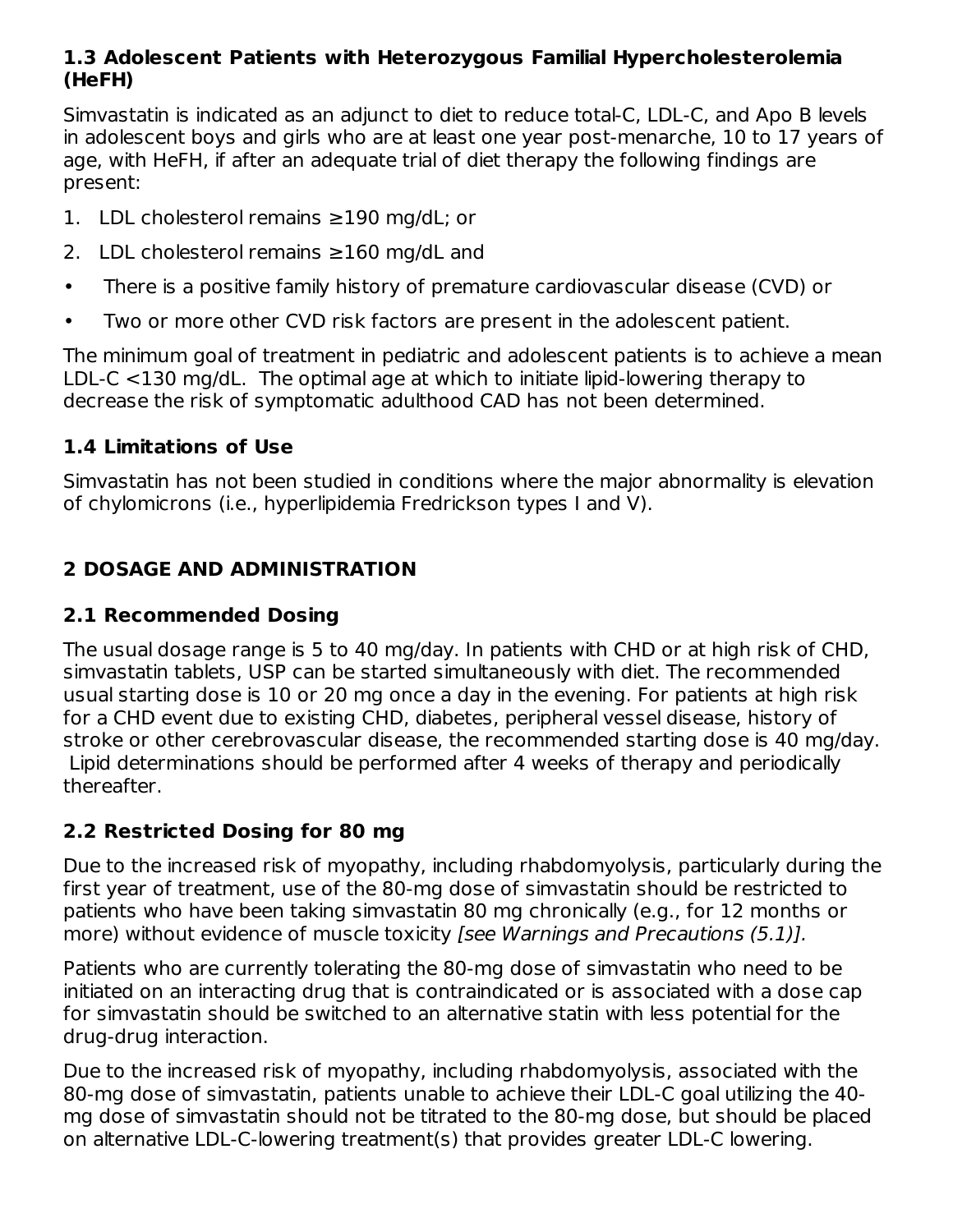### **2.3 Coadministration with Other Drugs**

Patients taking Verapamil, Diltiazem, or Dronedarone

The dose of simvastatin should not exceed 10 mg/day *[see Warnings and* Precautions (5.1), Drug Interactions (7.3), and Clinical Pharmacology (12.3)].

Patients taking Amiodarone, Amlodipine or Ranolazine

The dose of simvastatin should not exceed 20 mg/day [see Warnings and Precautions (5.1), Drug Interactions (7.3), and Clinical Pharmacology (12.3)].

# **2.4 Patients with Homozygous Familial Hypercholesterolemia**

The recommended dosage is 40 mg/day in the evening *[see Dosage and Administration.* Restricted Dosing for 80 mg (2.2)]. Simvastatin should be used as an adjunct to other lipid-lowering treatments (e.g., LDL apheresis) in these patients or if such treatments are unavailable.

Simvastatin exposure is approximately doubled with concomitant use of lomitapide; therefore, the dose of simvastatin should be reduced by 50% if initiating lomitapide. Simvastatin dosage should not exceed 20 mg/day (or 40 mg/day for patients who have previously taken simvastatin 80 mg/day chronically, e.g., for 12 months or more, without evidence of muscle toxicity) while taking lomitapide.

### **2.5 Adolescents (10 to 17 years of age) with Heterozygous Familial Hypercholesterolemia**

The recommended usual starting dose is 10 mg once a day in the evening. The recommended dosing range is 10 to 40 mg/day; the maximum recommended dose is 40 mg/day. Doses should be individualized according to the recommended goal of therapy [see NCEP Pediatric Panel Guidelines $^1$  and Clinical Studies (14.2 )]. Adjustments should be made at intervals of 4 weeks or more.

1 National Cholesterol Education Program (NCEP): Highlights of the Report of the Expert Panel on Blood Cholesterol Levels in Children and Adolescents. Pediatrics. 89(3):495-501. 1992

# **2.6 Patients with Renal Impairment**

Because simvastatin does not undergo significant renal excretion, modification of dosage should not be necessary in patients with mild to moderate renal impairment. However, caution should be exercised when simvastatin is administered to patients with severe renal impairment; such patients should be started at 5 mg/day and be closely monitored [see Warnings and Precautions (5.1) and Clinical Pharmacology (12.3)].

# **3 DOSAGE FORMS AND STRENGTHS**

- Simvastatin tablets, USP 5 mg are white to off white, oval, biconvex, film-coated tablets with the logo "B300" debossed on one side and "5"on the other side.
- Simvastatin tablets, USP 10 mg are peach to dark peach, oval, biconvex, film-coated tablets with the logo "B301" debossed on one side and "10" on the other side.
- Simvastatin tablets, USP 20 mg are orange to dark orange, oval, biconvex, filmcoated tablets with the logo "B302" debossed on one side and "20" on the other side.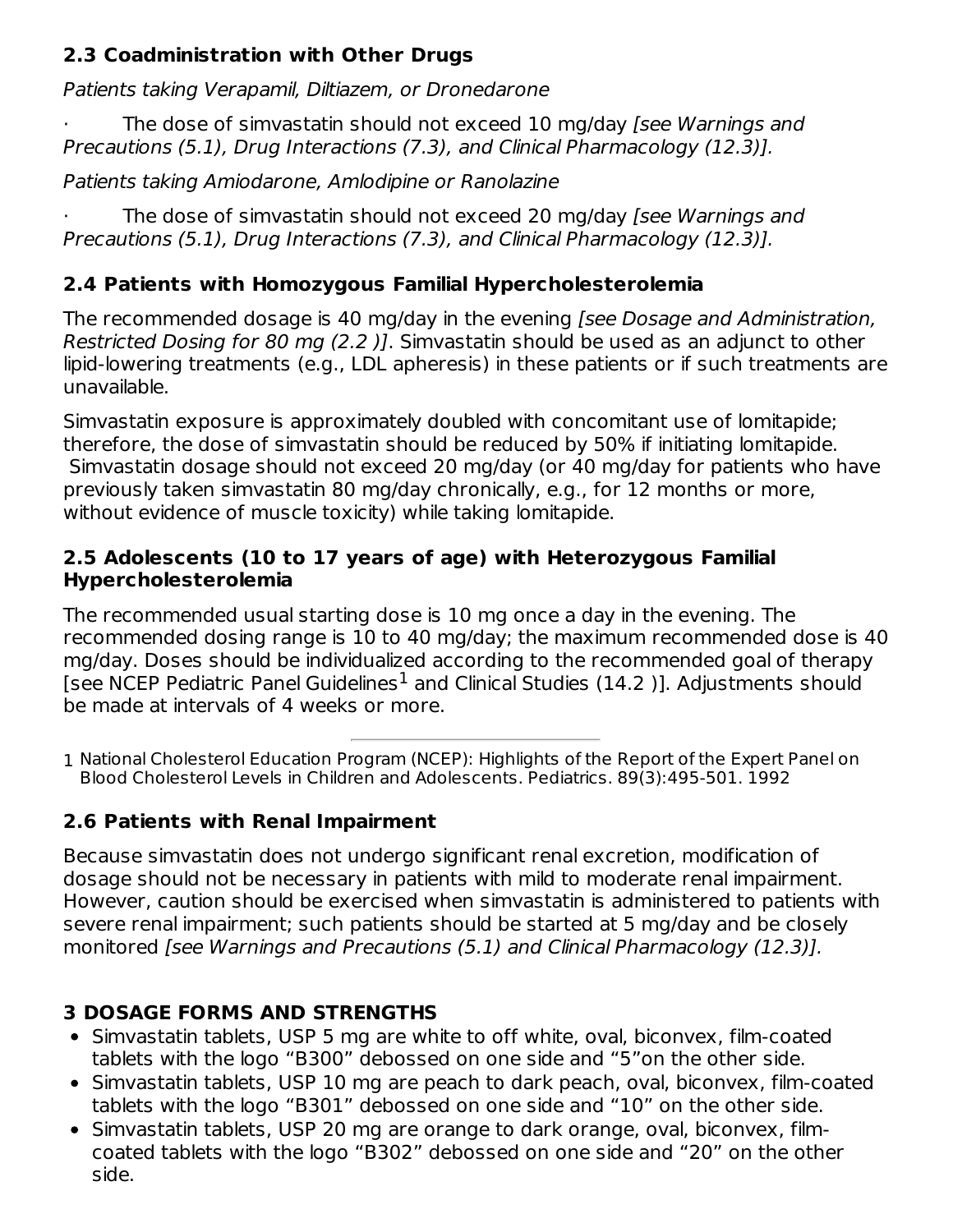- Simvastatin tablets, USP 40 mg are light pink to pink, oval, biconvex, film-coated tablets with the logo "B303" debossed on one side and "40" on the other side.
- Simvastatin tablets, USP 80 mg are pink to dark pink, capsule-shaped, film-coated tablets with the logo "B304" debossed on one side and "80" on the other side.

# **4 CONTRAINDICATIONS**

Simvastatin is contraindicated in the following conditions:

- Concomitant administration of strong CYP3A4 inhibitors (e.g., itraconazole, ketoconazole, posaconazole, voriconazole, HIV protease inhibitors, boceprevir, telaprevir, erythromycin, clarithromycin, telithromycin, nefazodone and cobicistatcontaining products) [see Warnings and Precautions (5.1 )]
- Concomitant administration of gemfibrozil, cyclosporine, or danazol [see Warnings] and Precautions ( 5.1 )].
- Hypersensitivity to any component of this medication [see Adverse Reactions (6.2)].
- Active liver disease, which may include unexplained persistent elevations in hepatic transaminase levels [see Warnings and Precautions (5.3)].
- Women who are pregnant or may become pregnant. Serum cholesterol and triglycerides increase during normal pregnancy, and cholesterol or cholesterol derivatives are essential for fetal development. Because HMG-CoA reductase inhibitors (statins) decrease cholesterol synthesis and possibly the synthesis of other biologically active substances derived from cholesterol, simvastatin may cause fetal harm when administered to a pregnant woman. Atherosclerosis is a chronic process and the discontinuation of lipid-lowering drugs during pregnancy should have little impact on the outcome of long-term therapy of primary hypercholesterolemia. There are no adequate and well-controlled studies of use with simvastatin during pregnancy; however, in rare reports congenital anomalies were observed following intrauterine exposure to statins. In rat and rabbit animal reproduction studies, simvastatin revealed no evidence of teratogenicity. **Simvastatin tablets should be administered to women of childbearing age only when such patients are highly unlikely to conceive.** If the patient becomes pregnant while taking this drug, simvastatin tablets should be discontinued immediately and the patient should be apprised of the potential hazard to the fetus [see Use in Specific Populations (8.1 )].
- Nursing mothers. It is not known whether simvastatin is excreted into human milk; however, a small amount of another drug in this class does pass into breast milk. Because statins have the potential for serious adverse reactions in nursing infants, women who require treatment with simvastatin tablets should not breastfeed their infants [see Use in Specific Populations (8.3)]

# **5 WARNINGS AND PRECAUTIONS**

### **5.1 Myopathy/Rhabdomyolysis**

Simvastatin occasionally causes myopathy manifested as muscle pain, tenderness or weakness with creatine kinase (CK) above ten times the upper limit of normal (ULN). Myopathy sometimes takes the form of rhabdomyolysis with or without acute renal failure secondary to myoglobinuria, and rare fatalities have occurred. The risk of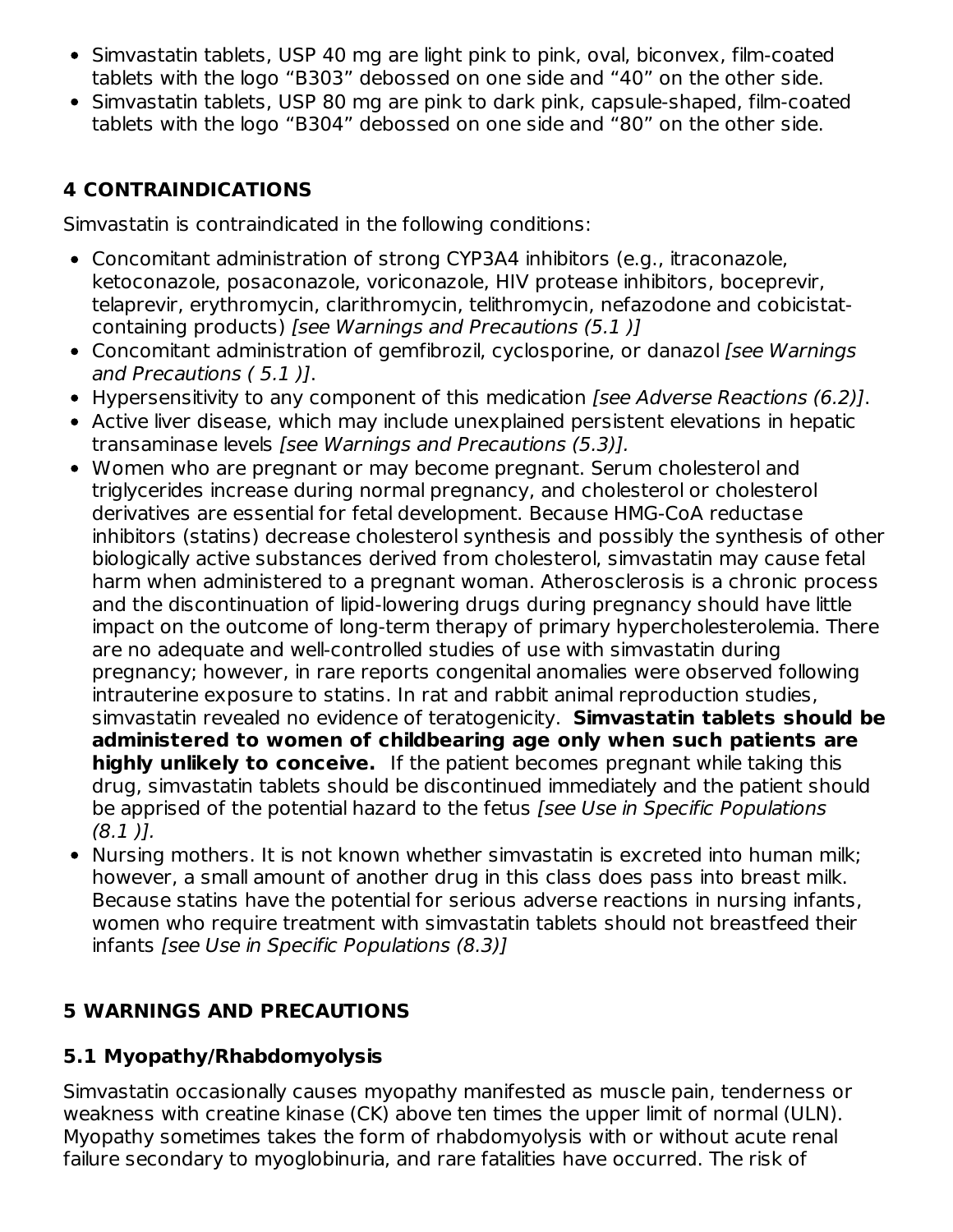myopathy is increased by elevated plasma levels of simvastatin and simvastatin acid. Predisposing factors for myopathy include advanced age (≥65 years), female gender, uncontrolled hypothyroidism, and renal impairment. Chinese patients may be at increased risk for myopathy [see Use in Specific Populations (8.8)].

**The risk of myopathy, including rhabdomyolysis, is dose related.** In a clinical trial database in which 41,413 patients were treated with simvastatin, 24,747 (approximately 60%) of whom were enrolled in studies with a median follow-up of at least 4 years, the incidence of myopathy was approximately 0.03% and 0.08% at 20 and 40 mg/day, respectively. The incidence of myopathy with 80 mg (0.61%) was disproportionately higher than that observed at the lower doses. In these trials, patients were carefully monitored and some interacting medicinal products were excluded.

In a clinical trial in which 12,064 patients with a history of myocardial infarction were treated with simvastatin (mean follow-up 6.7 years), the incidence of myopathy (defined as unexplained muscle weakness or pain with a serum creatine kinase [CK] >10 times upper limit of normal [ULN]) in patients on 80 mg/day was approximately 0.9% compared with 0.02% for patients on 20 mg/day. The incidence of rhabdomyolysis (defined as myopathy with a CK >40 times ULN) in patients on 80 mg/day was approximately 0.4% compared with 0% for patients on 20 mg/day. The incidence of myopathy, including rhabdomyolysis, was highest during the first year and then notably decreased during the subsequent years of treatment. In this trial, patients were carefully monitored and some interacting medicinal products were excluded.

**The risk of myopathy, including rhabdomyolysis, is greater in patients on simvastatin 80 mg compared with other statin therapies with similar or greater LDL-C-lowering efficacy and compared with lower doses of simvastatin. Therefore, the 80-mg dose of simvastatin should be used only in patients who have been taking simvastatin 80 mg chronically (e.g., for 12 months or more) without evidence of muscle toxicity [see Dosage and Administration, Restricted Dosing for 80 mg (2.2 )]**. **If, however, a patient who is currently tolerating the 80-mg dose of simvastatin needs to be initiated on an interacting drug that is contraindicated or is associated with a dose cap for simvastatin, that patient should be switched to an alternative statin with less potential for the drug-drug interaction. Patients should be advised of the increased risk of myopathy, including rhabdomyolysis, and to report promptly any unexplained muscle pain, tenderness or weakness. If symptoms occur, treatment should be discontinued immediately**. [SeeWarnings and Precautions (5.2).]

**All patients starting therapy with simvastatin, or whose dose of simvastatin is being increased, should be advised of the risk of myopathy, including rhabdomyolysis and told to report promptly any unexplained muscle pain, tenderness or weakness particularly if accompanied by malaise or fever or if muscle signs and symptoms persist after discontinuing simvastatin. Simvastatin therapy should be discontinued immediately if myopathy is diagnosed or suspected.** In most cases, muscle symptoms and CK increases resolved when treatment was promptly discontinued. Periodic CK determinations may be considered in patients starting therapy with simvastatin or whose dose is being increased, but there is no assurance that such monitoring will prevent myopathy.

Many of the patients who have developed rhabdomyolysis on therapy with simvastatin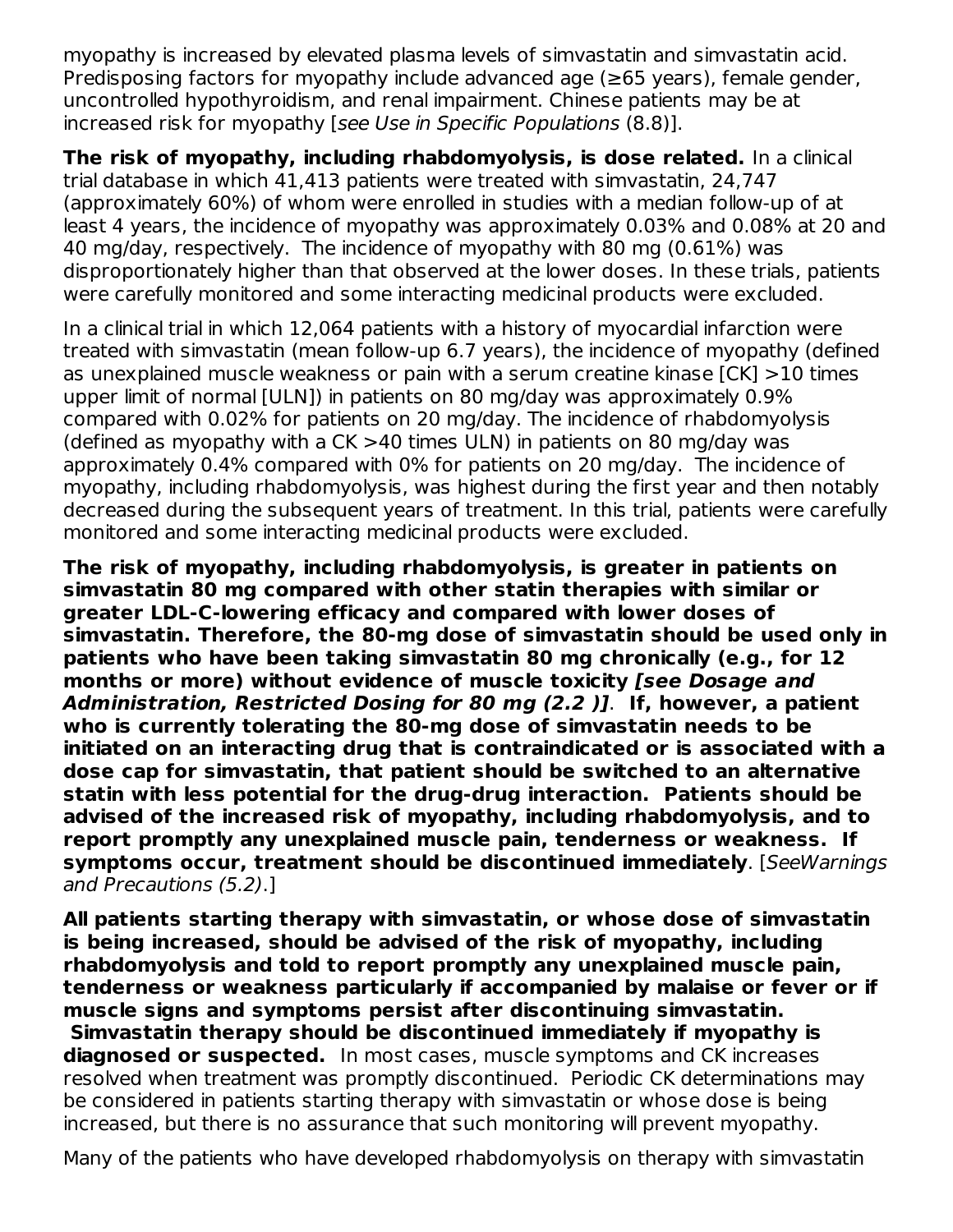have had complicated medical histories, including renal insufficiency usually as a consequence of long-standing diabetes mellitus. Such patients merit closer monitoring. Simvastatin therapy should be discontinued if markedly elevated CPK levels occur or myopathy is diagnosed or suspected. Simvastatin therapy should also be temporarily withheld in any patient experiencing an acute or serious condition predisposing to the development of renal failure secondary to rhabdomyolysis, e.g., sepsis; hypotension; major surgery; trauma; severe metabolic, endocrine, or electrolyte disorders; or uncontrolled epilepsy.

### Drug Interactions

The risk of myopathy and rhabdomyolysis is increased by elevated plasma levels of simvastatin and simvastatin acid. Simvastatin is metabolized by the cytochrome P450 isoform 3A4. Certain drugs which inhibit this metabolic pathway can raise the plasma levels of simvastatin and may increase the risk of myopathy. These include itraconazole, ketoconazole, posaconazole, voriconazole, the macrolide antibiotics erythromycin and clarithromycin, and the ketolide antibiotic telithromycin, HIV protease inhibitors, boceprevir, telaprevir, the antidepressant nefazodone, cobicistat-containing products, or grapefruit juice [see Clinical Pharmacology (12.3)]. Combination of these drugs with simvastatin is contraindicated. If short-term treatment with strong CYP3A4 inhibitors is unavoidable, therapy with simvastatin must be suspended during the course of treatment. [See Contraindications (4) and Drug Interactions (7.1).]

The combined use of simvastatin with gemfibrozil, cyclosporine, or danazol is contraindicated [see Contraindications (4) and Drug interactions (7.1 and 7.2)]

Caution should be used when prescribing other fibrates with simvastatin, as these agents can cause myopathy when given alone and the risk is increased when they are co-administered [see Drug Interactions (7.2)].

Cases of myopathy, including rhabdomyolysis, have been reported with simvastatin coadministered with colchicine, and caution should be exercised when prescribing simvastatin with colchicine [see Drug Interactions (7.7)].

The benefits of the combined use of simvastatin with the following drugs should be carefully weighed against the potential risks of combinations: other lipid-lowering drugs (fibrates, or, for patients with HoFH, lomitapide), amiodarone, dronedarone, verapamil, diltiazem, amlodipine, or ranolazine [see Dosage and Administration (2.4), Drug Interactions (7.3)]

Cases of myopathy, including rhabdomyolysis, have been observed with simvastatin coadministered with lipid-modifying doses  $(\geq 1)$  g/day niacin) of niacin-containing products. [see Drug Interactions (7.4)].

Cases of rhabdomyolysis have been reported with simvastatin administered with daptomycin. Temporarily suspend simvastatin in patients taking daptomycin. [see Drug] Interactions (7.8)].

Prescribing recommendations for interacting agents are summarized in Table 1 [see also Dosage and Administration (2.3, 2.4), Drug Interactions (7), Clinical Pharmacology  $(12.3)$ ].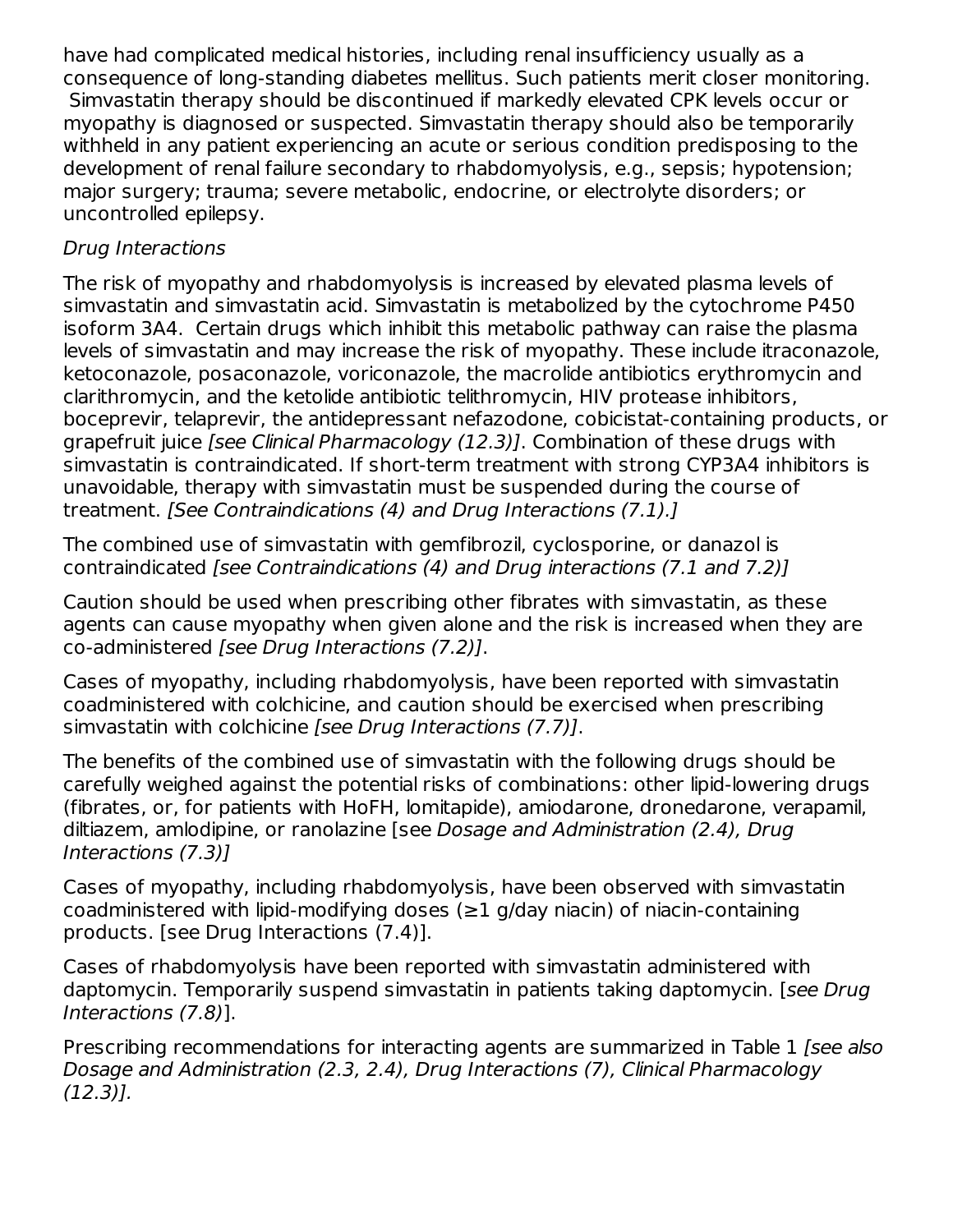| <b>Interacting Agents</b>                                                                                                                                                                                                                                                                                  | Prescribing Recommendations                                       |  |  |
|------------------------------------------------------------------------------------------------------------------------------------------------------------------------------------------------------------------------------------------------------------------------------------------------------------|-------------------------------------------------------------------|--|--|
| Strong CYP3A4 inhibitors, e.g.:<br>Itraconazole<br>Ketoconazole<br>Posaconazole<br>Voriconazole<br>Erythromycin<br>Clarithromycin<br>Telithromycin<br>HIV protease inhibitors<br><b>Boceprevir</b><br>Telaprevir<br>Nefazodone<br>Cobicistat-containing products<br>Gemfibrozil<br>Cyclosporine<br>Danazol | Contraindicated with simvastatin                                  |  |  |
| Niacin (≥1 g/day)                                                                                                                                                                                                                                                                                          | For Chinese patients, not<br>recommended with simvastatin         |  |  |
| Verapamil<br>Diltiazem<br>Dronedarone                                                                                                                                                                                                                                                                      | Do not exceed 10 mg simvastatin daily                             |  |  |
| Amiodarone<br>Amlodipine<br>Ranolazine                                                                                                                                                                                                                                                                     | Do not exceed 20 mg simvastatin daily                             |  |  |
| Lomitapide                                                                                                                                                                                                                                                                                                 | For patients with HoFH, do not exceed 20<br>mg simvastatin daily* |  |  |
| Daptomycin                                                                                                                                                                                                                                                                                                 | Temporarily suspend simvastatin                                   |  |  |
| Grapefruit juice                                                                                                                                                                                                                                                                                           | Avoid grapefruit juice                                            |  |  |

TABLE<sub>1</sub> Drug Interactions Associated with Increased

" For patients with HoFH who have been taking 80 mg simvastatin chronically (e.g., for 12 months or more).<br>without evidence of muscle toxicity, do not exceed 40 mg simvastatin when taking lomitapide.

### **5.2 Immune-Mediated Necrotizing Myopathy**

There have been rare reports of immune-mediated necrotizing myopathy (IMNM), an autoimmune myopathy, associated with statin use. IMNM is characterized by: proximal muscle weakness and elevated serum creatine kinase, which persist despite discontinuation of statin treatment; positive anti-HMG CoA reductase antibody; muscle biopsy showing necrotizing myopathy; and improvement with immunosuppressive agents. Additional neuromuscular and serologic testing may be necessary. Treatment with immunosuppressive agents may be required. Consider risk of IMNM carefully prior to initiation of a different statin. If therapy is initiated with a different statin, monitor for signs and symptoms of IMNM.

### **5.3 Liver Dysfunction**

**Persistent increases (to more than 3X the ULN) in serum transaminases have occurred in approximately 1% of patients who received simvastatin in clinical studies**. When drug treatment was interrupted or discontinued in these patients, the transaminase levels usually fell slowly to pretreatment levels. The increases were not associated with jaundice or other clinical signs or symptoms. There was no evidence of hypersensitivity.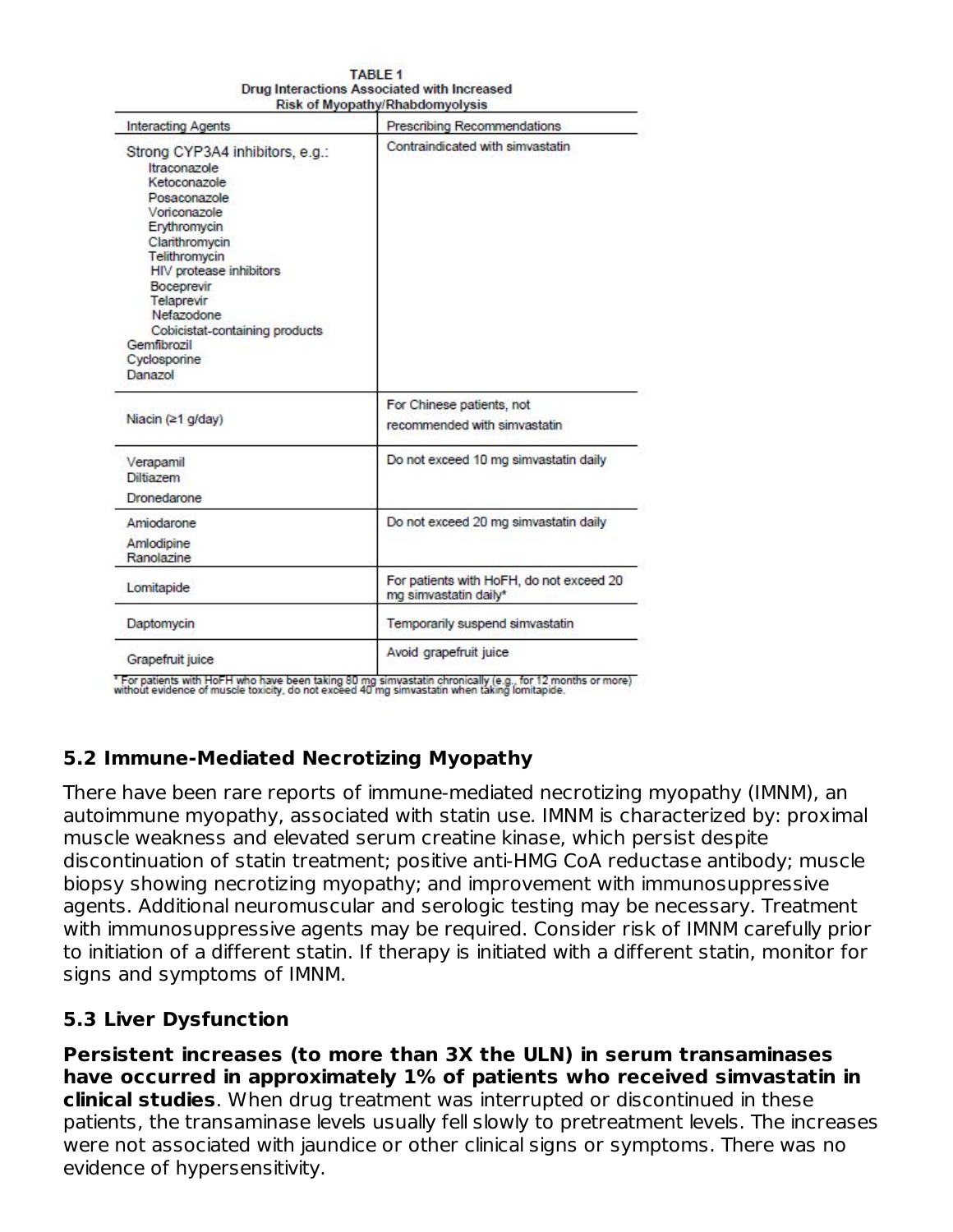In the Scandinavian Simvastatin Survival Study (4S) [see Clinical Studies (14.1)], the number of patients with more than one transaminase elevation to >3X ULN, over the course of the study, was not significantly different between the simvastatin and placebo groups (14 [0.7%] vs. 12 [0.6%]). Elevated transaminases resulted in the discontinuation of 8 patients from therapy in the simvastatin group (n=2,221) and 5 in the placebo group (n=2,223). Of the 1,986 simvastatin treated patients in 4S with normal liver function tests (LFTs) at baseline, 8 (0.4%) developed consecutive LFT elevations to >3X ULN and/or were discontinued due to transaminase elevations during the 5.4 years (median follow-up) of the study. Among these 8 patients, 5 initially developed these abnormalities within the first year. All of the patients in this study received a starting dose of 20 mg of simvastatin; 37% were titrated to 40 mg.

In 2 controlled clinical studies in 1,105 patients, the 12-month incidence of persistent hepatic transaminase elevation without regard to drug relationship was 0.9% and 2.1% at the 40- and 80-mg dose, respectively. No patients developed persistent liver function abnormalities following the initial 6 months of treatment at a given dose.

**It is recommended that liver function tests be performed before the initiation of treatment, and thereafter when clinically indicated.** There have been rare postmarketing reports of fatal and non-fatal hepatic failure in patients taking statins, including simvastatin. If serious liver injury with clinical symptoms and/or hyperbilirubinemia or jaundice occurs during treatment with simvastatin, promptly interrupt therapy. If an alternate etiology is not found do not restart simvastatin. Note that ALT may emanate from muscle, therefore ALT rising with CK may indicate myopathy [see Warnings and Precautions (5.1)].

The drug should be used with caution in patients who consume substantial quantities of alcohol and/or have a past history of liver disease. Active liver diseases or unexplained transaminase elevations are contraindications to the use of simvastatin.

Moderate (less than 3X ULN) elevations of serum transaminases have been reported following therapy with simvastatin. These changes appeared soon after initiation of therapy with simvastatin, were often transient, were not accompanied by any symptoms and did not require interruption of treatment.

### **5.4 Endocrine Function**

Increases in HbA1c and fasting serum glucose levels have been reported with HMG-CoA reductase inhibitors, including simvastatin.

# **6 ADVERSE REACTIONS**

### **6.1 Clinical Trials Experience**

Because clinical ttials are conducted under widely varying conditions, adverse reaction rates observed in the clinical trials of a drug cannot be directly compared to rates in the clinical trials of another drug and may not reflect the rates observed in practice.

In the pre-marketing controlled clinical studies and their open extensions (2,423 patients with median duration of follow-up of approximately 18 months), 1.4% of patients were discontinued due to adverse reactions. The most common adverse reactions that led to treatment discontinuation were: gastrointestinal disorders (0.5%), myalgia (0.1%), and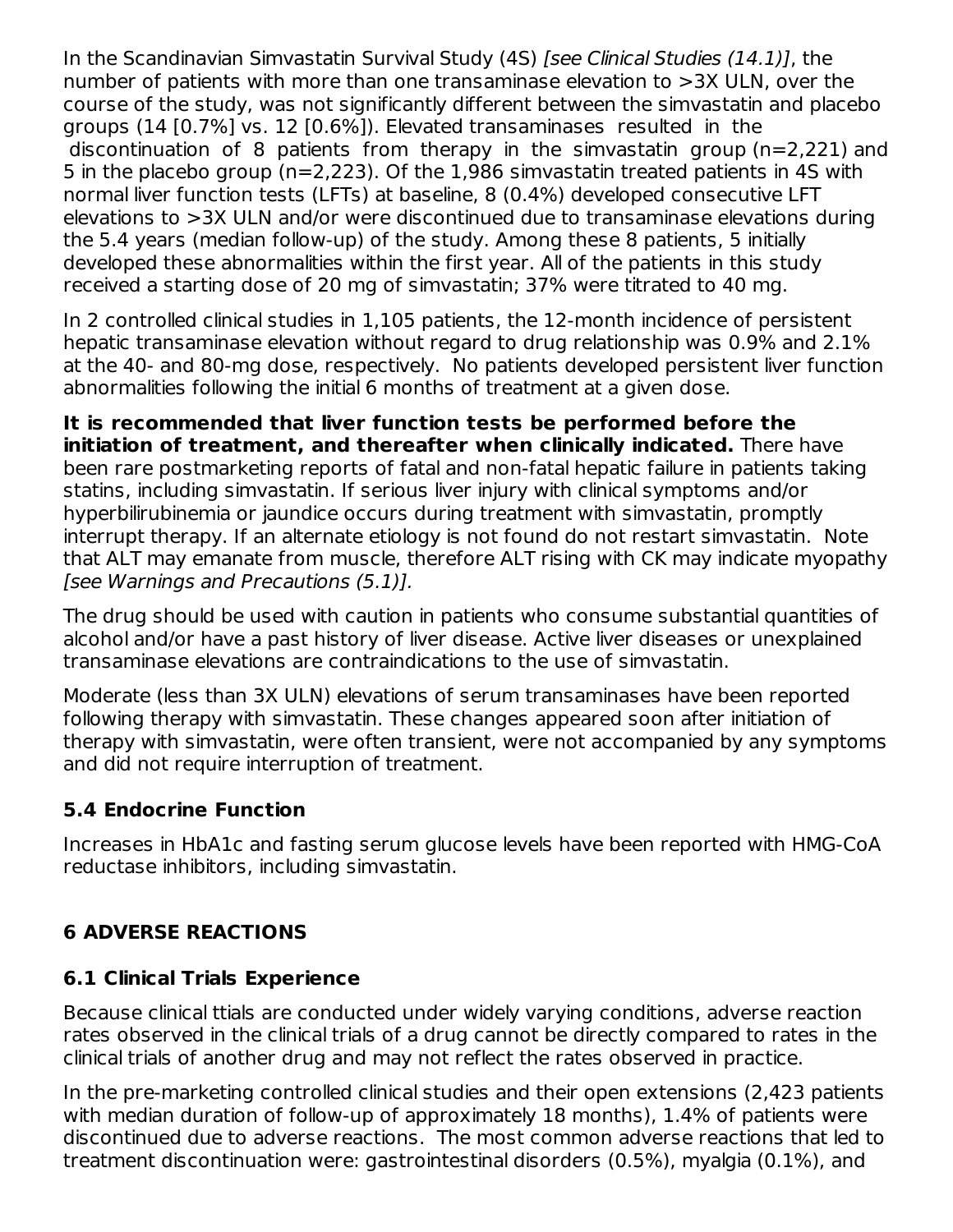arthralgia (0.1%). The most commonly reported adverse reactions (incidence  $\geq$ 5%) in simvastatin controlled clinical trials were: upper respiratory infections (9.0%), headache (7.4%), abdominal pain (7.3%), constipation (6.6%), and nausea (5.4%).

### Scandinavian Simvastatin Survival Study

In 4S involving 4,444 (age range 35 to 71 years, 19% women, 100% Caucasians) treated with 20 to 40 mg/day of simvastatin (n=2,221) or placebo (n=2,223) over a median of 5.4 years, adverse reactions reported in ≥2% of patients and at a rate greater than placebo are shown in Table 2.

|                                     | Simvastatin<br>$(N = 2,221)$<br>% | Placebo<br>$(N = 2,223)$<br>$\%$ |
|-------------------------------------|-----------------------------------|----------------------------------|
| Body as a Whole                     |                                   |                                  |
| Edema/swelling                      | 2.7                               | 2.3                              |
| Abdominal pain                      | 5.9                               | 5.8                              |
| Cardiovascular System Disorders     |                                   |                                  |
| <b>Atrial fibrillation</b>          | 5.7                               | 5.1                              |
| <b>Digestive System Disorders</b>   |                                   |                                  |
| Constipation                        | 22                                | 1.6                              |
| <b>Gastritis</b>                    | 4.9                               | 3.9                              |
| <b>Endocrine Disorders</b>          |                                   |                                  |
| Diabetes mellitus                   | 4.2                               | 3.6                              |
| Musculoskeletal Disorders           |                                   |                                  |
| Myalgia                             | 3.7                               | 3.2                              |
| Nervous System/ Psychiatric         |                                   |                                  |
| <b>Disorders</b>                    |                                   |                                  |
| Headache                            | 2.5                               | 2.1                              |
| Insomnia                            | 4.0                               | 3.8                              |
| Vertigo                             | 4.5                               | 4.2                              |
| <b>Respiratory System Disorders</b> |                                   |                                  |
| <b>Bronchitis</b>                   | 6.6                               | 6.3                              |
| <b>Sinusitis</b>                    | 2.3                               | 1.8                              |
| Skin / Skin Appendage Disorders     |                                   |                                  |
| Eczema                              | 4.5                               | 3.0                              |
| <b>Urogenital System Disorders</b>  |                                   |                                  |
| Infection, urinary tract            | 3.2                               | 3.1                              |

#### TABLE 2: Adverse Reactions Reported Regardless of Causality by  $\geq$ 2% of Petients Treated with Simuscratin and Creater than Placeho in AS

### Heart Protection Study

In the Heart Protection Study (HPS), involving 20,536 patients (age range 40 to 80 years, 25% women, 97% Caucasians, 3% other races) treated with simvastatin 40 mg/day (n=10,269) or placebo (n=10,267) over a mean of 5 years, only serious adverse reactions and discontinuations due to any adverse reactions were recorded. Discontinuation rates due to adverse reactions were 4.8% in patients treated with simvastatin compared with 5.1% in patients treated with placebo. The incidence of myopathy/rhabdomyolysis was <0.1% in patients treated with simvastatin.

### Other Clinical Studies

In a clinical trial in which 12,064 patients with a history of myocardial infarction were treated with simvastatin (mean follow-up 6.7 years), the incidence of myopathy (defined as unexplained muscle weakness or pain with a serum creatine kinase [CK] >10 times upper limit of normal [ULN]) in patients on 80 mg/day was approximately 0.9% compared with 0.02% for patients on 20 mg/day. The incidence of rhabdomyolysis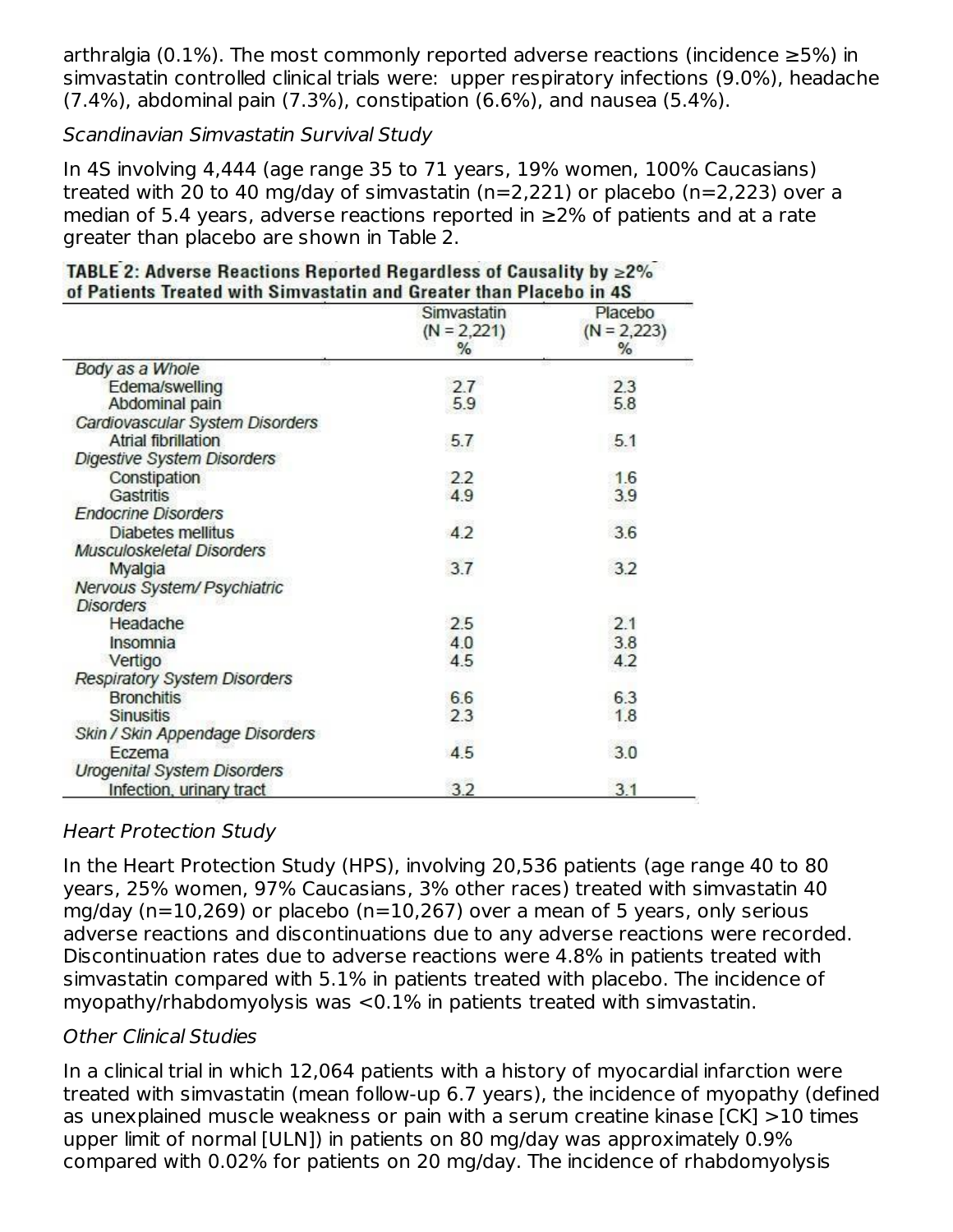(defined as myopathy with a  $CK > 40$  times ULN) in patients on 80 mg/day was approximately 0.4% compared with 0% for patients on 20 mg/day. The incidence of myopathy, including rhabdomyolysis, was highest during the first year and then notably decreased during the subsequent years of treatment. In this trial, patients were carefully monitored and some interacting medicinal products were excluded.

Other adverse reactions reported in clinical trials were: diarrhea, rash, dyspepsia, flatulence, and asthenia.

## Laboratory Tests

Marked persistent increases of hepatic transaminases have been noted [see Warnings] and Precautions (5.3)]. Elevated alkaline phosphatase and y-glutamyl transpeptidase have also been reported. About 5% of patients had elevations of CK levels of 3 or more times the normal value on one or more occasions. This was attributable to the noncardiac fraction of CK. [See Warnings and Precautions (5.1).]

### Adolescent Patients (ages 10 to17 years)

In a 48-week, controlled study in adolescent boys and girls who were at least 1 year post-menarche, 10 to17 years of age (43.4% female, 97.7% Caucasians, 1.7% Hispanics, 0.6% Multiracial) with heterozygous familial hypercholesterolemia (n=175), treated with placebo or simvastatin (10 to 40 mg daily), the most common adverse reactions observed in both groups were upper respiratory infection, headache, abdominal pain, and nausea [see Use in Specific Populations (8.4) and Clinical Studies  $(14.2)$ ].

# **6.2 Postmarketing Experience**

Because the below reactions are reported voluntarily from a population of uncertain size, it is generally not possible to reliably estimate their frequency or establish a causal relationship to drug exposure. The following additional adverse reactions have been identified during postapproval use of simvastatin: pruritus, alopecia, a variety of skin changes (e.g., nodules, discoloration, dryness of skin/mucous membranes, changes to hair/nails), dizziness, muscle cramps, myalgia, pancreatitis, paresthesia, peripheral neuropathy, vomiting, anemia, erectile dysfunction, interstitial lung disease, rhabdomyolysis, hepatitis/jaundice, fatal and non-fatal hepatic failure, and depression.

There have been rare reports of immune-mediated necrotizing myopathy associated with statin use [see Warnings and Precautions (5.1)].

An apparent hypersensitivity syndrome has been reported rarely which has included some of the following features: anaphylaxis, angioedema, lupus erythematous-like syndrome, polymyalgia rheumatica, dermatomyositis, vasculitis, purpura, thrombocytopenia, leukopenia, hemolytic anemia, positive ANA, ESR increase, eosinophilia, arthritis, arthralgia, urticaria, asthenia, photosensitivity, fever, chills, flushing, malaise, dyspnea, toxic epidermal necrolysis, erythema multiforme, including Stevens- Johnson syndrome.

There have been rare postmarketing reports of cognitive impairment (e.g., memory loss, forgetfulness, amnesia, memory impairment, confusion) associated with statin use. These cognitive issues have been reported for all statins. The reports are generally nonserious, and reversible upon statin discontinuation, with variable times to symptom onset (1 day to years) and symptom resolution (median of 3 weeks).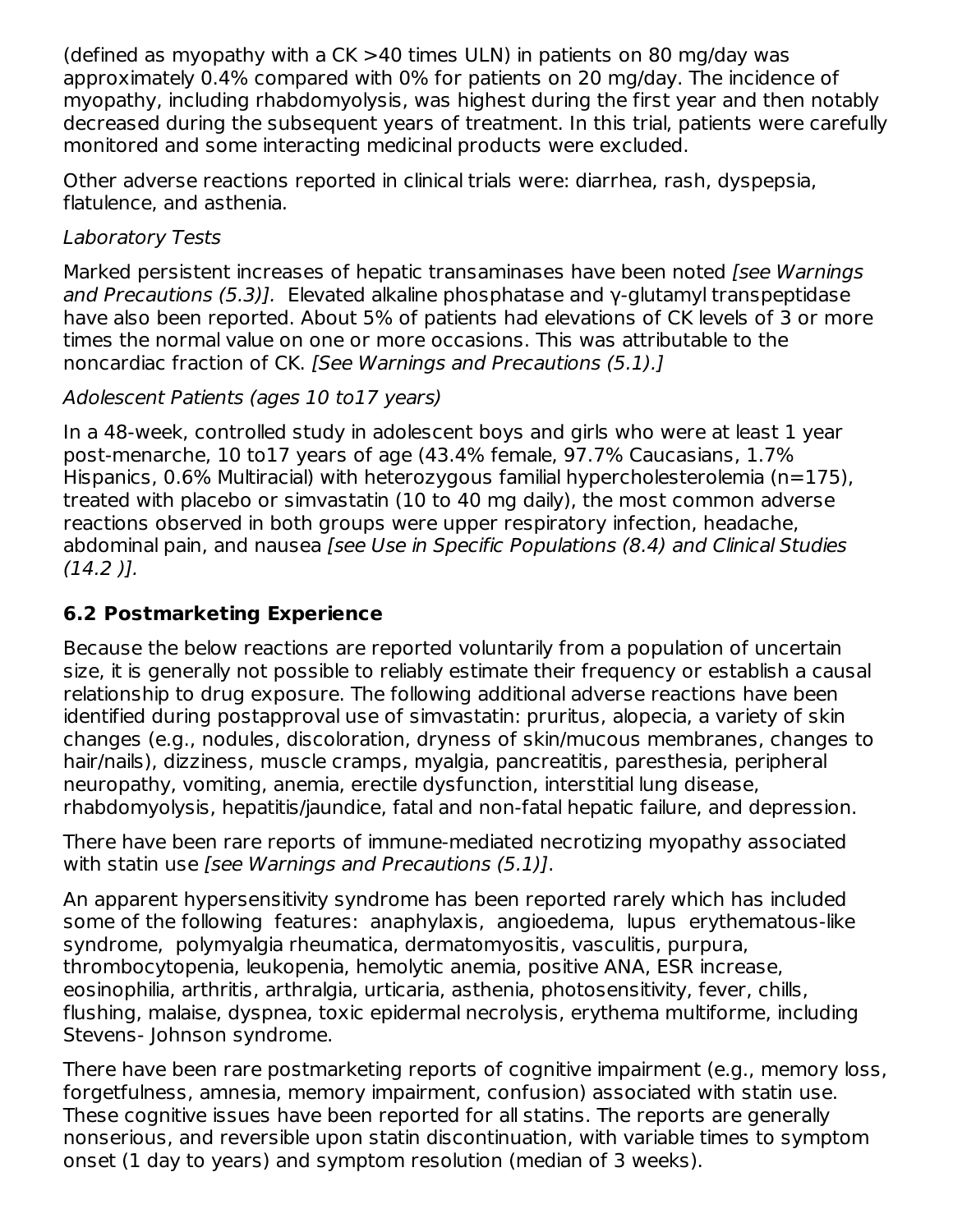# **7 DRUG INTERACTIONS**

# **7.1 Strong CYP3A4 Inhibitors, Cyclosporine, or Danazol**

Strong CYP3A4 inhibitors: Simvastatin, like several other inhibitors of HMG-CoA reductase, is a substrate of CYP3A4. Simvastatin is metabolized by CYP3A4 but has no CYP3A4 inhibitory activity; therefore it is not expected to affect the plasma concentrations of other drugs metabolized by CYP3A4.

Elevated plasma levels of HMG-CoA reductase inhibitory activity increases the risk of myopathy and rhabdomyolysis, particularly with higher doses of simvastatin. [See Warnings and Precautions (5.1) and Clinical Pharmacology (12.3). Concomitant use of drugs labeled as having a strong inhibitory effect on CYP3A4 is contraindicated [see Contraindications (4 )]. If treatment with itraconazole, ketoconazole, posaconazole, voriconazole, erythromycin, clarithromycin or telithromycin is unavoidable, therapy with simvastatin must be suspended during the course of treatment.

Cyclosporine or Danazol: The risk of myopathy, including rhabdomyolysis is increased by concomitant administration of cyclosporine or danazol. Therefore, concomitant use of these drugs is contraindicated. *[see Contraindications (4), Warnings and Precautions (* 5.1 ) and Clinical Pharmacology (12.3 )].

# **7.2 Lipid-Lowering Drugs That Can Cause Myopathy When Given Alone**

Gemfibrozil: Contraindicated with simvastatin [see Contraindications (4) and Warnings and Precautions (5.1)].

Other fibrates: Caution should be used when prescribing with simvastatin [see Warnings] and Precautions (5.1)].

# **7.3 Amiodarone, Dronedarone, Ranolazine, or Calcium Channel Blockers**

The risk of myopathy, including rhabdomyolysis, is increased by concomitant administration of amiodarone, dronedarone, ranolazine, or calcium channel blockers such as verapamil, diltiazem, or amlodipine [see Dosage and Administration (2.3) and Warnings and Precautions (5.1), and Table 3 in Clinical Pharmacology (12.3)].

# **7.4 Niacin**

Cases of myopathy/rhabdomyolysis have been observed with simvastatin coadministered with lipid-modifying doses  $(\geq 1)$  g/day niacin) of niacin-containing products. The risk of myopathy is greater in Chinese patients. In a clinical trial (median follow-up 3.9 years) involving patients at high risk of cardiovascular disease and with well-controlled LDL-C levels on simvastatin 40 mg/day with or without ezetimibe 10 mg/day, there was no incremental benefit on cardiovascular outcomes with the addition of lipid-modifying doses (≥1 g/day) of niacin. Coadministration of simvastatin tablets with lipid-modifying doses (≥1 g/day) of niacin is not recommended in Chinese patients. It is unknown if this risk applies to other Asian patients [See Warnings and Precautions (5.1) and Use in Specific Populations (8.8).]

# **7.5 Digoxin**

In one study, concomitant administration of digoxin with simvastatin resulted in a slight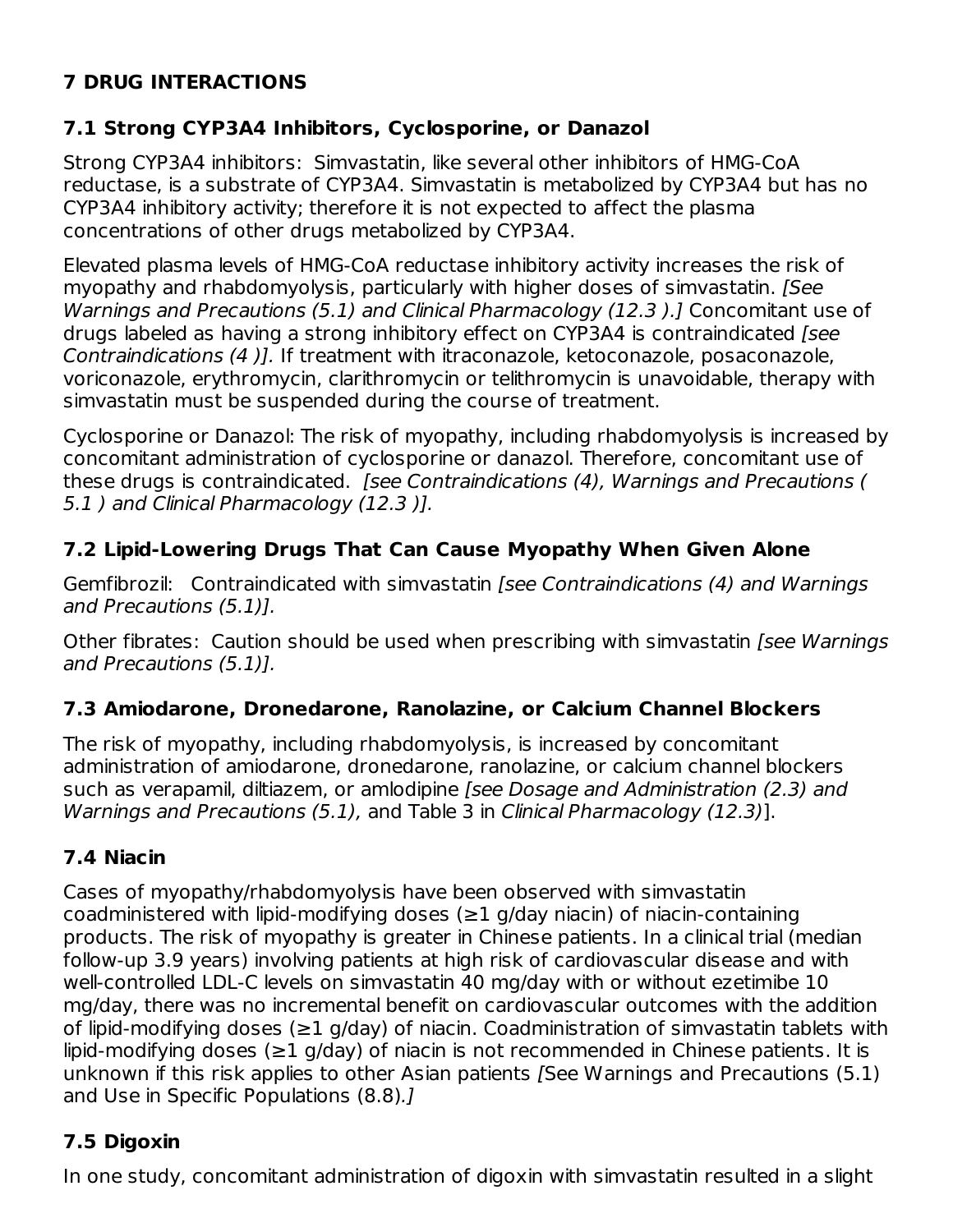elevation in digoxin concentrations in plasma. Patients taking digoxin should be monitored appropriately when simvastatin is initiated [see Clinical Pharmacology (12.3 )].

### **7.6 Coumarin Anticoagulants**

In two clinical studies, one in normal volunteers and the other in hypercholesterolemic patients, simvastatin 20 to 40 mg/day modestly potentiated the effect of coumarin anticoagulants: the prothrombin time, reported as International Normalized Ratio (INR), increased from a baseline of 1.7 to 1.8 and from 2.6 to 3.4 in the volunteer and patient studies, respectively. With other statins, clinically evident bleeding and/or increased prothrombin time has been reported in a few patients taking coumarin anticoagulants concomitantly. In such patients, prothrombin time should be determined before starting simvastatin and frequently enough during early therapy to ensure that no significant alteration of prothrombin time occurs. Once a stable prothrombin time has been documented, prothrombin times can be monitored at the intervals usually recommended for patients on coumarin anticoagulants. If the dose of simvastatin is changed or discontinued, the same procedure should be repeated. Simvastatin therapy has not been associated with bleeding or with changes in prothrombin time in patients not taking anticoagulants.

# **7.7 Colchicine**

Cases of myopathy, including rhabdomyolysis, have been reported with simvastatin coadministered with colchicine, and caution should be exercised when prescribing simvastatin with colchicine.

# **7.8 Daptomycin**

Cases of rhabdomyolysis have been reported with simvastatin administered with daptomycin. Both simvastatin and daptomycin can cause myopathy and rhabdomyolysis when given alone and the risk of myopathy and rhabdomyolysis may be increased by coadministration. Temporarily suspend simvastatin in patients taking daptomycin [see Warnings and Precautions (5.1)].

# **8 USE IN SPECIFIC POPULATIONS**

# **8.1 Pregnancy**

# Pregnancy Category X [See Contraindications (4).]

Simvastatin is contraindicated in women who are or may become pregnant. Lipid lowering drugs offer no benefit during pregnancy, because cholesterol and cholesterol derivatives are needed for normal fetal development. Atherosclerosis is a chronic process, and discontinuation of lipid-lowering drugs during pregnancy should have little impact on long-term outcomes of primary hypercholesterolemia therapy. There are no adequate and well-controlled studies of use with simvastatin during pregnancy; however, there are rare reports of congenital anomalies in infants exposed to statins in utero. Animal reproduction studies of simvastatin in rats and rabbits showed no evidence of teratogenicity. Serum cholesterol and triglycerides increase during normal pregnancy, and cholesterol or cholesterol derivatives are essential for fetal development. Because statins decrease cholesterol synthesis and possibly the synthesis of other biologically active substances derived from cholesterol, simvastatin may cause fetal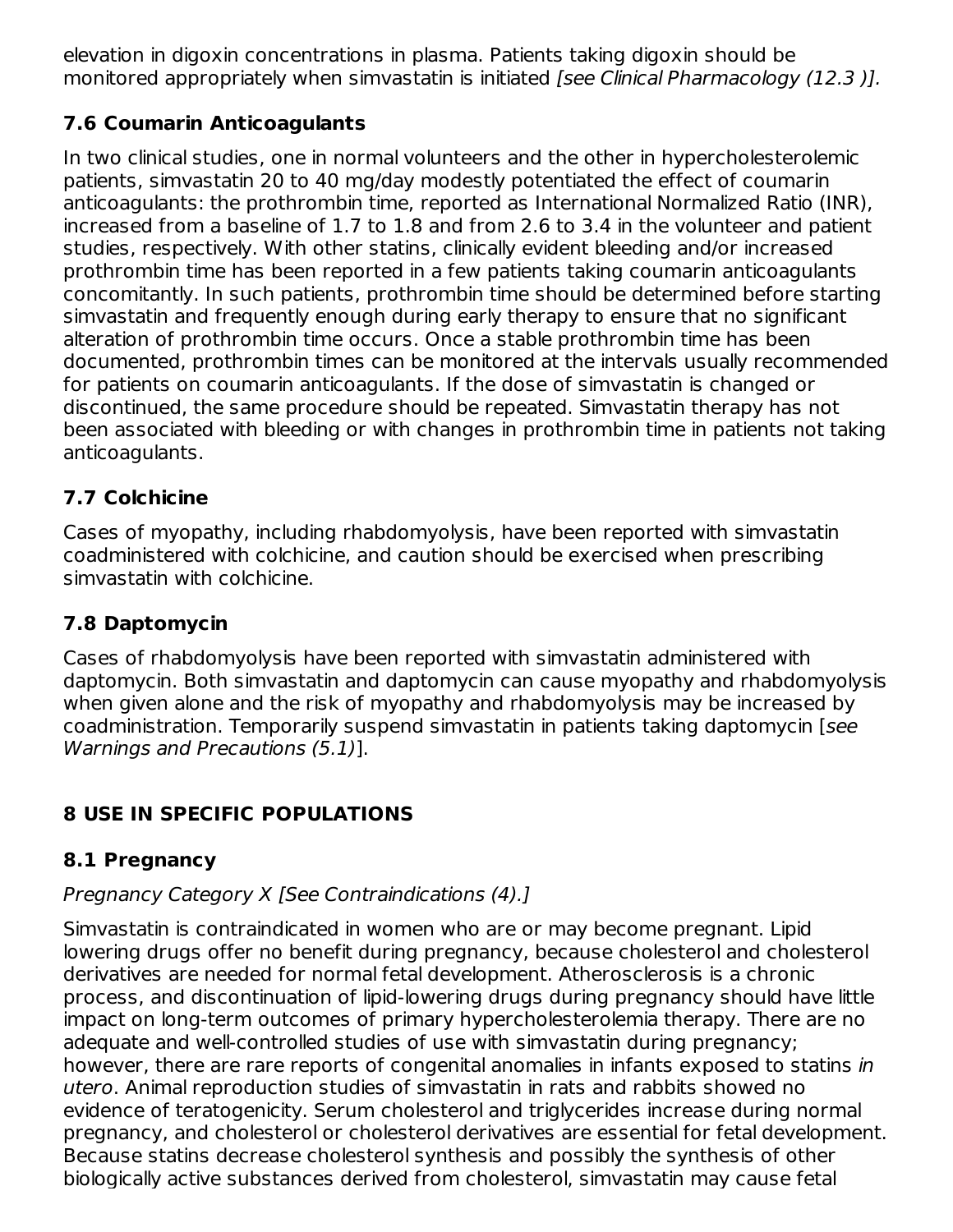biologically active substances derived from cholesterol, simvastatin may cause fetal harm when administered to a pregnant woman. If simvastatin is used during pregnancy or if the patient becomes pregnant while taking this drug, the patient should be apprised of the potential hazard to the fetus.

There are rare reports of congenital anomalies following intrauterine exposure to statins. In a review<sup>2</sup> of approximately  $100$  prospectively followed pregnancies in women exposed to simvastatin or another structurally related statin, the incidences of congenital anomalies, spontaneous abortions, and fetal deaths/stillbirths did not exceed those expected in the general population. However, the study was only able to exclude a 3- to 4-fold increased risk of congenital anomalies over the background rate. In 89% of these cases, drug treatment was initiated prior to pregnancy and was discontinued during the first trimester when pregnancy was identified.

Simvastatin was not teratogenic in rats or rabbits at doses (25, 10 mg/kg/day, respectively) that resulted in 3 times the human exposure based on mg/m<sup>2</sup> surface area. However, in studies with another structurally-related statin, skeletal malformations were observed in rats and mice.

Women of childbearing potential, who require treatment with simvastatin for a lipid disorder, should be advised to use effective contraception. For women trying to conceive, discontinuation of simvastatin should be considered. If pregnancy occurs, simvastatin should be immediately discontinued.

2 Manson, J.M., Freyssinges, C., Ducrocq, M.B., Stephenson, W.P., Post marketing Surveillance of Lovastatin and Simvastatin Exposure During Pregnancy, Reproductive Toxicology, 10(6):439-446, 1996.

### **8.3 Nursing Mothers**

It is not known whether simvastatin is excreted in human milk. Because a small amount of another drug in this class is excreted in human milk and because of the potential for serious adverse reactions in nursing infants, women taking simvastatin should not nurse their infants. A decision should be made whether to discontinue nursing or discontinue drug, taking into account the importance of the drug to the mother [see Contraindications (4)].

### **8.4 Pediatric Use**

Safety and effectiveness of simvastatin in patients 10 to 17 years of age with heterozygous familial hypercholesterolemia have been evaluated in a controlled clinical trial in adolescent boys and in girls who were at least 1 year post-menarche. Patients treated with simvastatin had an adverse reaction profile similar to that of patients treated with placebo. **Doses greater than 40 mg have not been studied in this population.** In this limited controlled study, there was no significant effect on growth or sexual maturation in the adolescent boys or girls, or on menstrual cycle length in girls. [See Dosage and Administration (2.5), Adverse Reactions (6.1), Clinical Studies (14.2 ).] Adolescent females should be counseled on appropriate contraceptive methods while on simvastatin therapy [see Contraindications (4) and Use in Specific Populations (8.1)]. Simvastatin has not been studied in patients younger than 10 years of age, nor in premenarchal girls.

### **8.5 Geriatric Use**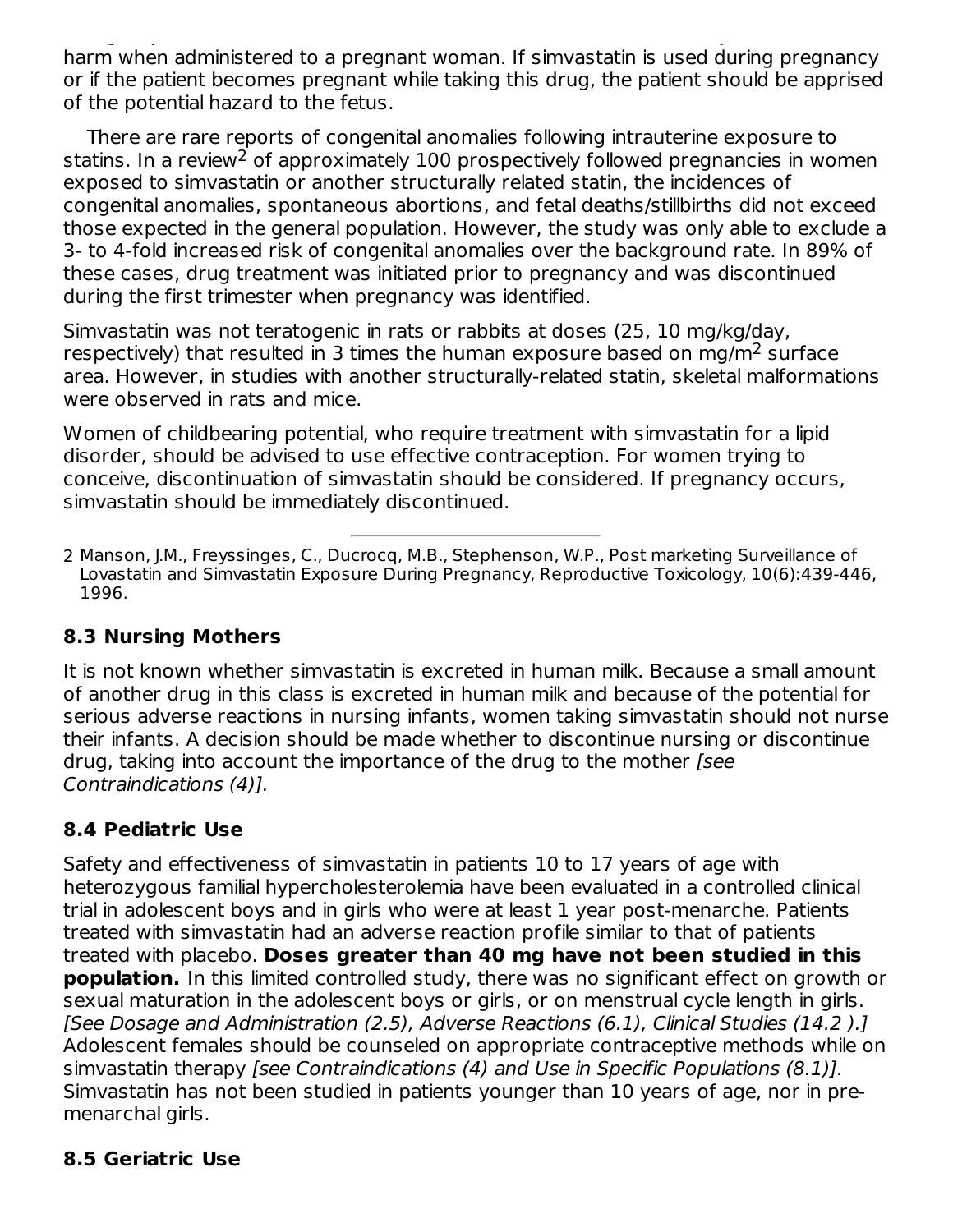Of the 2,423 patients who received simvastatin in Phase III clinical studies and the 10,269 patients in the Heart Protection Study who received simvastatin, 363 (15%) and 5,366 (52%), respectively were  $\geq$ 65 years old. In HPS, 615 (6%) were  $\geq$ 75 years old. No overall differences in safety or effectiveness were observed between these subjects and younger subjects, and other reported clinical experience has not identified differences in responses between the elderly and younger patients, but greater sensitivity of some older individuals cannot be ruled out. Since advanced age (≥65 years) is a predisposing factor for myopathy, simvastatin should be prescribed with caution in the elderly. [See Clinical Pharmacology (12.3).]

A pharmacokinetic study with simvastatin showed the mean plasma level of statin activity to be approximately 45% higher in elderly patients between 70 to 78 years of age compared with patients between 18 to 30 years of age. In 4S, 1,021 (23%) of 4,444 patients were 65 or older. Lipid-lowering efficacy was at least as great in elderly patients compared with younger patients, and simvastatin significantly reduced total mortality and CHD mortality in elderly patients with a history of CHD. In HPS, 52% of patients were elderly (4,891 patients 65-69 years and 5,806 patients 70 years or older). The relative risk reductions of CHD death, non-fatal MI, coronary and non-coronary revascularization procedures, and stroke were similar in older and younger patients [see Clinical Studies (14.1)]. In HPS, among 32,145 patients entering the active run-in period, there were 2 cases of myopathy/rhabdomyolysis; these patients were aged 67 and 73. Of the 7 cases of myopathy/rhabdomyolysis among 10,269 patients allocated to simvastatin, 4 were aged 65 or more (at baseline), of whom one was over 75. There were no overall differences in safety between older and younger patients in either 4S or HPS.

Because advanced age ( $\geq 65$  years) is a predisposing factor for myopathy, including rhabdomyolysis, simvastatin should be prescribed with caution in the elderly. In a clinical trial of patients treated with simvastatin 80 mg/day, patients ≥65 years of age had an increased risk of myopathy, including rhabdomyolysis, compared to patients <65 years of age. [See Warnings and Precautions ( 5.1) and Clinical Pharmacology (12.3 ).]

### **8.6 Renal Impairment**

Caution should be exercised when simvastatin is administered to patients with severe renal impairment. [See Dosage and Administration (2.6).]

# **8.7 Hepatic Impairment**

Simvastatin is contraindicated in patients with active liver disease which may include unexplained persistent elevations in hepatic transaminase levels [see Contraindications (4) and Warnings and Precautions (5.3)].

# **8.8 Chinese Patients**

In a clinical trial in which patients at high risk of cardiovascular disease were treated with simvastatin40 mg/day (median follow-up 3.9 years), the incidence of myopathy was approximately 0.05% for nonChinese patients (n=7367) compared with 0.24% for Chinese patients (n=5468). The incidence ofmyopathy for Chinese patients on simvastatin 40 mg/day or ezetimibe/simvastatin 10/40 mg/daycoadministered with extended-release niacin 2 g/day was 1.24%.

Chinese patients may be at higher risk for myopathy, monitor patients appropriately.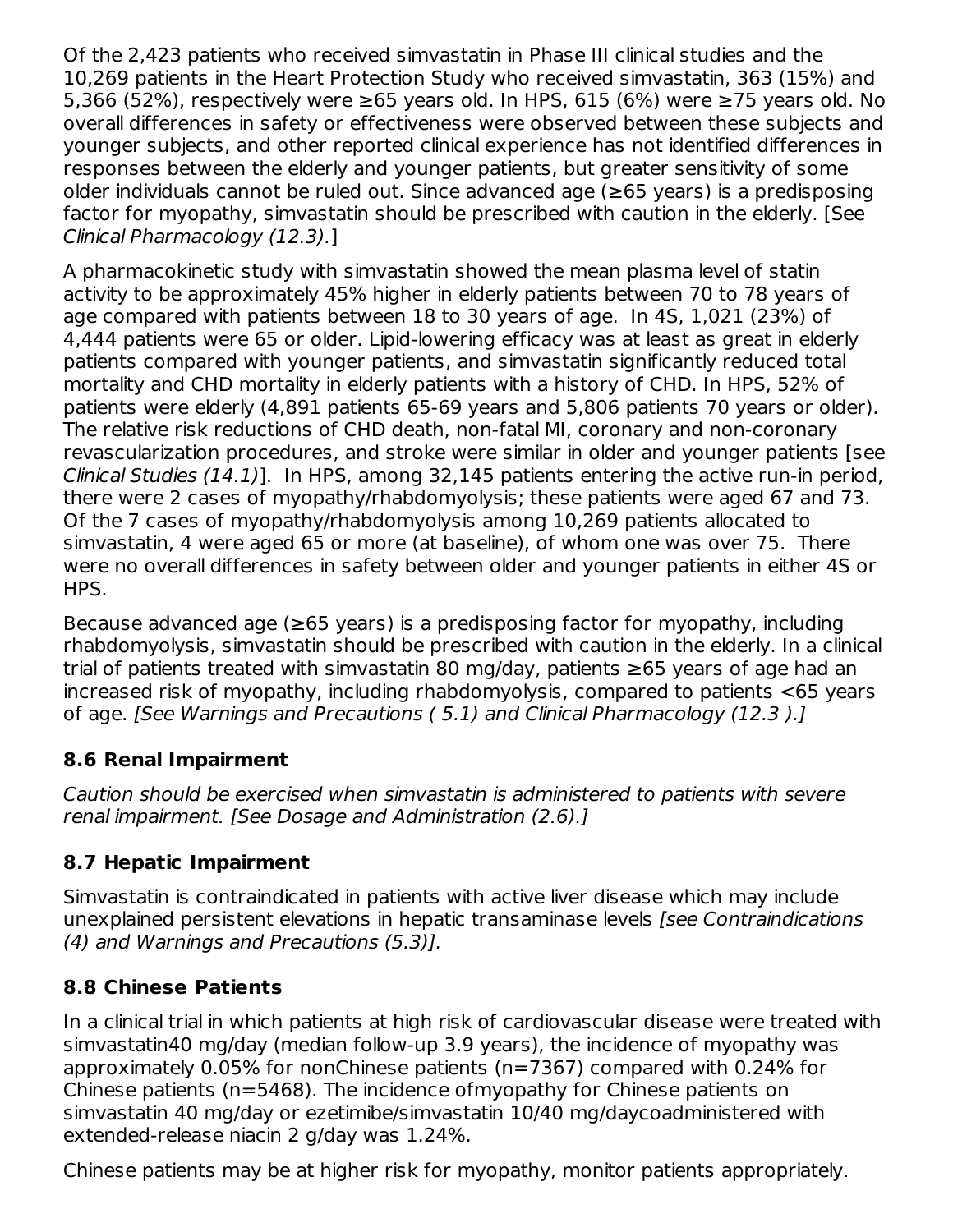Coadministrationof simvastatin with lipid-modifying doses ( $\geq 1$  g/day niacin) of niacincontaining products is not recommended in Chinese patients [see Warnings and Precautions (5.1), Drug Interactions (7.4)].

# **10 OVERDOSAGE**

Significant lethality was observed in mice after a single oral dose of 9 g/m<sup>2</sup>. No evidence of lethality was observed in rats or dogs treated with doses of 30 and  $100$  g/m<sup>2</sup>, respectively. No specific diagnostic signs were observed in rodents. At these doses the only signs seen in dogs were emesis and mucoid stools.

A few cases of overdosage with simvastatin have been reported; the maximum dose taken was 3.6 g. All patients recovered without sequelae. Supportive measures should be taken in the event of an overdose. The dialyzability of simvastatin and its metabolites in man is not known at present.

# **11 DESCRIPTION**

Simvastatin is a lipid-lowering agent that is derived synthetically from a fermentation product of Aspergillus terreus. After oral ingestion, simvastatin, which is an inactive lactone, is hydrolyzed to the corresponding β-hydroxyacid form. This is an inhibitor of 3-hydroxy-3-methylglutaryl-coenzyme A (HMG-CoA) reductase. This enzyme catalyzes the conversion of HMG-CoA to mevalonate, which is an early and rate-limiting step in the biosynthesis of cholesterol.

Simvastatin is butanoic acid, 2,2-dimethyl-,1,2,3,7,8,8a-hexahydro-3,7-dimethyl-8-[2- (tetrahydro-4hydroxy-6-oxo-2H-pyran-2-yl)-ethyl]-1-naphthalenyl ester, [1S- [1α,3α,7β,8β(2S\*,4S\*),-8aβ]]. The empirical formula of simvastatin is C<sub>25</sub>H<sub>38</sub>O<sub>5</sub> and its molecular weight is 418.57. Its structural formula is:



Simvastatin is a white to off-white, nonhygroscopic, crystalline powder that is practically insoluble in water, and freely soluble in chloroform, methanol and ethanol.

Simvastatin tablets, USP for oral administration contain either 5 mg, 10 mg, 20 mg, 40 mg or 80 mg of simvastatin and the following inactive ingredients: ascorbic acid, citric acid, hypromellose, iron oxides, lactose, magnesium stearate, povidone, microcrystalline cellulose, pregelatinized starch (maize), talc,colloidal silicone dioxide and titanium dioxide. Butylated hydroxyanisole is added as a preservative.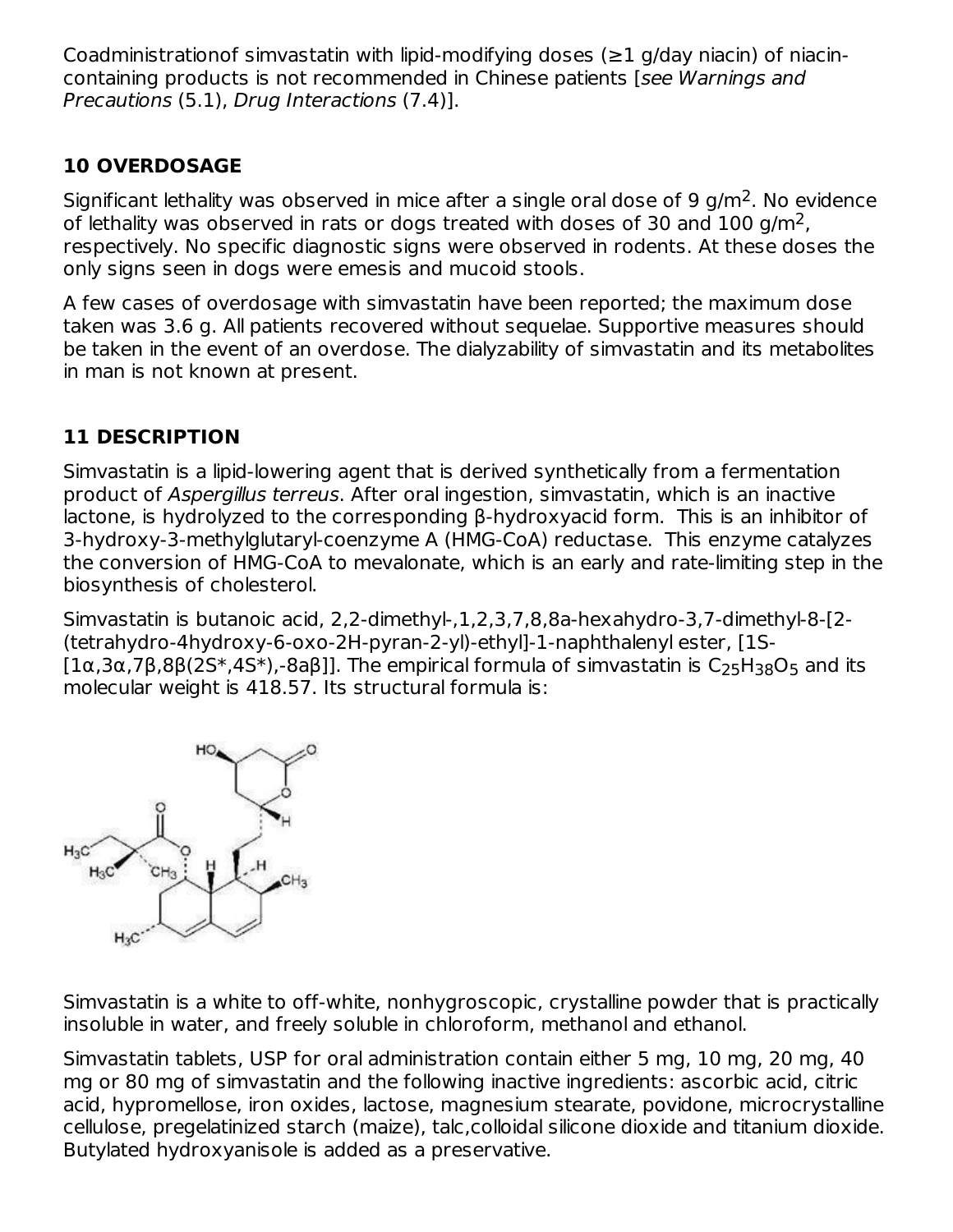Simvastatin 10mg, 20mg, and 40 mg contain red and yellow ferric oxide.

Simvastatin 80 mg contains red ferric oxide.

# **12 CLINICAL PHARMACOLOGY**

## **12.1 Mechanism of Action**

Simvastatin is a prodrug and is hydrolyzed to its active β-hydroxyacid form, simvastatin acid, after administration. Simvastatin is a specific inhibitor of 3-hydroxy-3 methylglutaryl-coenzyme A (HMG-CoA) reductase, the enzyme that catalyzes the conversion of HMG-CoA to mevalonate, an early and rate limiting step in the biosynthetic pathway for cholesterol. In addition, simvastatin reduces VLDL and TG and increases HDL-C.

# **12.2 Pharmacodynamics**

Epidemiological studies have demonstrated that elevated levels of total-C, LDL-C, as well as decreased levels of HDL-C are associated with the development of atherosclerosis and increased cardiovascular risk. Lowering LDL-C decreases this risk. However, the independent effect of raising HDL-C or lowering TG on the risk of coronary and cardiovascular morbidity and mortality has not been determined.

# **12.3 Pharmacokinetics**

Simvastatin is a lactone that is readily hydrolyzed in vivo to the corresponding βhydroxyacid, a potent inhibitor of HMG-CoA reductase. Inhibition of HMG-CoA reductase is the basis for an assay in pharmacokinetic studies of the β-hydroxyacid metabolites (active inhibitors) and, following base hydrolysis, active plus latent inhibitors (total inhibitors) in plasma following administration of simvastatin.

Following an oral dose of  $^{14}$ C-labeled simvastatin in man, 13% of the dose was excreted in urine and 60% in feces. Plasma concentrations of total radioactivity (simvastatin plus  $14$ C-metabolites) peaked at 4 hours and declined rapidly to about 10% of peak by 12 hours postdose. Since simvastatin undergoes extensive first-pass extraction in the liver, the availability of the drug to the general circulation is low (<5%).

Both simvastatin and its β-hydroxyacid metabolite are highly bound (approximately 95%) to human plasma proteins. Rat studies indicate that when radiolabeled simvastatin was administered, simvastatin derived radioactivity crossed the blood-brain barrier.

The major active metabolites of simvastatin present in human plasma are the βhydroxyacid of simvastatin and its 6′-hydroxy, 6′-hydroxymethyl, and 6′-exomethylene derivatives. Peak plasma concentrations of both active and total inhibitors were attained within 1.3 to 2.4 hours postdose. While the recommended therapeutic dose range is 5 to 40 mg/day, there was no substantial deviation from linearity of AUC of inhibitors in the general circulation with an increase in dose to as high as 120 mg. Relative to the fasting state, the plasma profile of inhibitors was not affected when simvastatin was administered immediately before an American Heart Association recommended low-fat meal.

In a study including 16 elderly patients between 70 and 78 years of age who received simvastatin 40 mg/day, the mean plasma level of HMG-CoA reductase inhibitory activity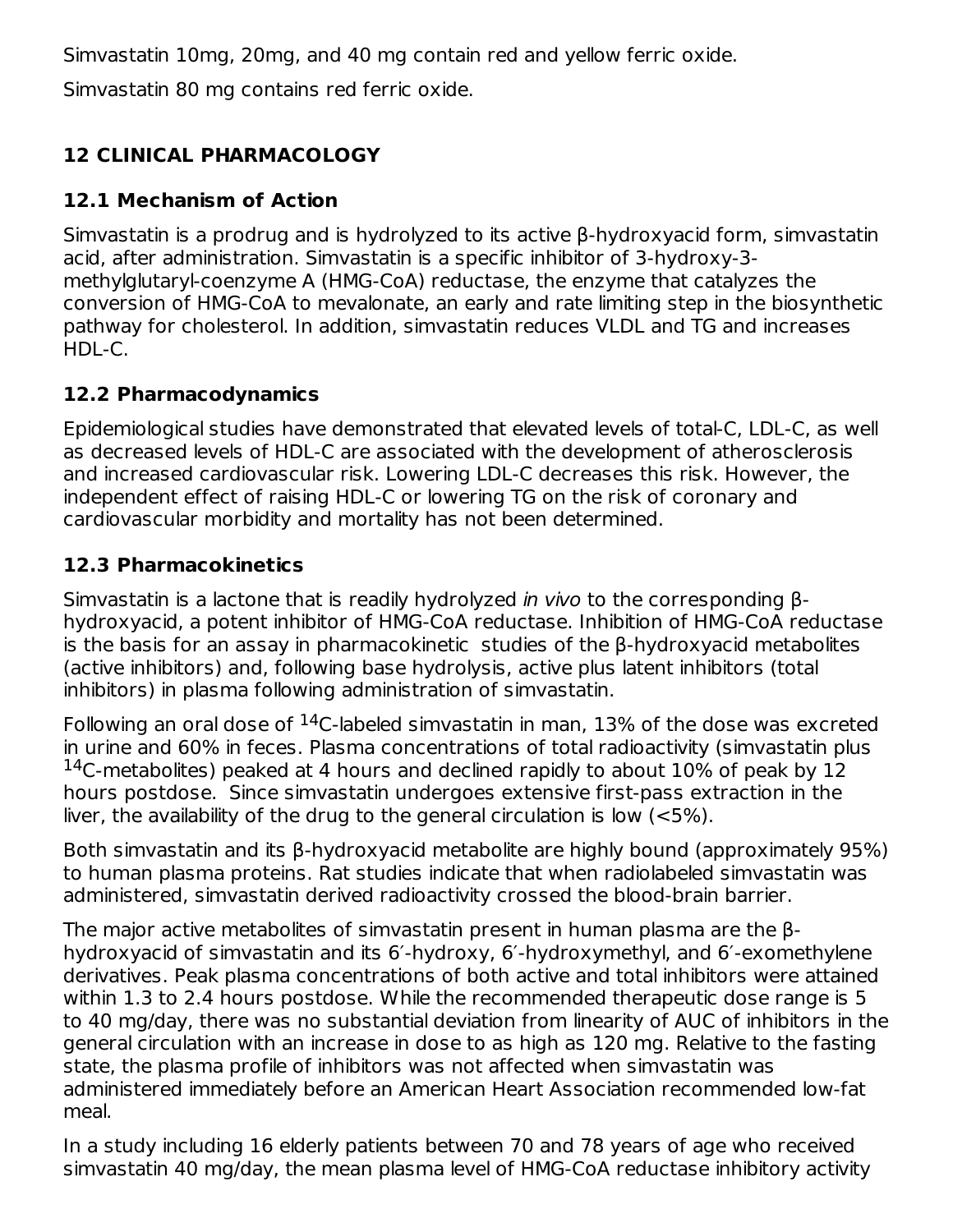was increased approximately 45% compared with 18 patients between 18-30 years of age. Clinical study experience in the elderly (n=1522), suggests that there were no overall differences in safety between elderly and younger patients [see Use in Specific Populations (8.5 )].

Kinetic studies with another statin, having a similar principal route of elimination, have suggested that for a given dose level higher systemic exposure may be achieved in patients with severe renal insufficiency (as measured by createnine clearance).

Simvastatin acid is a substrate of the transport protein OATP1B1. Concomitant administration of medicinal products that are inhibitors of the transport protein OATP1B1 may lead to increased plasma concentrations of simvastatin acid and an increased risk of myopathy. For example, cyclosporine has been shown to increase the AUC of statins; although the mechanism is not fully understood, the increase in AUC for simvastatin acid is presumably due, in part, to inhibition of CYP3A4 and/or OATP1B1.

The risk of myopathy is increased by high levels of HMG-CoA reductase inhibitory activity in plasma. Inhibitors of CYP3A4 can raise the plasma levels of HMG-CoA reductase inhibitory activity and increase the risk of myopathy [see Warnings and Precautions (5.1) and Drug Interactions (7.1)].

**TABLE 3:Effect of Coadministered Drugs or Grapefruit Juice on Simvastatin Systemic Exposure**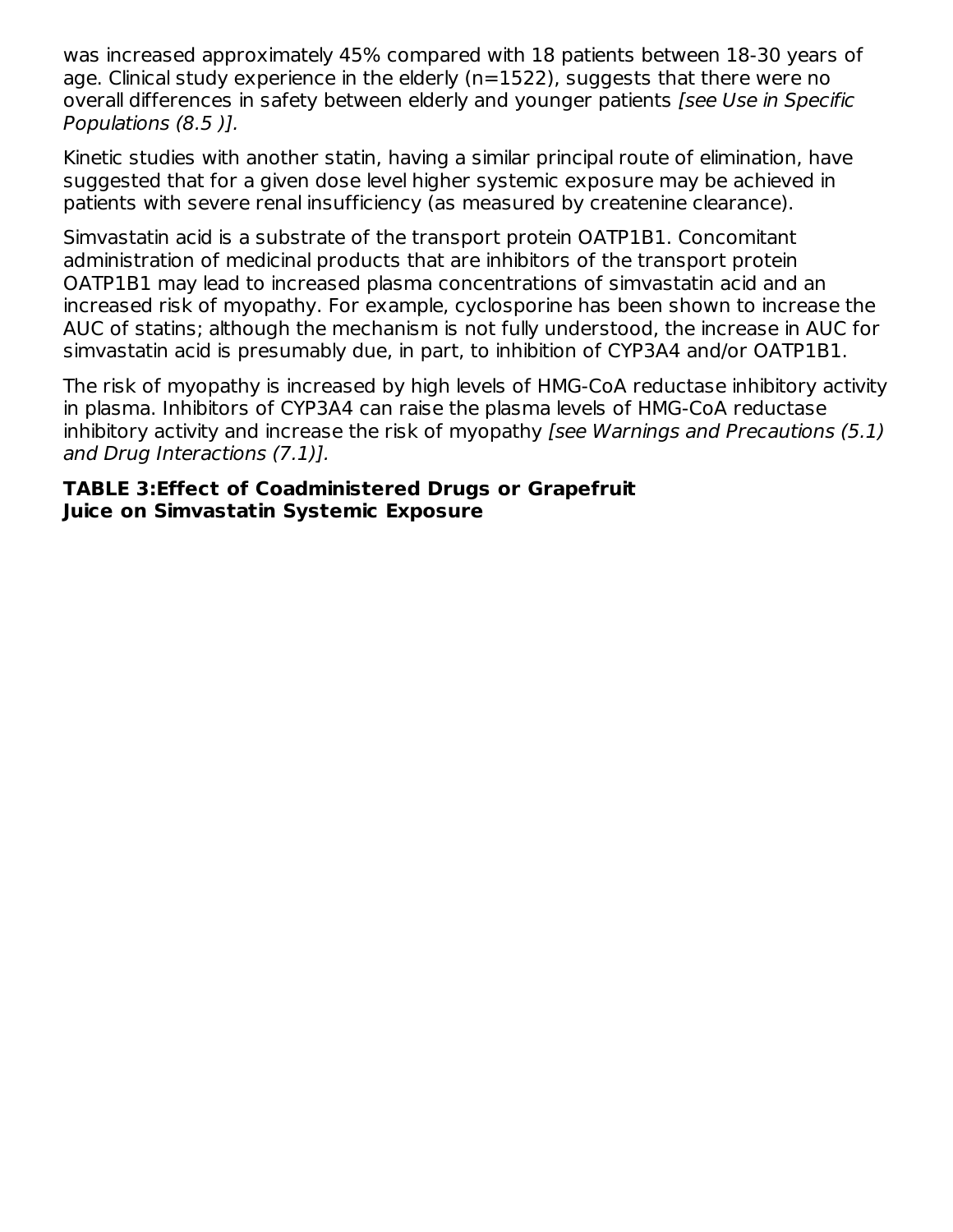| Coadministered Drug<br>or Grapefruit Juice   | <b>Dosing of Coadministered</b><br><b>Drug or Grapefruit Juice</b>                                                                                                                                                        | Dosing of<br><b>Simvastatin</b> | Geometric Mean Ratio<br>(Ratio* with / without coadministered drug)<br>No Effect = $1.00$ |                       |                                       |  |  |
|----------------------------------------------|---------------------------------------------------------------------------------------------------------------------------------------------------------------------------------------------------------------------------|---------------------------------|-------------------------------------------------------------------------------------------|-----------------------|---------------------------------------|--|--|
|                                              |                                                                                                                                                                                                                           |                                 |                                                                                           | AUC                   | $C_{\text{max}}$                      |  |  |
|                                              | Contraindicated with simvastatin [see Contraindications (4) and Warnings and Precautions (5.1)]                                                                                                                           |                                 |                                                                                           |                       |                                       |  |  |
| Telithromycin <sup>+</sup>                   | 200 mg QD for 4 days                                                                                                                                                                                                      | 80 mg                           | simvastatin acid <sup>‡</sup><br>simvastatin                                              | 12<br>8.9             | 15<br>5.3                             |  |  |
| Nelfinavir <sup>*</sup>                      | 1250 mg BID for 14 days                                                                                                                                                                                                   | 20 mg QD for 28<br>days         | simvastatin acid <sup>+</sup><br>simvastatin                                              | в                     | 62                                    |  |  |
| Itraconazole <sup>1</sup>                    | 200 mg QD for 4 days                                                                                                                                                                                                      | 80 mg                           | simvastatin acid <sup>+</sup><br>simvastatin                                              |                       | 13.1<br>13.1                          |  |  |
| Posaconazole                                 | 100 mg (oral suspension)<br>QD for 13 days                                                                                                                                                                                | 40 mg                           | simvastatin acid<br>simvastatin                                                           | 7.3<br>10.3           | 9.2<br>9.4                            |  |  |
|                                              | 200 mg (oral suspension)<br>QD for 13 days                                                                                                                                                                                | 40 mg                           | simvastatin acid<br>simvastatin                                                           | 8.5<br>10.6           | 9.5<br>11.4                           |  |  |
| Gemfibrozil                                  | 600 mg BID for 3 days                                                                                                                                                                                                     | $40$ mg                         | simvastatin acid<br>simvastatin                                                           | 2.85<br>1.35          | 2.18<br>0.91                          |  |  |
|                                              | Avoid grapefruit juice with simvastatin fsee Warnings and Precautions (5.1)]                                                                                                                                              |                                 |                                                                                           |                       |                                       |  |  |
| Grapefruit Juice <sup>1</sup><br>(high dose) | 200 mL of double-strength<br>TID <sup>4</sup>                                                                                                                                                                             | 60 mg single dose               | simvastatin acid<br>simvastatin                                                           | 7<br>16               |                                       |  |  |
| Grapefruit Juice <sup>®</sup><br>(low doese) | 8 oz (about 237mL) of<br>single-strength <sup>®</sup>                                                                                                                                                                     | 20 mg single dose               | simvastatin acid<br>simvastatin                                                           | 1.3<br>1.9            |                                       |  |  |
|                                              | Avoid taking with >10 mg simvastatin, based on clinical and/or post-marketing experience /see Warnings and Precautions (5.1)]                                                                                             |                                 |                                                                                           |                       |                                       |  |  |
| Verapamil SR                                 | 240 mg QD Days 1-7 then<br>240 mg BID on Days 8-10                                                                                                                                                                        | 80 mg on Day 10                 | simvastatin acid<br>simvastatin                                                           | 23<br>2.5             | 24<br>2.1                             |  |  |
| Diltiazem                                    | 120 mg BID for 10 days                                                                                                                                                                                                    | 80 mg on Day 10                 | simvastatin acid<br>simvastatin                                                           | 2.69<br>3.10          | 2.69<br>2.88                          |  |  |
| Diltiazem                                    | 120 mg BID for 14 days                                                                                                                                                                                                    | 20 mg on Day 14                 | simvastatin                                                                               | 4.6                   | 3.6                                   |  |  |
| Dronedarone                                  | 400 mg BID for 14 days                                                                                                                                                                                                    | 40 mg QD for 14<br>days         | simvastatin acid<br>simvastatin                                                           | 1.96<br>3.90          | 2.14<br>3.75                          |  |  |
|                                              | Avoid taking with >20 mg simvastatin, based on clinical and/or post-marketing experience [see Warnings and Precautions (5.1)]                                                                                             |                                 |                                                                                           |                       |                                       |  |  |
| Amiodarone                                   | 400 mg QD for 3 days                                                                                                                                                                                                      | 40 mg on Day 3                  | simvastatin acid<br>simvastatin                                                           | 1.75<br>1.76          | 172<br>1.79                           |  |  |
| Amiodipine                                   | 10 mg QD x 10 days                                                                                                                                                                                                        | 80 mg on Day 10                 | simvastatin acid<br>simvastatin                                                           | 1.58<br>1.77          | 1.56<br>1.47                          |  |  |
| Ranolazine SR                                | 1000 mg BID for 7 days                                                                                                                                                                                                    | 80 mg on Day 1 and<br>Day 6-9   | simvastatin acid<br>simvastatin                                                           | 2.26<br>1.86          | 2.28<br>1.75                          |  |  |
|                                              | Avoid taking with >20 mg simvastatin (or 40 mg for patients who have previously taken 80 mg simvastatin chronically,<br>e.q., for 12 months or more, without evidence of muscle to xicity), based on clinical experience. |                                 |                                                                                           |                       |                                       |  |  |
| Lomitapide                                   | 60 mg QD for 7 days                                                                                                                                                                                                       | 40 mg single dose               | Simvastatin acid<br>simvastatin                                                           | 1.7<br>$\overline{2}$ | 1.6<br>$\mathfrak{D}$                 |  |  |
| Lomitapide                                   | 10 mg QD for 7 days                                                                                                                                                                                                       | 20 mg single dose               | Simvastatin acid<br>simvastatin                                                           | 1.4<br>1.6            | 1.4<br>17                             |  |  |
|                                              | No dosing adjustments required for the following:                                                                                                                                                                         |                                 |                                                                                           |                       |                                       |  |  |
| Fenofibrate                                  | 160 mg QD X 14 days                                                                                                                                                                                                       | 80 mg QD on Days<br>$8 - 14$    | simvastatin acid<br>simvastatin                                                           | 0.64<br>0.89          | 0.89<br>0.83                          |  |  |
| Niacin<br>extended-release <sup>p</sup>      | 2 g single dose                                                                                                                                                                                                           | 20 mg single dose               | simvastatin acid<br>simvastatin                                                           | 1.6<br>1.4            | 1.84<br>1.08                          |  |  |
| Propranolol                                  | 80 mg single dose                                                                                                                                                                                                         | 80 mg single dose               | total inhibitor                                                                           | 0.79                  | 1 from<br>33.6 to<br>21.1<br>ng-eg/mL |  |  |
|                                              |                                                                                                                                                                                                                           |                                 | active inhibitor                                                                          | 0.79                  | 1 from<br>7.0 to 4.7<br>ng-eq/mL      |  |  |

\* Results based on a chemical assay except results with propranolol as indicated.

- <sup>†</sup> Results could be representative of the following CYP3A4 inhibitors: ketoconazole, erythromycin, clarithromycin, HIV protease inhibitors, and nefazodone.
- $\ddagger$  Simvastatin acid refers to the  $\beta$ -hydroxyacid of simvastatin.
- <sup>§</sup> The effect of amounts of grapefruit juice between those used in these two studies on simvastatin pharmacokinetics has not been studied.
- " Double-strength: one can of frozen concentrate diluted with one can of water. Grapefruit juice was administered TID for 2 days, and 200 mL together with single dose simvastatin and 30 and 90 minutes following single dose simvastatin on Day 3.
- # Single-strength: one can of frozen concentrate diluted with 3 cans of water. Grapefruit juice was administered with breakfast for 3 days, and simvastatin was administered in the evening on Day 3.

In a study of 12 healthy volunteers, simvastatin at the 80-mg dose had no effect on the metabolism of the probe cytochrome P450 isoform 3A4 (CYP3A4) substrates midazolam and erythromycin. This indicates that simvastatin is not an inhibitor of CYP3A4, and, therefore, is not expected to affect the plasma levels of other drugs metabolized by CYP3A4.

Coadministration of simvastatin (40 mg QD for 10 days) resulted in an increase in the maximum mean levels of cardioactive digoxin (given as a single 0.4 mg dose on day 10)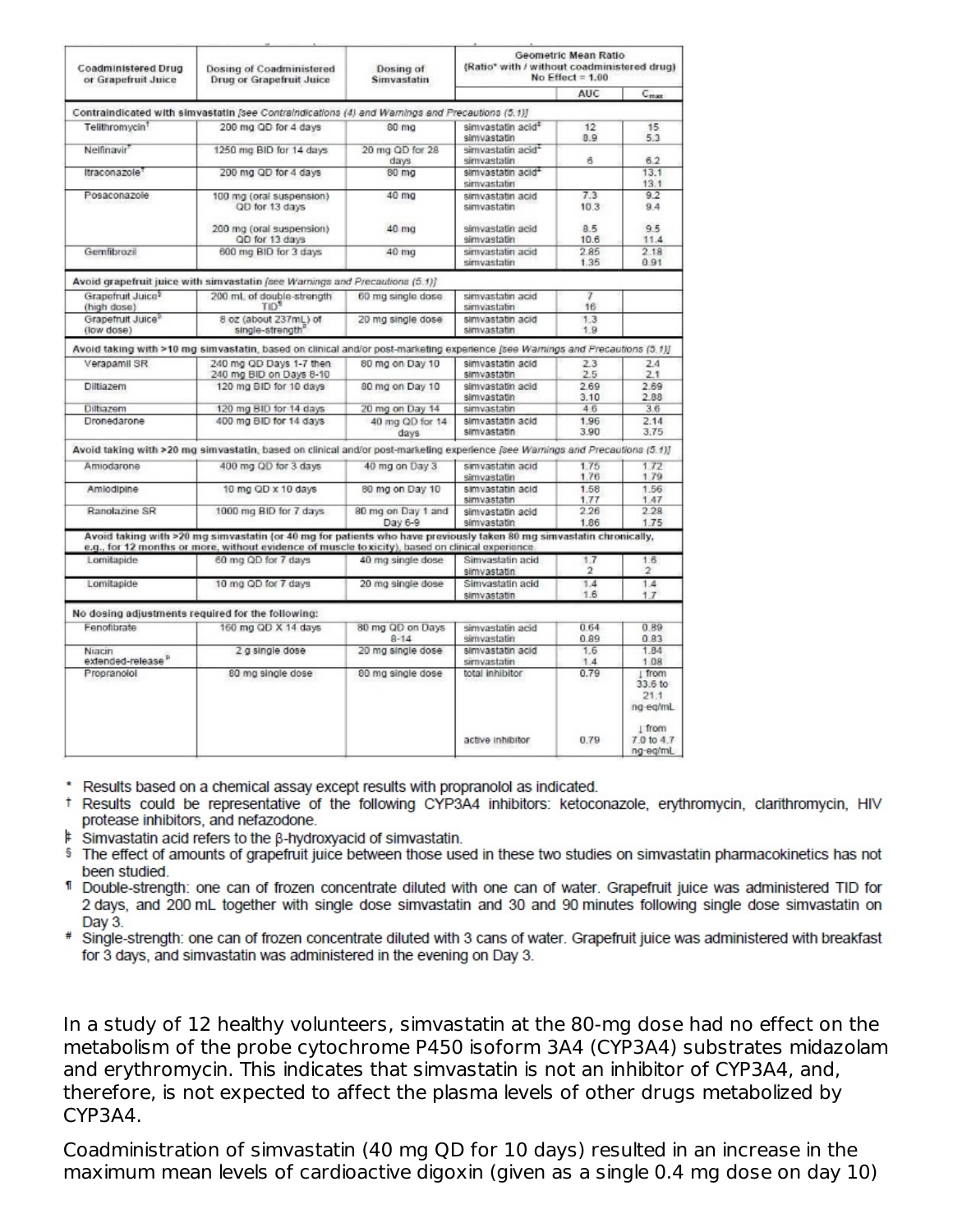by approximately 0.3 ng/mL.

# **13 NONCLINICAL TOXICOLOGY**

### **13.1 Carcinogenesis and Mutagenesis and Impairment of Fertility**

In a 72-week carcinogenicity study, mice were administered daily doses of simvastatin of 25, 100, and 400 mg/kg body weight, which resulted in mean plasma drug levels approximately 1, 4, and 8 times higher than the mean human plasma drug level, respectively (as total inhibitory activity based on AUC) after an 80-mg oral dose. Liver carcinomas were significantly increased in high-dose females and mid- and high-dose males with a maximum incidence of 90% in males. The incidence of adenomas of the liver was significantly increased in mid- and high-dose females. Drug treatment also significantly increased the incidence of lung adenomas in mid- and high-dose males and females. Adenomas of the Harderian gland (a gland of the eye of rodents) were significantly higher in high-dose mice than in controls. No evidence of a tumorigenic effect was observed at 25 mg/kg/day.

In a separate 92-week carcinogenicity study in mice at doses up to 25 mg/kg/day, no evidence of a tumorigenic effect was observed (mean plasma drug levels were 1 times higher than humans given 80 mg simvastatin as measured by AUC).

In a two-year study in rats at 25 mg/kg/day, there was a statistically significant increase in the incidence of thyroid follicular adenomas in female rats exposed to approximately 11 times higher levels of simvastatin than in humans given 80 mg simvastatin (as measured by AUC).

A second two-year rat carcinogenicity study with doses of 50 and 100 mg/kg/day produced hepatocellular adenomas and carcinomas (in female rats at both doses and in males at 100 mg/kg/day). Thyroid follicular cell adenomas were increased in males and females at both doses; thyroid follicular cell carcinomas were increased in females at 100 mg/kg/day. The increased incidence of thyroid neoplasms appears to be consistent with findings from other statins. These treatment levels represented plasma drug levels (AUC) of approximately 7 and 15 times (males) and 22 and 25 times (females) the mean human plasma drug exposure after an 80 milligram daily dose.

No evidence of mutagenicity was observed in a microbial mutagenicity (Ames) test with or without rat or mouse liver metabolic activation. In addition, no evidence of damage to genetic material was noted in an in vitro alkaline elution assay using rat hepatocytes, a V-79 mammalian cell forward mutation study, an in vitro chromosome aberration study in CHO cells, or an in vivo chromosomal aberration assay in mouse bone marrow.

There was decreased fertility in male rats treated with simvastatin for 34 weeks at 25 mg/kg body weight (4 times the maximum human exposure level, based on AUC, in patients receiving 80 mg/day); however, this effect was not observed during a subsequent fertility study in which simvastatin was administered at this same dose level to male rats for 11 weeks (the entire cycle of spermatogenesis including epididymal maturation). No microscopic changes were observed in the testes of rats from either study. At 180 mg/kg/day, (which produces exposure levels 22 times higher than those in humans taking 80 mg/day based on surface area, mg/m<sup>2</sup>), seminiferous tubule degeneration (necrosis and loss of spermatogenic epithelium) was observed. In dogs, there was drug-related testicular atrophy, decreased spermatogenesis, spermatocytic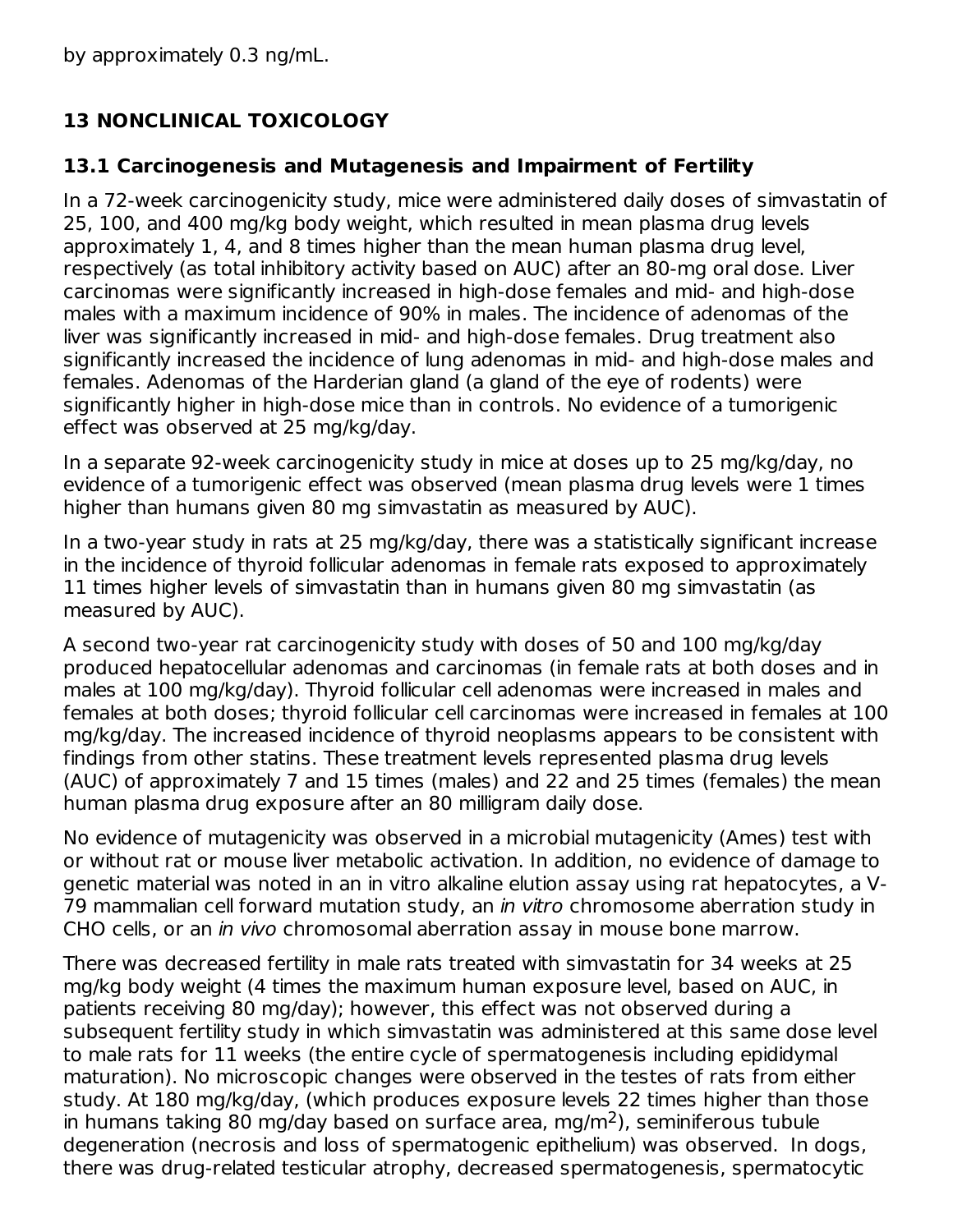degeneration and giant cell formation at 10 mg/kg/day, (approximately 2 times the human exposure, based on AUC, at 80 mg/day). The clinical significance of these findings is unclear.

# **13.2 Animal Toxicology and/or Pharmacology**

### CNS Toxicity

Optic nerve degeneration was seen in clinically normal dogs treated with simvastatin for 14 weeks at 180 mg/kg/day, a dose that produced mean plasma drug levels about 12 times higher than the mean plasma drug level in humans taking 80 mg/day.

A chemically similar drug in this class also produced optic nerve degeneration (Wallerian degeneration of retinogeniculate fibers) in clinically normal dogs in a dose-dependent fashion starting at 60 mg/kg/day, a dose that produced mean plasma drug levels about 30 times higher than the mean plasma drug level in humans taking the highest recommended dose (as measured by total enzyme inhibitory activity). This same drug also produced vestibulocochlear Wallerian-like degeneration and retinal ganglion cell chromatolysis in dogs treated for 14 weeks at 180 mg/kg/day, a dose that resulted in a mean plasma drug level similar to that seen with the 60 mg/kg/day dose.

CNS vascular lesions, characterized by perivascular hemorrhage and edema, mononuclear cell infiltration of perivascular spaces, perivascular fibrin deposits and necrosis of small vessels were seen in dogs treated with simvastatin at a dose of 360 mg/kg/day, a dose that produced mean plasma drug levels that were about 14 times higher than the mean plasma drug levels in humans taking 80 mg/day. Similar CNS vascular lesions have been observed with several other drugs of this class.

There were cataracts in female rats after two years of treatment with 50 and 100 mg/kg/day (22 and 25 times the human AUC at 80 mg/day, respectively) and in dogs after three months at 90 mg/kg/day (19 times) and at two years at 50 mg/kg/day (5 times).

# **14 CLINICAL STUDIES**

# **14.1 Clinical Studies in Adults**

# Reductions in Risk of CHD Mortality and Cardiovascular Events

In 4S, the effect of therapy with simvastatin on total mortality was assessed in 4,444 patients with CHD and baseline total cholesterol 212 to 309 mg/dL (5.5 to 8.0 mmol/L). In this multicenter, randomized, double-blind, placebo-controlled study, patients were treated with standard care, including diet, and either simvastatin 20-40 mg/day  $(n=2,221)$  or placebo  $(n=2,223)$  for a median duration of 5.4 years. Over the course of the study, treatment with simvastatin led to mean reductions in total-C, LDL-C and TG of 25%, 35%, and 10%, respectively, and a mean increase in HDL-C of 8%. Simvastatin significantly reduced the risk of mortality by 30% (p=0.0003, 182 deaths in the simvastatin group vs 256 deaths in the placebo group). The risk of CHD mortality was significantly reduced by 42% (p=0.00001, 111 vs 189 deaths). There was no statistically significant difference between groups in non-cardiovascular mortality. Simvastatin significantly decreased the risk of having major coronary events (CHD mortality plus hospital-verified and silent nonfatal myocardial infarction [MI]) by 34%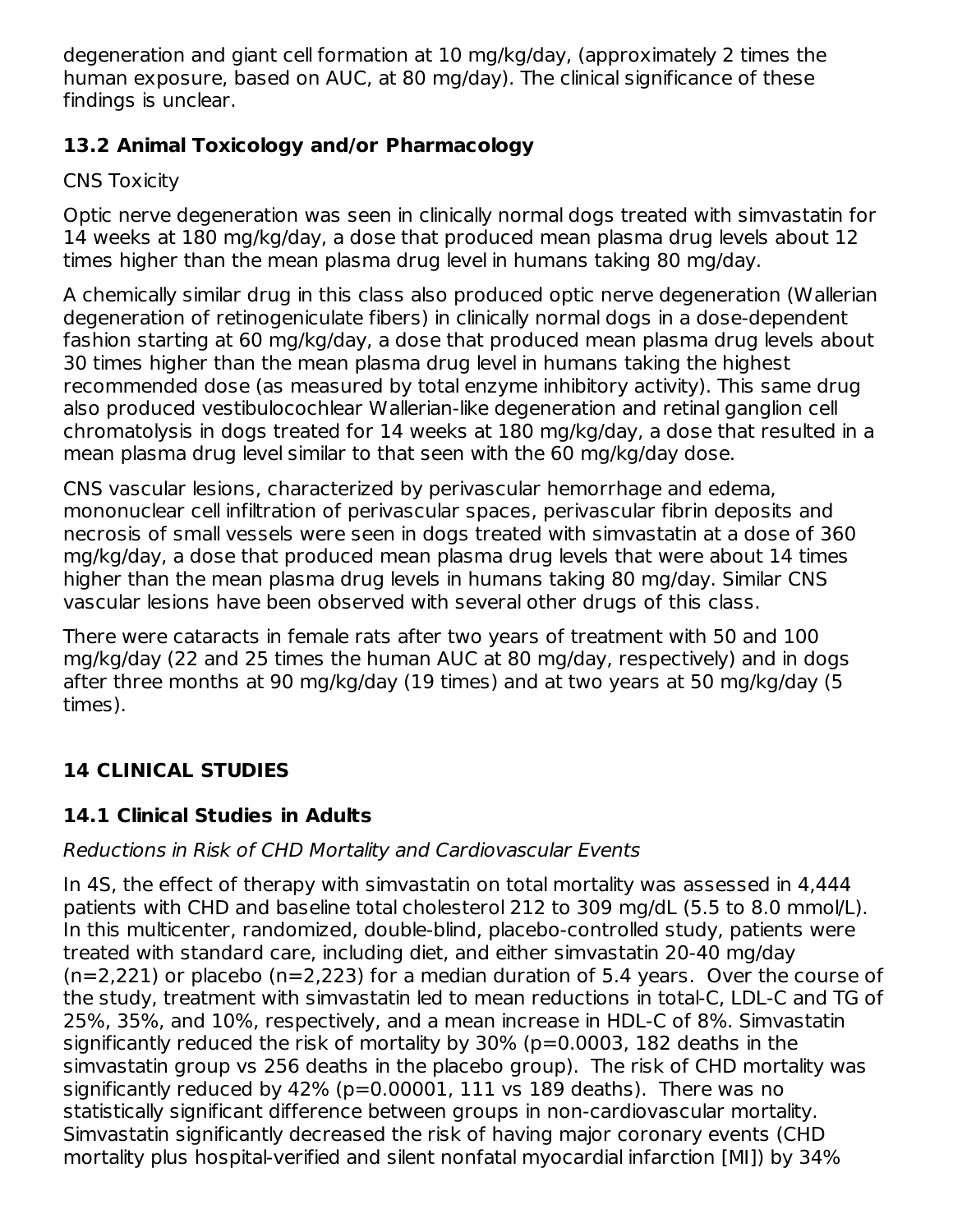(p<0.00001, 431 vs 622 patients with one or more events). The risk of having a hospital-verified non-fatal MI was reduced by 37%. Simvastatin significantly reduced the risk for undergoing myocardial revascularization procedures (coronary artery bypass grafting or percutaneous transluminal coronary angioplasty) by 37% (p<0.00001, 252 vs 383 patients). Simvastatin significantly reduced the risk of fatal plus non-fatal cerebrovascular events (combined stroke and transient ischemic attacks) by 28% (p=0.033, 75 vs 102 patients). Simvastatin reduced the risk of major coronary events to a similar extent across the range of baseline total and LDL cholesterol levels. Because there were only 53 female deaths, the effect of simvastatin on mortality in women could not be adequately assessed. However, simvastatin significantly lessened the risk of having major coronary events by 34% (60 vs 91 women with one or more event). The randomization was stratified by angina alone (21% of each treatment group) or a previous MI. Because there were only 57 deaths among the patients with angina alone at baseline, the effect of simvastatin on mortality in this subgroup could not be adequately assessed. However, trends in reduced coronary mortality, major coronary events and revascularization procedures were consistent between this group and the total study cohort. Additionally, simvastatin resulted in similar decreases in relative risk for total mortality, CHD mortality, and major coronary events in elderly patients (≥65 years), compared with younger patients.

The Heart Protection Study (HPS) was a large, multi-center, placebo-controlled, doubleblind study with a mean duration of 5 years conducted in 20,536 patients (10,269 on simvastatin 40 mg and 10,267 on placebo). Patients were allocated to treatment using a covariate adaptive method<sup>3</sup> which took into account the distribution of 10 important baseline characteristics of patients already enrolled and minimized the imbalance of those characteristics across the groups. Patients had a mean age of 64 years (range 40-80 years), were 97% Caucasian and were at high risk of developing a major coronary event because of existing CHD (65%), diabetes (Type 2, 26%; Type 1, 3%), history of stroke or other cerebrovascular disease (16%), peripheral vessel disease (33%), or hypertension in males ≥65 years (6%). At baseline, 3,421 patients (17%) had LDL-C levels below 100 mg/dL, of whom 953 (5%) had LDL-C levels below 80 mg/dL; 7,068 patients (34%) had levels between 100 and 130 mg/dL; and 10,047 patients (49%) had levels greater than 130 mg/dL.

The HPS results showed that simvastatin 40 mg/day significantly reduced: total and CHD mortality; non-fatal MI, stroke, and revascularization procedures (coronary and noncoronary) (see Table 4).

|                                                        |                                      | TABLE 4<br>Summary of Heart Protection Study Results |                                       |              |
|--------------------------------------------------------|--------------------------------------|------------------------------------------------------|---------------------------------------|--------------|
| Endpoint                                               | Simvastatin<br>$(N=10.269)$<br>n(%)' | Placebo<br>$(N=10.267)$<br>n(%)                      | <b>Risk Reduction</b><br>(%) (95% CI) | p-Value      |
| Primary                                                |                                      |                                                      |                                       |              |
| Mortality                                              | 1,328 (12.9)                         | 1,507 (14.7)                                         | $13(6-19)$                            | $p = 0.0003$ |
| CHD mortality                                          | 587 (5.7)                            | 707 (6.9)                                            | $18(8-26)$                            | $p = 0.0005$ |
| Secondary                                              |                                      |                                                      |                                       |              |
| Non-fatal MI                                           | 357(3.5)                             | 574 (5.6)                                            | 38 (30-46)                            | p < 0.0001   |
| Stroke                                                 | 444 (4.3)                            | 585 (5.7)                                            | 25 (15-34)                            | p < 0.0001   |
| <b>Tertiary</b>                                        |                                      |                                                      |                                       |              |
| Coronary revascularization                             | 513(5)                               | 725(7.1)                                             | 30 (22-38)                            | p<0.0001     |
| Peripheral and other non-coronary<br>revascularization | 450 (4.4)                            | 532(5.2)                                             | $16(5-26)$                            | p=0.006      |

 $\uparrow$  n = number of patients with indicated event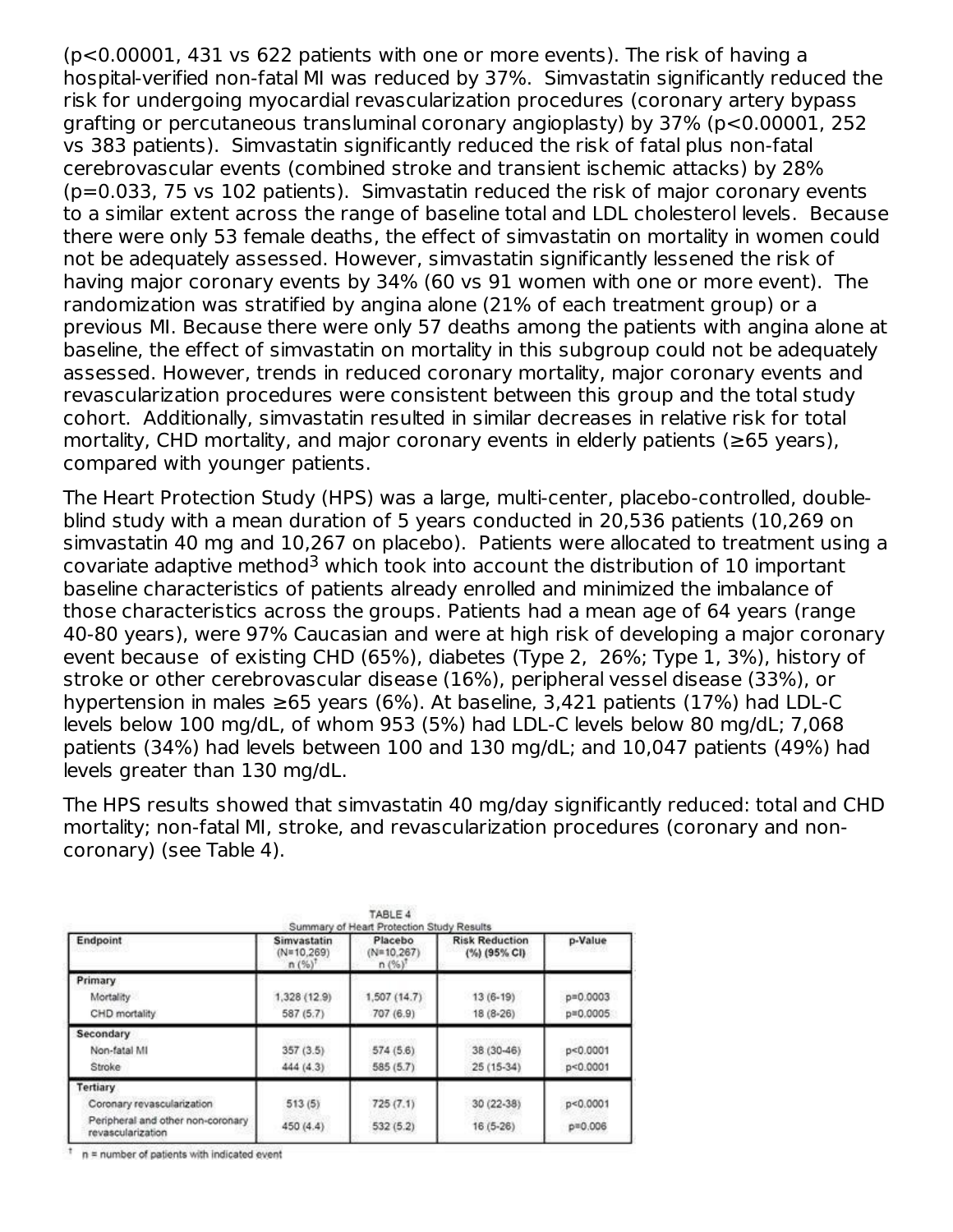Two composite endpoints were defined in order to have sufficient events to assess relative risk reductions across a range of baseline characteristics (see Figure 1). A composite of major coronary events (MCE) was comprised of CHD mortality and nonfatal MI (analyzed by time-to-first event; 898 patients treated with simvastatin had events and 1,212 patients on placebo had events). A composite of major vascular events (MVE) was comprised of MCE, stroke and revascularization procedures including coronary, peripheral and other non-coronary procedures (analyzed by time-to-first event; 2,033 patients treated with simvastatin had events and 2,585 patients on placebo had events). Significant relative risk reductions were observed for both composite endpoints (27% for MCE and 24% for MVE, p<0.0001). Treatment with simvastatin produced significant relative risk reductions for all components of the composite endpoints. The risk reductions produced by simvastatin in both MCE and MVE were evident and consistent regardless of cardiovascular disease related medical history at study entry (i.e., CHD alone; or peripheral vascular disease, cerebrovascular disease, diabetes or treated hypertension, with or without CHD), gender, age, creatinine levels up to the entry limit of 2.3 mg/dL, baseline levels of LDL-C, HDL-C, apolipoprotein B and A-1, baseline concomitant cardiovascular medications (i.e., aspirin, beta blockers, or calcium channel blockers), smoking status, alcohol intake, or obesity. Diabetics showed risk reductions for MCE and MVE due to simvastatin treatment regardless of baseline <code>HbA $_{\rm 1c}$ </code> levels or obesity with the greatest effects seen for diabetics without CHD.



#### **Figure 1 The Effects of Treatment with Simvastatin on Major Vascular Events and Major Coronary Events in HPS**

 $N =$  number of patients in each subgroup. The inverted triangles are point estimates of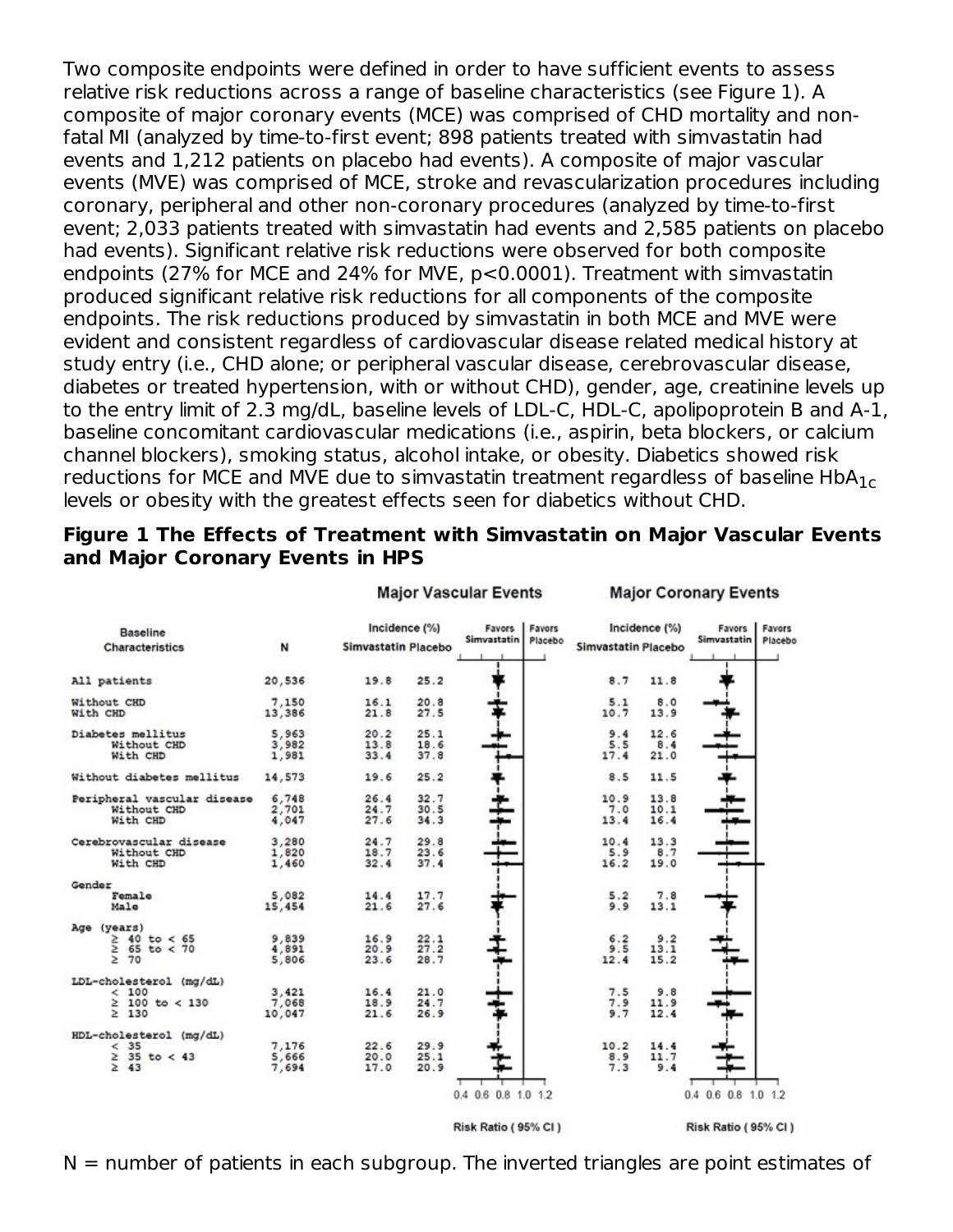the relative risk, with their 95% confidence intervals represented as a line. The area of a triangle is proportional to the number of patients with MVE or MCE in the subgroup relative to the number with MVE or MCE, respectively, in the entire study population. The vertical solid line represents a relative risk of one. The vertical dashed line represents the point estimate of relative risk in the entire study population.

### Angiographic Studies

In the Multicenter Anti-Atheroma Study, the effect of simvastatin on atherosclerosis was assessed by quantitative coronary angiography in hypercholesterolemic patients with CHD. In this randomized, double-blind, controlled study, patients were treated with simvastatin 20 mg/day or placebo. Angiograms were evaluated at baseline, two and four years. The co-primary study endpoints were mean change per-patient in minimum and mean lumen diameters, indicating focal and diffuse disease, respectively. Simvastatin significantly slowed the progression of lesions as measured in the Year 4 angiogram by both parameters, as well as by change in percent diameter stenosis. In addition, simvastatin significantly decreased the proportion of patients with new lesions and with new total occlusions.

### Modifications of Lipid Profile

### Primary Hypercholesterolemia (Fredrickson type lla and llb)

Simvastatin has been shown to be effective in reducing total-C and LDL-C in heterozygous familial and non-familial forms of hyperlipidemia and in mixed hyperlipidemia. Maximal to near maximal response is generally achieved within 4 to 6 weeks and maintained during chronic therapy. Simvastatin consistently and significantly decreased total-C, LDL-C, total-C/HDL-C ratio, and LDL-C/HDL-C ratio; simvastatin also decreased TG and increased HDL-C (see Table 5).

| <b>TREATMEN</b>                                          |            | TOTAL-C        | LDL-C          | HDL-C         | TG!            |  |
|----------------------------------------------------------|------------|----------------|----------------|---------------|----------------|--|
| ower Dose Comparative Study <sup>1</sup>                 |            |                |                |               |                |  |
| (Mean % Change at Week 6)                                |            |                |                |               |                |  |
| Simvastatin 5 mg q.p.m.                                  | 109        | $-19$<br>$-23$ | $-26$<br>$-30$ | $10$<br>$12$  | $-12$          |  |
| Simvastatin 10 mg q.p.m.                                 | 110        |                |                |               | $-15$          |  |
| Scandinavian Simvastatin Survival Study <sup>6</sup>     |            |                |                |               |                |  |
| (Mean % Change at Week 6)                                |            |                |                |               |                |  |
| Placebo                                                  | 2223       |                |                |               |                |  |
| Simvastatin 20 mg q.p.m.                                 | 2221       | $\frac{1}{28}$ | $-38$          | $\frac{0}{8}$ | $-2$<br>$-19$  |  |
| Upper Dose Comparative Study <sup>1</sup>                |            |                |                |               |                |  |
| Mean % Change Averaged at Weeks 18 and 24)               |            |                |                |               |                |  |
| Simvastatin 40 mg q.p.m.                                 | 433        | $-31$<br>$-36$ |                |               | $-18$          |  |
| Simvastatin 80 mg q.p.m. <sup>1</sup>                    | 664        |                | $-47$          | 88            | $-24$          |  |
| Multi-Center Combined Hyperlipidemia Study <sup>11</sup> |            |                |                |               |                |  |
| Mean % Change at Week 6)                                 |            |                |                |               |                |  |
| Placebo                                                  |            |                |                |               |                |  |
| Simvastatin 40 mg q.p.m.                                 | 125<br>123 |                | $\frac{2}{29}$ | 13            |                |  |
| Simvastatin 80 mg q.p.m.                                 | 124        | $-25$<br>$-31$ |                | lŜ            | $\frac{4}{33}$ |  |

median percent change<br>mean baseline LDL-C 244 mg/dL and median baseline TG 168 mg/dL<br>mean baseline LDL-C 244 mg/dL and median baseline TG 128 mg/dL<br>mean baseline LDL-C 226 mg/dL and median baseline TG 156 mg/dL<br>21% and 36%

### Hypertriglyceridemia (Fredrickson type lV)

The results of a subgroup analysis in 74 patients with type lV hyperlipidemia from a 130 patient, double-blind, placebo-controlled, 3-period crossover study are presented in Table 6.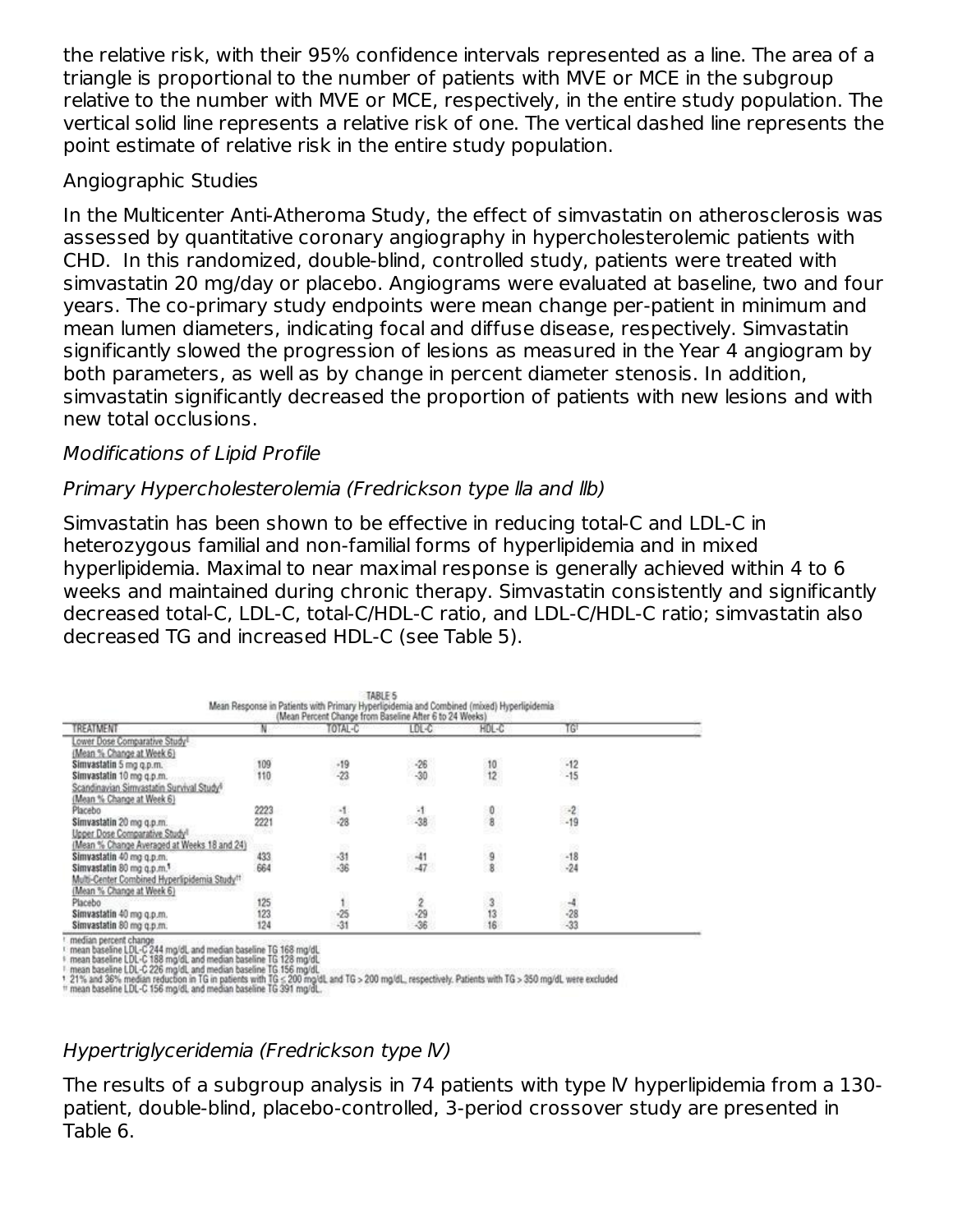| TABLE 6                                                                                |  |
|----------------------------------------------------------------------------------------|--|
| Six-week, Lipid-lowering Effects of Simvastatin in Type IV Hyperlipidemia              |  |
| Median Percent Channe (25 <sup>th</sup> and 75 <sup>th</sup> nercentile) from Baseline |  |

| TREATMENT             |    | Total-       | DL-C                  | HDL-C                |                       | VLDL-C       | Non-HDL-C             |  |
|-----------------------|----|--------------|-----------------------|----------------------|-----------------------|--------------|-----------------------|--|
| Placebo               |    | $(-7, +7)$   | $(-8, +14)$           | $(-3, +10)$          | $(-25, +13)$          | $(-25, +11)$ | $(-9, +8)$            |  |
| Simvastatin 40 mg/day | 74 | $(-34, -19)$ | $-28$<br>$(-40, -17)$ | $(+5, +23)$          | $-29$<br>$(-43, -16)$ | $(-54, -23)$ | $-32$<br>$(-42, -23)$ |  |
| Simvastatin 80 mg/day | 74 | $(-38, -24)$ | $(-46, -26)$          | $+15$<br>$(+5, +23)$ | $-34$<br>$(-45, -18)$ | $(-57, -28)$ | $-38$<br>$(-49, -32)$ |  |

The median baseline values (mg/dL) for the patients in this study were: total-C = 254, LDL-C = 135, HDL-C = 36, TG = 404, VLDL-C = 83, and non-HDL-C = 215.

### Dysbetalipoproteinemia (Fredrickson type lll)

The results of a subgroup analysis in 7 patients with type lll hyperlipidemia (dysbetalipoproteinemia) (apo E2/2) (VLDL-C/TG>0.25) from a 130-patient, double-blind, placebo-controlled, 3-period crossover study are presented in Table 7.

|                       |               |                     |                       | <b>TABLE</b><br>Six-week, Lipid-lowering Effects of Simvastatin in Type III Hyperlipidemia<br>Median Percent Change (min, max) from Baseline |              |              |                       |
|-----------------------|---------------|---------------------|-----------------------|----------------------------------------------------------------------------------------------------------------------------------------------|--------------|--------------|-----------------------|
| TREATMENT             |               | otal-C              | LDL-C + IDL           | HDL-C                                                                                                                                        |              | VLDL-C + IDL | Non-HDL-C             |
| Placebo               | $\mathcal{I}$ | $(-24, +34)$        | $(-27, +23)$          | $(-21, +16)$                                                                                                                                 | $(-22, +90)$ | $(-28, +78)$ | $(-26,-39)$           |
| Simvastatin 40 mg/day | 7.            | $-50$<br>$-66, -39$ | $-50$<br>$(-60, -31)$ | $(-8, +23)$                                                                                                                                  | $(-74, -16)$ | $(-90, -37)$ | $-57$<br>$(-72,-44)$  |
| Simvastatin 80 mg/day |               | $-52$<br>$-55. -41$ | -51<br>$(-57, -28)$   | $(-5, +29)$                                                                                                                                  | $(-58, +2)$  | $(-72, -39)$ | $-59$<br>$(-61, -46)$ |

ne values (mg/dL) were: total-C = 324, LDL-C = 121, HDL-C = 31, 1G = 411, VLDL-C = 170, and non-HDL-C = 291

### Homozygous Familial Hypercholesterolemia

In a controlled clinical study, 12 patients 15 to 39 years of age with homozygous familial hypercholesterolemia received simvastatin 40 mg/day in a single dose or in 3 divided doses, or 80 mg/day in 3 divided doses. In 11 patients with reductions in LDL-C, the mean LDL-C changes for the 40- and 80-mg doses were 14% (range 8% to 23%, median 12%) and 30% (range 14% to 46%, median 29%), respectively. One patient had an increase of 15% in LDL-C. Another patient with absent LDL-C receptor function had an LDL-C reduction of 41% with the 80-mg dose.

### Endocrine Function

In clinical studies, simvastatin did not impair adrenal reserve or significantly reduce basal plasma cortisol concentration. Small reductions from baseline in basal plasma testosterone in men were observed in clinical studies with simvastatin, an effect also observed with other statins and the bile acid sequestrant cholestyramine. There was no effect on plasma gonadotropin levels. In a placebo-controlled, 12-week study there was no significant effect of simvastatin 80 mg on the plasma testosterone response to human chorionic gonadotropin. In another 24-week study, simvastatin 20 to 40 mg had no detectable effect on spermatogenesis. In 4S, in which 4,444 patients were randomized to simvastatin 20 to 40 mg/day or placebo for a median duration of 5.4 years, the incidence of male sexual adverse events in the two treatment groups was not significantly different. Because of these factors, the small changes in plasma testosterone are unlikely to be clinically significant. The effects, if any, on the pituitarygonadal axis in premenopausal women are unknown.

<sup>3</sup> D.R. Taves, Minimization: a new method of assigning patients to treatment and control groups. Clin. Pharmacol. Ther. 15 (1974), pp. 443-453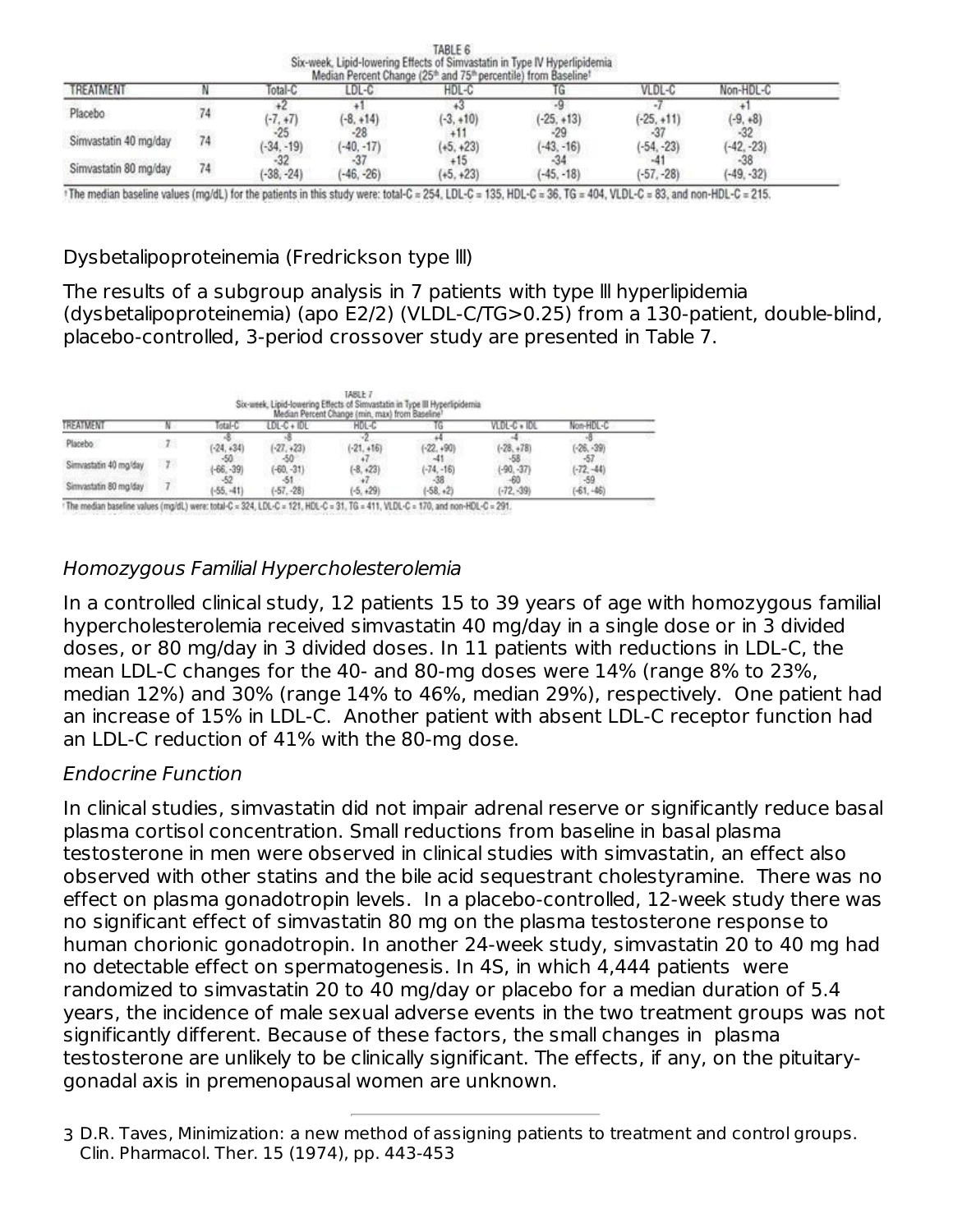## **14.2 Clinical Studies in Adolescents**

In a double-blind, placebo-controlled study, 175 patients (99 adolescent boys and 76 post-menarchal girls) 10 to 17 years of age (mean age 14.1 years) with heterozygous familial hypercholesterolemia (HeFH) were randomized to simvastatin (n=106) or placebo (n=67) for 24 weeks (base study). Inclusion in the study required a baseline LDL-C level between 160 and 400 mg/dL and at least one parent with an LDLC level >189 mg/dL. The dosage of simvastatin (once daily in the evening) was 10 mg for the first 8 weeks, 20 mg for the second 8 weeks, and 40 mg thereafter. In a 24-week extension, 144 patients elected to continue therapy with simvastatin 40 mg or placebo.

Simvastatin significantly decreased plasma levels of total-C, LDL-C, and Apo B (see Table 8). Results from the extension at 48 weeks were comparable to those observed in the base study.

|        |                          |     | Lipid-Lowering Effects of Simvastatin in Adolescent Patients with Heterozygous Familial Hypercholesterolemia (Mean Percent Change from Baseline) |                        | TABLE 8         |       |      |               |
|--------|--------------------------|-----|--------------------------------------------------------------------------------------------------------------------------------------------------|------------------------|-----------------|-------|------|---------------|
| Dosage | Duration                 |     |                                                                                                                                                  | otal                   |                 | HDL-I |      |               |
| пасељ  | 24 Weeks<br>TAM WEBSTERS | ы   | from<br>Raseline (95% CI)<br>(SD)                                                                                                                |                        |                 | 11.9  | 50.7 | 86.<br>(38.1) |
|        | -24 Weeks                | 106 | Change from<br>Baseline (95% CI)<br>ma/dL (SD)                                                                                                   | $29.6 - 23.3$<br>270.2 | 203.8<br>(41.5) |       |      | 33.8          |

<sup>1</sup> median percent change

After 24 weeks of treatment, the mean achieved LDL-C value was 124.9 mg/dL (range: 64.0 to 289.0 mg/dL) in the simvastatin 40 mg group compared to 207.8 mg/dL (range: 128.0 to 334.0 mg/dL) in the placebo group.

The safety and efficacy of doses above 40 mg daily have not been studied in children with HeFH. The long-term efficacy of simvastatin therapy in childhood to reduce morbidity and mortality in adulthood has not been established.

### **16 HOW SUPPLIED/STORAGE AND HANDLING**

Simvastatin Tablets, USP 5 mg are white to off white, oval, biconvex, film-coated tablets with the logo "B300" debossed on one side and "5" on the other side. They are supplied as follows:

NDC 70377-001-12 bottles of 30

NDC 70377-001-13 bottles of 45

NDC 70377-001-14 bottles of 90

NDC 70377-001-15 bottles of 1000

Simvastatin Tablets, USP 10 mg are peach to dark peach, oval, biconvex, film-coated tablets with the logo "B301"debossed on one side and "10" on the other side. They are supplied as follows:

NDC 70377-002-12 bottles of 30

NDC 70377-002-13 bottles of 45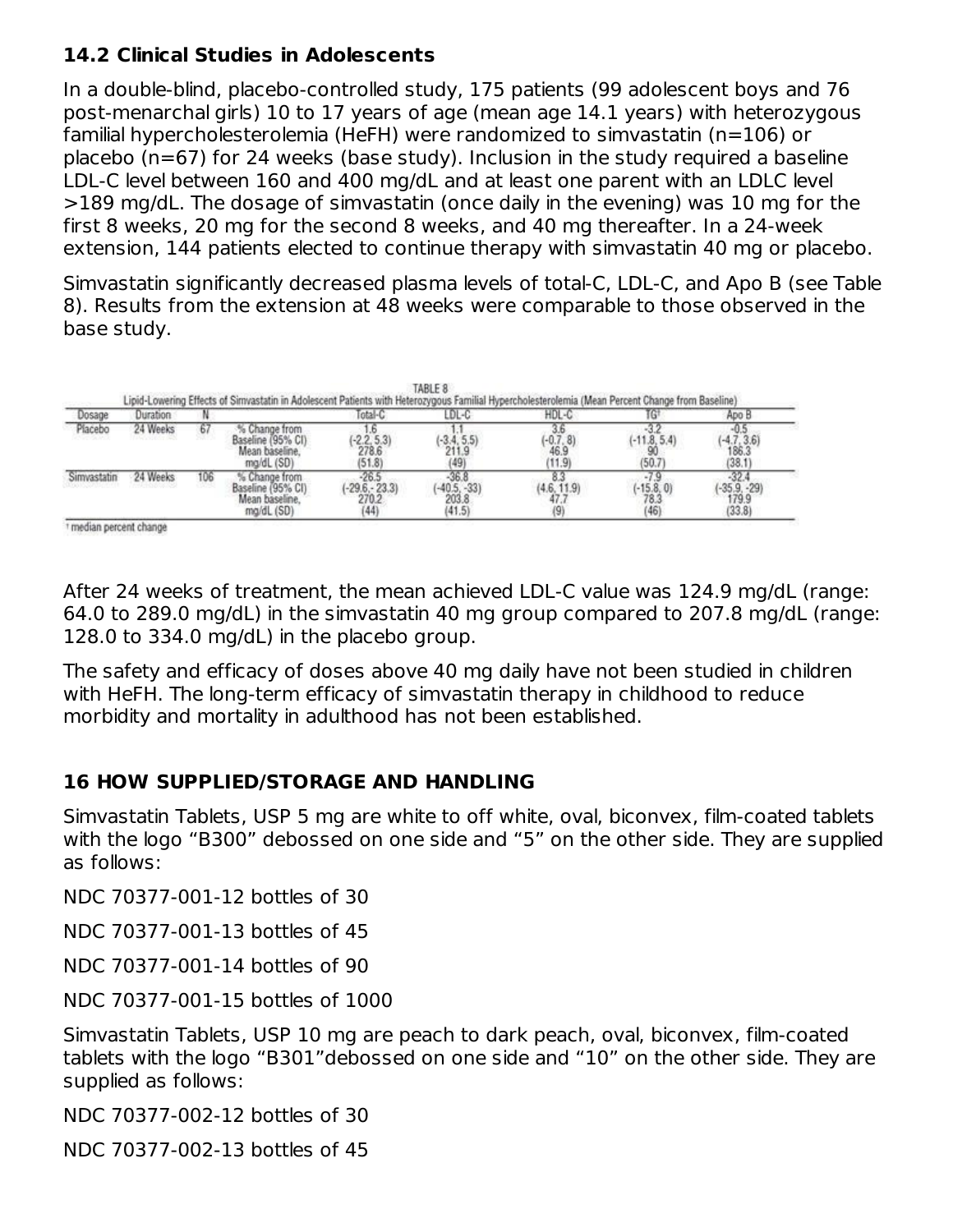NDC 70377-002-14 bottles of 90

NDC 70377-002-15 bottles of 1000.

Simvastatin Tablets, USP 20 mg are orange to dark orange, oval, biconvex, film-coated tablets with the logo "B302" debossed on one side and "20" on the other side. They are supplied as follows:

NDC 70377-003-12 bottles of 30

NDC 70377-003-13 bottles of 45

NDC 70377-003-14 bottles of 90.

NDC 70377-003-15 bottles of 1000

Simvastatin Tablets, USP 40 mg are light pink to pink, oval, biconvex, film-coated tablets with the logo "B303" debossed on one side and "40" on the other side. They are supplied as follows:

NDC 70377-004-12 bottles of 30

NDC 70377-004-13 bottles of 45

NDC 70377-004-14 bottles of 90.

NDC 70377-004-15 bottles of 1000

Simvastatin Tablets, USP 80 mg are pink to dark pink, capsule-shaped, film-coated tablets with the logo "B304" debossed on one side and "80" on the other side. They are supplied as follows:

NDC 70377-005-12 bottles of 30

NDC 70377-005-13 bottles of 45

NDC 70377-005-14 bottles of 90

NDC 70377-005-15 bottles of 1000.

Storage

Store between 20 to 25°C (68 to 77°F). [See USP Controlled Room Temperature].

Dispense in a tightly-closed container as defined in the USP.

### **17 PATIENT COUNSELING INFORMATION**

Patients should be advised to adhere to their National Cholesterol Education Program (NCEP)recommended diet, a regular exercise program, and periodic testing of a fasting lipid panel.

**Patients should be advised about substances they should not take concomitantly with simvastatin [see Contraindications (4)** and **Warnings and Precautions (5.1)]**. **Patients should also be advised to inform other healthcare professionals prescribing a new medication or increasing the dose of an existing medication that they are taking simvastatin.**

#### **17.1 Muscle Pain**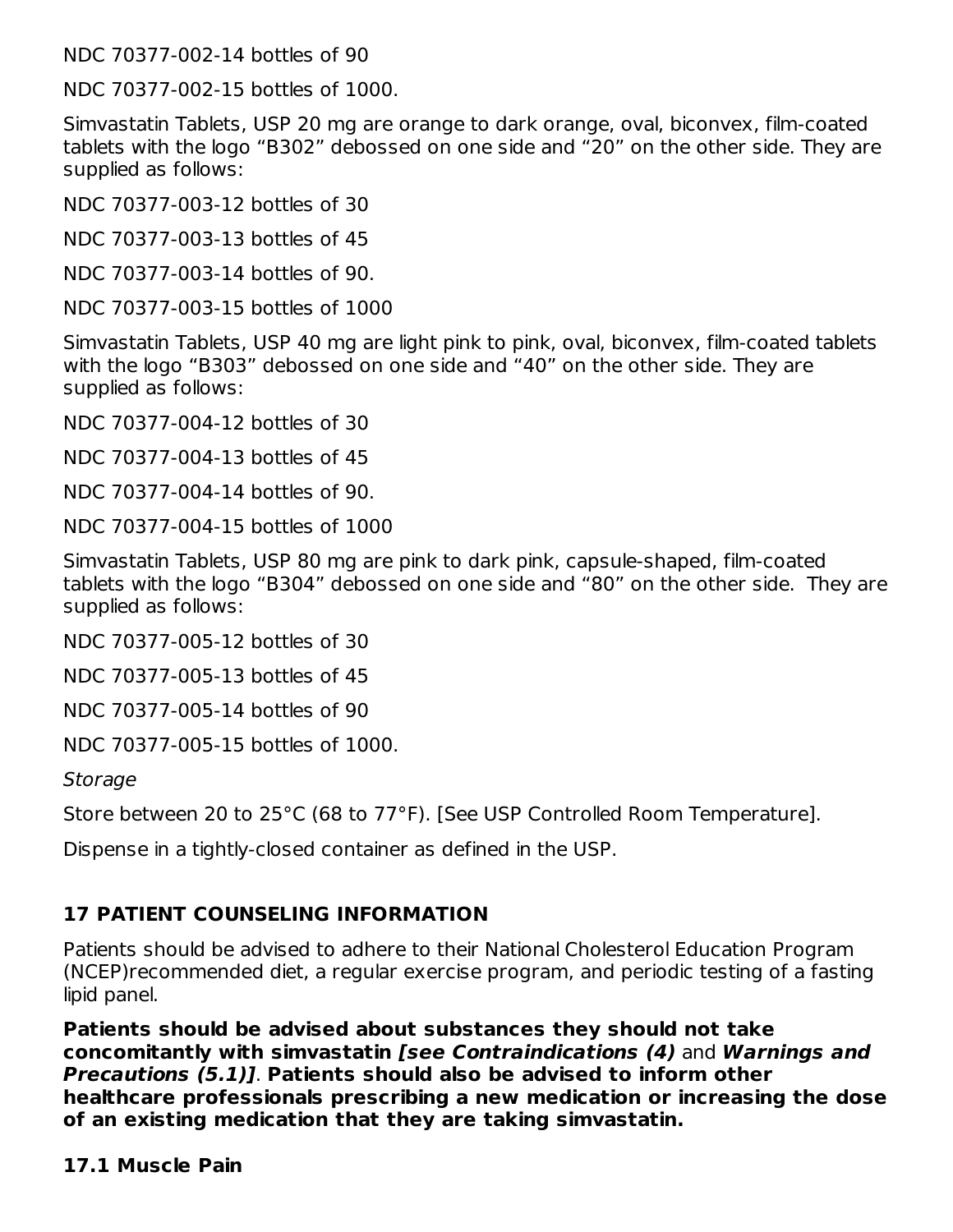All patients starting therapy with simvastatin tablets should be advised of the risk of myopathy, including rhabdomyolysis, and told to report promptly any unexplained muscle pain, tenderness or weakness particularly if accompanied by malaise or fever or if these muscle signs or symptoms persist after discontinuing simvastatin. **Patients using the 80-mg dose should be informed that the risk of myopathy, including rhabdomyolysis, is increased with use of the 80-mg dose.** The risk of myopathy, including rhabdomyolysis, occurring with use of simvastatin is increased when taking certain types of medication or consuming grapefruit juice. Patients should discuss all medication, both prescription and over the counter, with their healthcare professional.

## **17.2 Liver Enzymes**

It is recommended that liver function tests be performed before the initiation of simvastatin, and thereafter when clinically indicated. All patients treated with simvastatin should be advised to report promptly any symptoms that may indicate liver injury, including fatigue, anorexia, right upper abdominal discomfort, dark urine or jaundice.

### **17.3 Pregnancy**

Women of childbearing age should be advised to use an effective method of birth control to prevent pregnancy while using simvastatin tablets. Discuss future pregnancy plans with your patients, and discuss when to stop taking simvastatin tablets if they are trying to conceive. Patients should be advised that if they become pregnant they should stop taking simvastatin tablets and call their healthcare professional.

### **17.4 Breastfeeding**

Women who are breastfeeding should not use simvastatin tablets. Patients who have a lipid disorder and are breastfeeding should be advised to discuss the options with their healthcare professional.

Manufactured for:

### **Biocon Pharma Inc,**

Iselin, NJ 08830-3009 USA

Manufactured by:

### **PuraCap Caribe**

Dorado, PR 00646 USA

Rev. 10-2020

BP0141

BPCM0017/07

### **Repackaging Information**

Please reference the **How Supplied** section listed above for a description of individual tablets. This drug product has been received by Aphena Pharma - TN in a manufacturer or distributor packaged configuration and repackaged in full compliance with all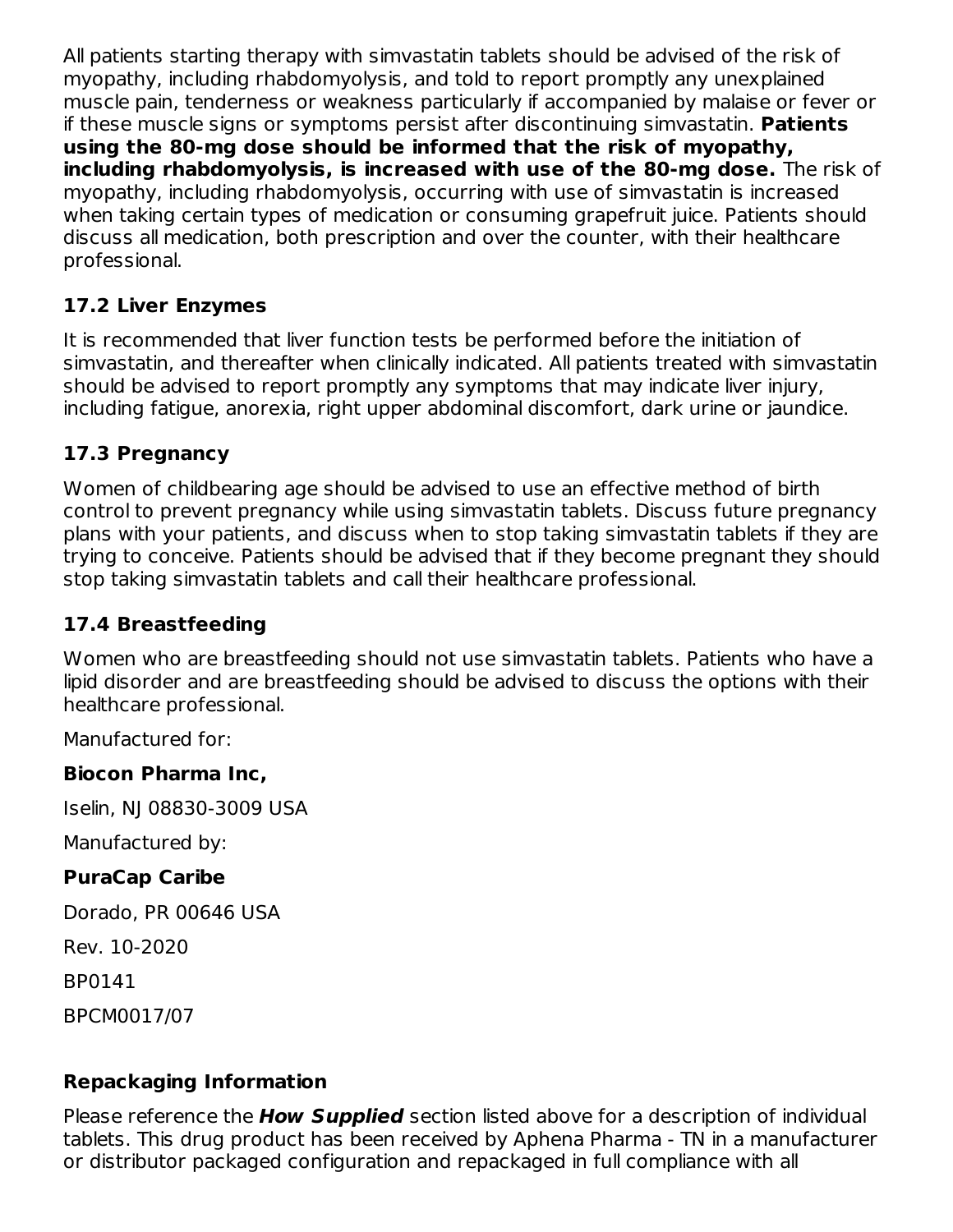applicable cGMP regulations. The package configurations available from Aphena are listed below:

|    | Count 20 mg | 40 mg  |
|----|-------------|--------|
|    | 71610-      | 71610- |
| 15 | 622-15      | 623-15 |
|    | 71610-      | 71610- |
| 30 | 622-30      | 623-30 |
|    | 71610-      | 71610- |
| 45 | 622-45      | 623-45 |
|    | 71610-      | 71610- |
| 90 | 622-60      | 623-60 |

Store between 20°-25°C (68°-77°F). See USP Controlled Room Temperature. Dispense in a tight light-resistant container as defined by USP. Keep this and all drugs out of the reach of children.

Repackaged by:



Cookeville, TN 38506

20211223JH

# **PRINCIPAL DISPLAY PANEL - 20 mg**

NDC 71610-622 - Simvastatin, USP 20 mg Tablets - Rx Only

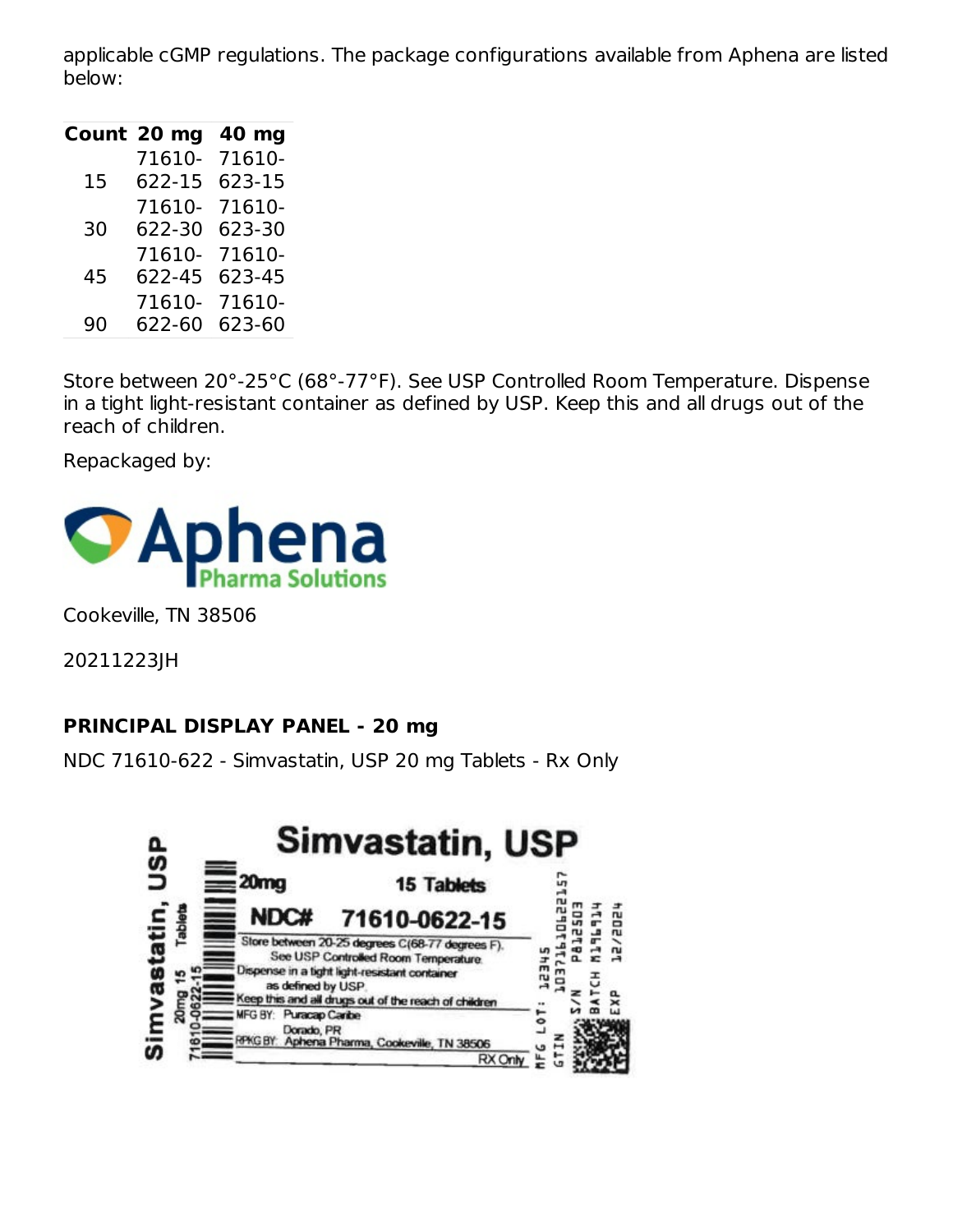#### **PRINCIPAL DISPLAY PANEL - 40 mg**

NDC 71610-623 - Simvastatin, USP 40 mg Tablets - Rx Only



| <b>SIMVASTATIN</b>                                             |                                          |                              |                          |  |                          |
|----------------------------------------------------------------|------------------------------------------|------------------------------|--------------------------|--|--------------------------|
| simvastatin tablet, film coated                                |                                          |                              |                          |  |                          |
|                                                                |                                          |                              |                          |  |                          |
| <b>Product Information</b>                                     |                                          |                              |                          |  |                          |
| <b>Product Type</b>                                            | <b>HUMAN PRESCRIPTION</b><br><b>DRUG</b> | <b>Item Code</b><br>(Source) | 003)                     |  | NDC:71610-622(NDC:70377- |
| <b>Route of Administration</b>                                 | ORAL                                     |                              |                          |  |                          |
|                                                                |                                          |                              |                          |  |                          |
|                                                                |                                          |                              |                          |  |                          |
| <b>Active Ingredient/Active Moiety</b>                         |                                          |                              |                          |  |                          |
|                                                                | <b>Ingredient Name</b>                   |                              | <b>Basis of Strength</b> |  | <b>Strength</b>          |
| SIMVASTATIN (UNII: AGG2FN16EV) (SIMVASTATIN - UNII:AGG2FN16EV) |                                          |                              | <b>SIMVASTATIN</b>       |  | 20 mg                    |
|                                                                |                                          |                              |                          |  |                          |
|                                                                |                                          |                              |                          |  |                          |
| <b>Inactive Ingredients</b>                                    |                                          |                              |                          |  |                          |
|                                                                | <b>Ingredient Name</b>                   |                              |                          |  | <b>Strength</b>          |
| <b>ASCORBIC ACID (UNII: PQ6CK8PD0R)</b>                        |                                          |                              |                          |  |                          |
| <b>BUTYLATED HYDROXYANISOLE (UNII: REK4960K2U)</b>             |                                          |                              |                          |  |                          |
| <b>ANHYDROUS CITRIC ACID (UNII: XF417D3PSL)</b>                |                                          |                              |                          |  |                          |
| HYPROMELLOSES (UNII: 3NXW29V3WO)                               |                                          |                              |                          |  |                          |
| FERRIC OXIDE RED (UNII: 1K09F3G675)                            |                                          |                              |                          |  |                          |
| Alcohol (UNII: 3K9958V90M)                                     |                                          |                              |                          |  |                          |
| <b>LACTOSE MONOHYDRATE (UNII: EWQ57Q8I5X)</b>                  |                                          |                              |                          |  |                          |
| MAGNESIUM STEARATE (UNII: 70097M6I30)                          |                                          |                              |                          |  |                          |
| CELLULOSE, MICROCRYSTALLINE (UNII: OP1R32D61U)                 |                                          |                              |                          |  |                          |
| Starch, Pregelatinized Corn (UNII: 08232NY3SJ)                 |                                          |                              |                          |  |                          |
| TALC (UNII: 7SEV7J4R1U)                                        |                                          |                              |                          |  |                          |
| TITANIUM DIOXIDE (UNII: 15FIX9V2JP)                            |                                          |                              |                          |  |                          |
| <b>FERRIC OXIDE YELLOW (UNII: EX43802MRT)</b>                  |                                          |                              |                          |  |                          |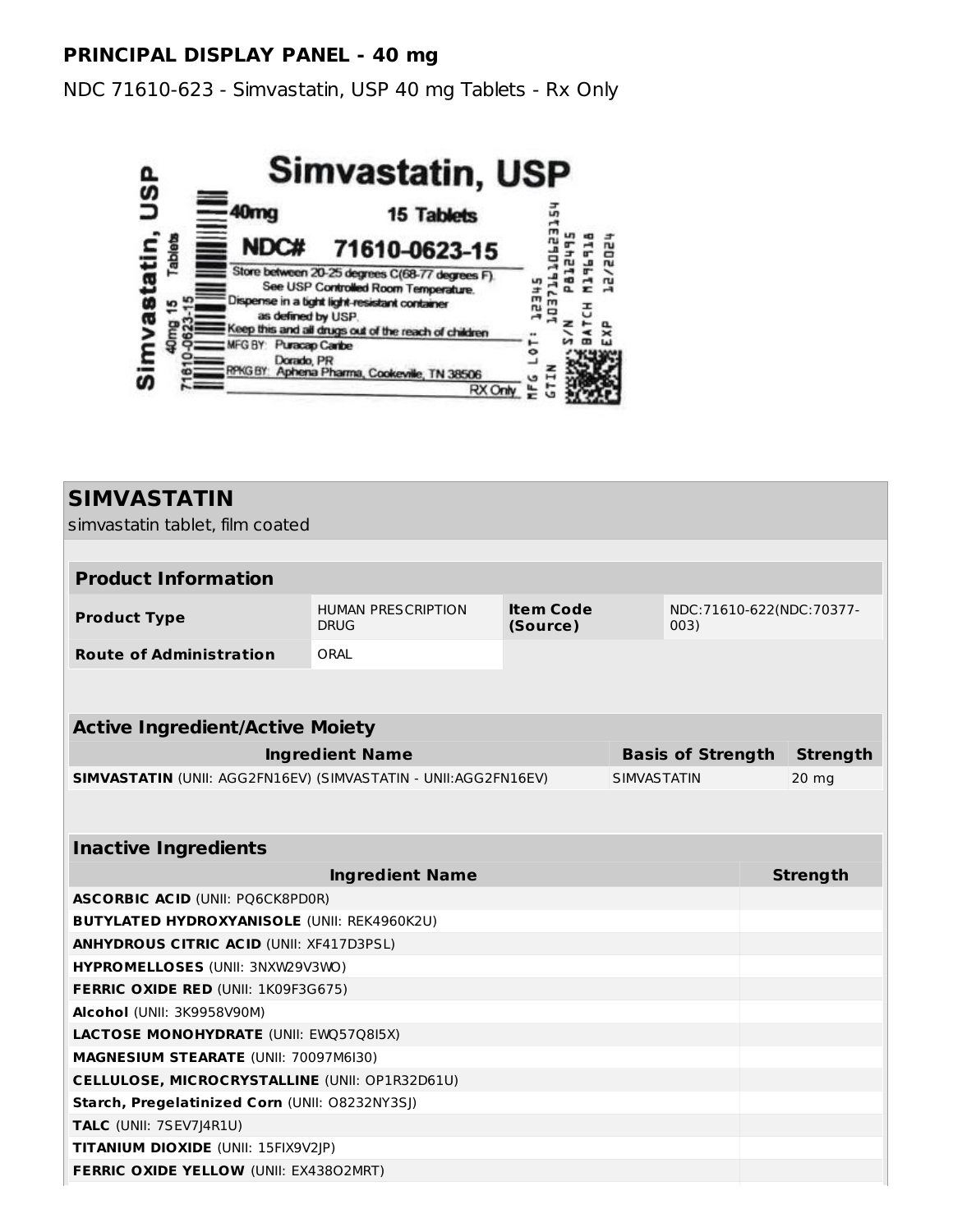| Povidone (UNII: FZ989GH94E)                                    |                                     |                 |                                                           |  |                       |                                       |                 |                                     |
|----------------------------------------------------------------|-------------------------------------|-----------------|-----------------------------------------------------------|--|-----------------------|---------------------------------------|-----------------|-------------------------------------|
| Silicon Dioxide (UNII: ETJ7Z6XBU4)                             |                                     |                 |                                                           |  |                       |                                       |                 |                                     |
| TRIETHYL CITRATE (UNII: 8Z96QXD6UM)                            |                                     |                 |                                                           |  |                       |                                       |                 |                                     |
|                                                                |                                     |                 |                                                           |  |                       |                                       |                 |                                     |
|                                                                | <b>Product Characteristics</b>      |                 |                                                           |  |                       |                                       |                 |                                     |
|                                                                | Color                               |                 | ORANGE (orange to dark orange)                            |  |                       | <b>Score</b>                          |                 | no score                            |
|                                                                | <b>Shape</b>                        | OVAL (biconvex) |                                                           |  |                       | <b>Size</b>                           |                 | 11mm                                |
|                                                                | <b>Flavor</b>                       |                 |                                                           |  |                       | <b>Imprint Code</b>                   |                 | B302;20                             |
|                                                                | <b>Contains</b>                     |                 |                                                           |  |                       |                                       |                 |                                     |
|                                                                |                                     |                 |                                                           |  |                       |                                       |                 |                                     |
|                                                                |                                     |                 |                                                           |  |                       |                                       |                 |                                     |
|                                                                | <b>Packaging</b>                    |                 |                                                           |  |                       |                                       |                 |                                     |
| #                                                              | <b>Item Code</b>                    |                 | <b>Package Description</b>                                |  |                       | <b>Marketing Start</b><br><b>Date</b> |                 | <b>Marketing End</b><br><b>Date</b> |
| $\mathbf{1}$                                                   | 15                                  | Product         | NDC:71610-622- 15 in 1 BOTTLE; Type 0: Not a Combination  |  | 12/06/2021            |                                       |                 |                                     |
| $\overline{2}$                                                 | NDC:71610-622-<br>30                | Product         | 30 in 1 BOTTLE; Type 0: Not a Combination                 |  | 12/06/2021            |                                       |                 |                                     |
| $\overline{\mathbf{3}}$                                        | 45                                  | Product         | NDC:71610-622- 45 in 1 BOTTLE; Type 0: Not a Combination  |  | 12/06/2021            |                                       |                 |                                     |
| 4                                                              | NDC:71610-622-<br>60                | Product         | 90 in 1 BOTTLE; Type 0: Not a Combination                 |  | 12/06/2021            |                                       |                 |                                     |
|                                                                |                                     |                 |                                                           |  |                       |                                       |                 |                                     |
|                                                                |                                     |                 |                                                           |  |                       |                                       |                 |                                     |
|                                                                | <b>Marketing Information</b>        |                 |                                                           |  |                       |                                       |                 |                                     |
|                                                                | <b>Marketing</b><br><b>Category</b> |                 | <b>Application Number or Monograph</b><br><b>Citation</b> |  |                       | <b>Marketing Start</b><br>Date        |                 | <b>Marketing End</b><br>Date        |
| <b>ANDA</b>                                                    |                                     | ANDA078034      |                                                           |  |                       | 12/17/2015                            |                 |                                     |
|                                                                |                                     |                 |                                                           |  |                       |                                       |                 |                                     |
|                                                                |                                     |                 |                                                           |  |                       |                                       |                 |                                     |
|                                                                | <b>SIMVASTATIN</b>                  |                 |                                                           |  |                       |                                       |                 |                                     |
|                                                                | simvastatin tablet, film coated     |                 |                                                           |  |                       |                                       |                 |                                     |
|                                                                |                                     |                 |                                                           |  |                       |                                       |                 |                                     |
|                                                                | <b>Product Information</b>          |                 |                                                           |  |                       |                                       |                 |                                     |
|                                                                | <b>Product Type</b>                 |                 | <b>HUMAN PRESCRIPTION</b><br><b>DRUG</b>                  |  | Item Code<br>(Source) |                                       | 004)            | NDC:71610-623(NDC:70377-            |
|                                                                | <b>Route of Administration</b>      |                 | ORAL                                                      |  |                       |                                       |                 |                                     |
|                                                                |                                     |                 |                                                           |  |                       |                                       |                 |                                     |
|                                                                |                                     |                 |                                                           |  |                       |                                       |                 |                                     |
| <b>Active Ingredient/Active Moiety</b>                         |                                     |                 |                                                           |  |                       |                                       |                 |                                     |
| <b>Ingredient Name</b>                                         |                                     |                 |                                                           |  |                       | <b>Basis of Strength</b>              | <b>Strength</b> |                                     |
| SIMVASTATIN (UNII: AGG2FN16EV) (SIMVASTATIN - UNII:AGG2FN16EV) |                                     |                 |                                                           |  |                       | <b>SIMVASTATIN</b>                    |                 | 40 mg                               |
|                                                                | <b>Inactive Ingredients</b>         |                 |                                                           |  |                       |                                       |                 |                                     |
|                                                                |                                     |                 | <b>Ingredient Name</b>                                    |  |                       |                                       |                 | <b>Strength</b>                     |
|                                                                |                                     |                 |                                                           |  |                       |                                       |                 |                                     |

**ASCORBIC ACID** (UNII: PQ6CK8PD0R)